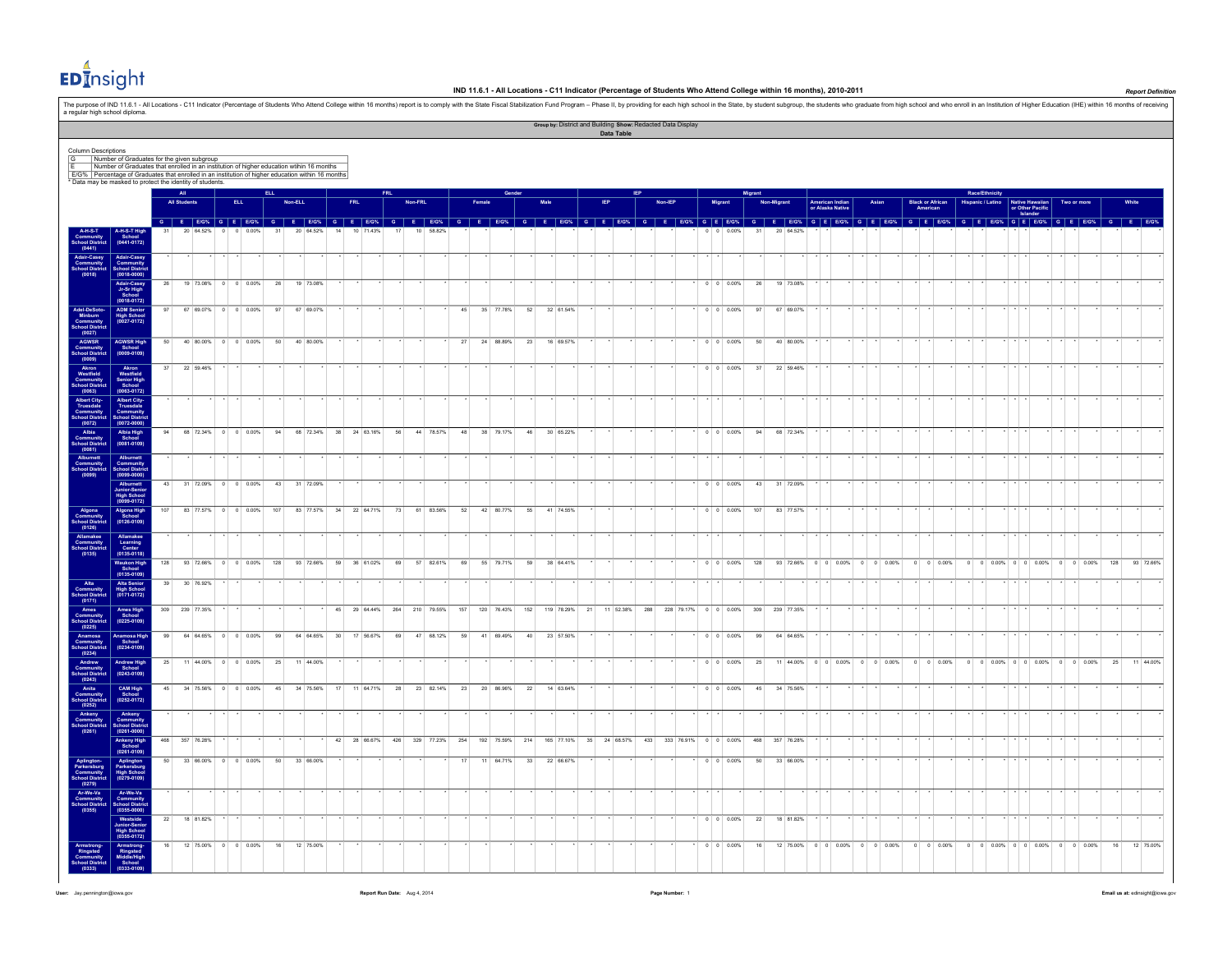

| Column Descriptions<br>$rac{G}{E}$                                                                                                                                                                                                                                                  | Number of Graduates for the given subgroup<br>Number of Graduates that enrolled in an institution of higher education within 16 months |                 |                                                                                                                                                   |         |                    |            |           |           |      |                        |                                      |                    |     |            |             |           |           |         |                                                  |    |                |  |                          |     |            |            |                               |       |  |                                      |                   |                       |                                 |                    |               |           |
|-------------------------------------------------------------------------------------------------------------------------------------------------------------------------------------------------------------------------------------------------------------------------------------|----------------------------------------------------------------------------------------------------------------------------------------|-----------------|---------------------------------------------------------------------------------------------------------------------------------------------------|---------|--------------------|------------|-----------|-----------|------|------------------------|--------------------------------------|--------------------|-----|------------|-------------|-----------|-----------|---------|--------------------------------------------------|----|----------------|--|--------------------------|-----|------------|------------|-------------------------------|-------|--|--------------------------------------|-------------------|-----------------------|---------------------------------|--------------------|---------------|-----------|
| E/G% Percentage of Graduates that enrolled in an institution of higher education within 16 months                                                                                                                                                                                   |                                                                                                                                        |                 |                                                                                                                                                   |         |                    |            |           |           |      |                        |                                      |                    |     |            |             |           |           |         |                                                  |    |                |  |                          |     |            |            |                               |       |  |                                      |                   |                       |                                 |                    |               |           |
|                                                                                                                                                                                                                                                                                     | * Data may be masked to protect the identity of students.                                                                              |                 |                                                                                                                                                   |         |                    | <b>ELL</b> |           |           |      |                        |                                      |                    |     |            |             |           |           |         |                                                  |    |                |  |                          |     |            |            |                               |       |  |                                      | Race/Ethnicity    |                       |                                 |                    |               |           |
|                                                                                                                                                                                                                                                                                     |                                                                                                                                        |                 | <b>All Students</b>                                                                                                                               |         | ELL.               |            | Non-ELL   |           | FRI. |                        |                                      | Non-FRL            |     |            |             |           |           |         |                                                  |    | <b>Non-IFP</b> |  | Migrant                  |     | Non-Mia    |            |                               | Asiar |  | <b>Black or African<br/>American</b> | Hispanic / Lating |                       |                                 | Two or more        |               |           |
|                                                                                                                                                                                                                                                                                     |                                                                                                                                        |                 | G E EON G E EON G E EON G E EON G E EON G E EON G E EON G E EON G E EON G E EON G E EON G E EON G E EON G E EONG E EON G E EONG G E EONG G E EONG |         |                    |            |           |           |      |                        |                                      |                    |     |            |             |           |           |         |                                                  |    |                |  |                          |     |            |            |                               |       |  |                                      |                   |                       |                                 |                    | $G$ $E$ $E/G$ |           |
|                                                                                                                                                                                                                                                                                     | <b>Community</b><br>Chool Distr<br>$(0387 - 0000)$                                                                                     |                 |                                                                                                                                                   |         |                    |            |           |           |      |                        |                                      |                    |     |            |             |           |           |         |                                                  |    |                |  |                          |     |            |            |                               |       |  |                                      |                   |                       |                                 |                    |               |           |
|                                                                                                                                                                                                                                                                                     | Atlantic High<br>School<br>(0387-0109)                                                                                                 | 106             | 78 73.58%                                                                                                                                         |         | $0 \t 0 \t 0.00\%$ | 106        |           | 78 73.58% | 37   | 21 56.76%              | 69                                   | 57 82.61%          | 46  | 35 76.09%  | 60          |           | 43 71.67% |         |                                                  |    |                |  | $0\qquad 0\qquad 0.00\%$ | 106 |            | 78 73.58%  |                               |       |  |                                      |                   |                       |                                 |                    |               |           |
|                                                                                                                                                                                                                                                                                     |                                                                                                                                        | 57              | 50 87.72% 0 0 0.00%                                                                                                                               |         |                    | 57         |           | 50 87.72% | 15   | 13 86.67%              | 42                                   | 37 88.10%          | 25  | 24 96.00%  | 32          |           | 26 81.25% |         |                                                  |    |                |  | $0 \t 0 \t 0.00\%$       | 57  |            |            | 50 87.72% 0 0 0.00% 0 0 0.00% |       |  | $0 \t 0 \t 0.00\%$                   |                   | $0$ 0 0.00% 0 0 0.00% |                                 | $0 \t 0 \t 0.00\%$ | 57            | 50 87.72% |
|                                                                                                                                                                                                                                                                                     | Audubon<br>Middle/High<br>School<br>(0414-0109)                                                                                        |                 |                                                                                                                                                   |         |                    |            |           |           |      |                        |                                      |                    |     |            |             |           |           |         |                                                  |    |                |  |                          |     |            |            |                               |       |  |                                      |                   |                       |                                 |                    |               |           |
| Audubon<br>Community<br>School Distri<br>(0414)<br>Annelia Accelia<br>Community<br>Ballard<br>Ballard<br>Community<br>School Distric<br>(0472)                                                                                                                                      | Aurelia High<br>School<br>(0423-0109)                                                                                                  |                 |                                                                                                                                                   |         |                    |            |           |           |      |                        |                                      |                    |     |            |             |           |           |         |                                                  |    |                |  |                          |     |            |            |                               |       |  |                                      |                   |                       |                                 |                    |               |           |
|                                                                                                                                                                                                                                                                                     | Ballard<br>Community<br>Senior High<br>School                                                                                          | $113$           | 86 76.11%                                                                                                                                         |         | $0 \t 0 \t 0.00\%$ | 113        |           | 86 76.11% | 19   | 10 52.63%              | 94                                   | 76 80.85%          | 50  | 39 78.00%  | 63          |           | 47 74.60% |         |                                                  |    |                |  |                          |     |            |            |                               |       |  |                                      |                   |                       |                                 |                    |               |           |
|                                                                                                                                                                                                                                                                                     | $(0472 - 0109)$                                                                                                                        |                 |                                                                                                                                                   |         |                    |            |           |           |      |                        |                                      |                    |     |            |             |           |           |         |                                                  |    |                |  |                          |     |            |            |                               |       |  |                                      |                   |                       |                                 |                    |               |           |
|                                                                                                                                                                                                                                                                                     | Battle Creek-<br>Ida Grove<br>Senior High<br>School<br>(0504-0109)                                                                     | 73              | 59 80.82%                                                                                                                                         |         |                    |            |           |           | 26   | 17 65.38%              | 47                                   | 42 89.36%          | 35  | 26 74.29%  | 38          | 33 86.84% |           |         |                                                  |    |                |  |                          |     |            |            |                               |       |  |                                      |                   |                       |                                 |                    |               |           |
|                                                                                                                                                                                                                                                                                     |                                                                                                                                        |                 |                                                                                                                                                   |         |                    |            |           |           |      |                        |                                      |                    |     |            |             |           |           |         |                                                  |    |                |  |                          |     |            |            |                               |       |  |                                      |                   |                       |                                 |                    |               |           |
| Battle Creek<br>Ida Grove<br>Community<br>School Distric<br>(0504)<br>Baxter<br>Community<br>School Distric<br>(0513)                                                                                                                                                               | Baxter<br>Community<br>School Distric<br>(0513-0000)                                                                                   |                 |                                                                                                                                                   |         |                    |            |           |           |      |                        |                                      |                    |     |            |             |           |           |         |                                                  |    |                |  |                          |     |            |            |                               |       |  |                                      |                   |                       |                                 |                    |               |           |
|                                                                                                                                                                                                                                                                                     | Baxter High<br>School<br>(0513-0172)                                                                                                   | 32              | 22 68.75%                                                                                                                                         | $\circ$ | $0 - 0.00%$        | 32         | 22 68.75% |           |      |                        |                                      |                    | 15  | 11 73.33%  | 17          |           | 11 64.71% |         |                                                  |    |                |  | $0 \t 0 \t 0.00\%$       | 32  |            | 22 68.75%  |                               |       |  |                                      |                   |                       |                                 |                    |               |           |
|                                                                                                                                                                                                                                                                                     | BCLUW High<br>School<br>(0540-0172)                                                                                                    | 39              | 26 66.67% 0 0 0.00%                                                                                                                               |         |                    | 39         | 26 66.67% |           |      |                        |                                      |                    | 18  | 12 66.67%  | 21          |           | 14 66.67% |         |                                                  |    |                |  | $0 \quad 0 \quad 0.00\%$ | 39  |            | 26 66.67%  |                               |       |  |                                      |                   |                       |                                 |                    |               |           |
|                                                                                                                                                                                                                                                                                     |                                                                                                                                        |                 |                                                                                                                                                   |         |                    |            |           |           |      |                        |                                      |                    |     |            |             |           |           |         |                                                  |    |                |  |                          |     |            |            |                               |       |  |                                      |                   |                       |                                 |                    |               |           |
|                                                                                                                                                                                                                                                                                     | Bedford High<br>School<br>(0549-0109)                                                                                                  | 37              | 27 72.97%                                                                                                                                         |         | $0 \t 0 \t 0.00\%$ | 37         | 27 72.97% |           | 15   | 10 66.67%              | 22                                   | 17 77.27%          | 22  | 16 72.73%  | 15          |           | 11 73.33% |         |                                                  |    |                |  | $0 \quad 0 \quad 0.00\%$ | 37  |            | 27 72.97%  |                               |       |  |                                      |                   |                       |                                 |                    |               |           |
|                                                                                                                                                                                                                                                                                     | Belle Plaine<br>Jr/Sr High<br>School<br>(0576-0109)                                                                                    | 43              | 27 62.79% 0 0 0.00%                                                                                                                               |         |                    | 43         | 27 62.79% |           |      |                        |                                      |                    | 16  | 11 68.75%  | 27          |           | 16 59.26% |         |                                                  |    |                |  | $0 \quad 0 \quad 0.00\%$ | 43  |            | 27 62.79%  |                               |       |  |                                      |                   |                       |                                 |                    |               |           |
|                                                                                                                                                                                                                                                                                     | Bellevue High<br>School<br>(0585-0109)                                                                                                 | 46              | 36 78.26% 0 0 0.00%                                                                                                                               |         |                    | 46         |           | 36 78.26% | 17   | 13 76.47%              | 29                                   | 23 79.31%          | 27  | 22 81.48%  | 19          |           | 14 73.68% |         |                                                  |    |                |  | $0 \t 0 \t 0.00\%$       | 46  |            |            | 36 78.26% 0 0 0.00% 0 0 0.00% |       |  | $0 \t 0 \t 0.00\%$                   |                   | $0$ 0 0.00% 0 0 0.00% |                                 | $0 \t 0 \t 0.00\%$ | 46            | 36 78.26% |
|                                                                                                                                                                                                                                                                                     |                                                                                                                                        |                 |                                                                                                                                                   |         |                    |            |           |           |      |                        |                                      |                    |     |            |             |           |           |         |                                                  |    |                |  |                          |     |            |            |                               |       |  |                                      |                   |                       |                                 |                    |               |           |
| <b>ECOMMON CONTROLLANT CONTROLLANT CONTROLLANT CONTROLLANT CONTROLLANT CONTROLLANT CONTROLLANT CONTROLLANT CONTROLLANT SCHOOL DISTRICT CONTROLLANT CONTROLLANT CONTROLLANT CONTROLLANT CONTROLLANT CONTROLLANT CONTROLLANT CONTR</b>                                                | Belmond-<br>Klemme<br>Alternative<br>School<br>(0594-0118)                                                                             |                 |                                                                                                                                                   |         |                    |            |           |           |      |                        |                                      |                    |     |            |             |           |           |         |                                                  |    |                |  |                          |     |            |            |                               |       |  |                                      |                   |                       |                                 |                    |               |           |
|                                                                                                                                                                                                                                                                                     | Belmond-<br>Klemme<br>Community J<br>Sr High Schoe<br>(0594-0109)                                                                      | 50              | 35 70.00%                                                                                                                                         |         |                    |            |           |           |      |                        |                                      |                    | 25  | 20 80.00%  | 25          |           | 15 60.00% |         |                                                  |    |                |  |                          |     |            |            |                               |       |  |                                      |                   |                       |                                 |                    |               |           |
| Benton<br>Communit <sub>!</sub><br>Chool Distr<br>(0609)                                                                                                                                                                                                                            |                                                                                                                                        | 123             | 86 69.92% 0 0 0.00% 123                                                                                                                           |         |                    |            |           |           |      |                        | 86 69.92% 23 12 52.17% 100 74 74.00% |                    | 65  | 49 75.38%  | 58          | 37 63.79% |           |         |                                                  |    |                |  | $0 \t 0 \t 0.00\%$       | 123 |            | 86 69.92%  |                               |       |  |                                      |                   |                       |                                 |                    |               |           |
|                                                                                                                                                                                                                                                                                     | Benton<br>Community<br>Senior High<br>School<br>(0609-0109)                                                                            |                 | 327 224 68.50%                                                                                                                                    |         |                    |            |           |           | 68   | 27 39.71%              | 259                                  | 197 76.06%         | 160 | 104 65.00% | 167         |           |           |         | 120 71.86% 24 10 41.67% 303 214 70.63% 0 0 0.00% |    |                |  |                          | 327 | 224 68.50% |            |                               |       |  |                                      |                   |                       |                                 |                    |               |           |
| Bettendorf<br>Community<br>School Distric<br>(0621)<br>Bondurant-<br>Farra<br>Community<br>0020)<br>Boone<br>Community<br>(0729)<br>3000 Distric<br>(0729)                                                                                                                          | Bettendorf<br>High School<br>(0621-0109)                                                                                               |                 |                                                                                                                                                   |         |                    |            |           |           |      |                        |                                      |                    |     |            |             |           |           |         |                                                  |    |                |  |                          |     |            |            |                               |       |  |                                      |                   |                       |                                 |                    |               |           |
|                                                                                                                                                                                                                                                                                     | Bondurant-<br>Farrar High<br>School<br>(0720-0172)                                                                                     | 0.4             | 69 73.40% 0 0 0.00%                                                                                                                               |         |                    | 94         |           |           |      | 69 73.40% 21 11 52.38% | 73                                   | 58 79.45%          | 48  | 38 79.17%  | 46          |           | 31 67.39% |         |                                                  |    |                |  | $0 \t 0 \t 0.00\%$       | 94  |            | 69 73.40%  |                               |       |  |                                      |                   |                       |                                 |                    |               |           |
|                                                                                                                                                                                                                                                                                     |                                                                                                                                        |                 |                                                                                                                                                   |         |                    |            |           |           |      |                        |                                      |                    |     |            |             |           |           |         |                                                  |    |                |  |                          |     |            |            |                               |       |  |                                      |                   |                       |                                 |                    |               |           |
|                                                                                                                                                                                                                                                                                     | Boone<br>Community<br>School Distric<br>(0729-0000)                                                                                    |                 |                                                                                                                                                   |         |                    |            |           |           |      |                        |                                      |                    |     |            |             |           |           |         |                                                  |    |                |  |                          |     |            |            |                               |       |  |                                      |                   |                       |                                 |                    |               |           |
|                                                                                                                                                                                                                                                                                     | Boone High<br>School<br>(0729-0109)                                                                                                    | 139             | 104 74.82%                                                                                                                                        |         |                    |            |           |           | 40   | 23 57.50%              | 99                                   | 81 81.82%          | 66  | 48 72.73%  | 73          |           | 56 76.71% |         |                                                  |    |                |  | $0 \t 0 \t 0.00\%$       | 139 |            | 104 74.82% |                               |       |  |                                      |                   |                       |                                 |                    |               |           |
|                                                                                                                                                                                                                                                                                     | Futures<br>(0729-0118)                                                                                                                 | 47              | 33 70.21%                                                                                                                                         |         |                    |            |           |           |      |                        |                                      |                    | 22  | 18 81.82%  | 25          |           | 15 60.00% |         |                                                  |    |                |  |                          |     |            |            |                               |       |  |                                      |                   |                       |                                 |                    |               |           |
|                                                                                                                                                                                                                                                                                     | Boyden-Hull<br>High School<br>(0747-0109)                                                                                              |                 |                                                                                                                                                   |         |                    |            |           |           |      |                        |                                      |                    |     |            |             |           |           |         |                                                  |    |                |  |                          |     |            |            |                               |       |  |                                      |                   |                       |                                 |                    |               |           |
|                                                                                                                                                                                                                                                                                     | Boyer Valley<br>Middle/High<br>School<br>(1917-0172)                                                                                   | 35 <sup>5</sup> | 25 71.43% 0 0 0.00%                                                                                                                               |         |                    | 35         | 25 71.43% |           |      |                        |                                      |                    | 15  | 12 80.00%  | $20\degree$ |           | 13 65.00% | $\circ$ | $0 - 0.00\%$                                     | 35 |                |  | 25 71.43% 0 0 0.00%      | 35  |            |            | 25 71.43% 0 0 0.00% 0 0 0.00% |       |  | $0 \t 0 \t 0.00\%$                   |                   |                       | $0$ 0 0.00% 0 0 0.00% 0 0 0.00% |                    | 35            | 25 71.43% |
|                                                                                                                                                                                                                                                                                     |                                                                                                                                        | 41              | 30 73.17%                                                                                                                                         |         |                    |            |           |           | 18   | 11 61.11%              | 23                                   | 19 82.61%          | 22  | 17 77.27%  | 19          |           | 13 68.42% |         |                                                  |    |                |  | $0 \t 0 \t 0.00\%$       | 41  |            | 30 73.17%  |                               |       |  |                                      |                   |                       |                                 |                    |               |           |
| Boyden-Hull<br>Community<br>School District<br>(0747)<br>Boyer Valley<br>Community<br>Community<br>Modern Brooklyn-Guernsey<br>Community<br>Community<br>(0846)<br>Community<br>Community<br>Community<br>Community<br>Community<br>School District<br>Community<br>School District | Brooklyn-<br>Guernsey-<br>Malcom Jr-Sr<br>High School<br>(0846-0109)                                                                   |                 |                                                                                                                                                   |         |                    |            |           |           |      |                        |                                      |                    |     |            |             |           |           |         |                                                  |    |                |  |                          |     |            |            |                               |       |  |                                      |                   |                       |                                 |                    |               |           |
|                                                                                                                                                                                                                                                                                     | Burlington<br>Alternative<br>School<br>(0882-0194)                                                                                     | 24              | 12 50.00% 0 0 0.00%                                                                                                                               |         |                    | 24         | 12 50.00% |           |      |                        |                                      |                    |     |            |             |           |           |         |                                                  |    |                |  | $0 \quad 0 \quad 0.00\%$ | 24  |            | 12 50.00%  |                               |       |  |                                      |                   |                       |                                 |                    |               |           |
|                                                                                                                                                                                                                                                                                     | Burlington<br>Community<br>High School<br>(0882-0109)                                                                                  | 222             | 159 71.62%                                                                                                                                        |         |                    |            |           |           |      | 80 43 53 75%           |                                      | 142 116 81.69% 113 |     | 84 74.34%  | 109         |           | 75 68.81% |         |                                                  |    |                |  | $0 \quad 0 \quad 0.00\%$ | 222 |            | 159 71.62% |                               |       |  |                                      |                   |                       |                                 |                    |               |           |
| CAL<br>Commun                                                                                                                                                                                                                                                                       | CAL                                                                                                                                    | 20              | 13 65.00%                                                                                                                                         |         |                    |            |           |           |      |                        |                                      |                    |     |            |             |           |           |         |                                                  |    |                |  | $0 \t 0 \t 0.00\%$       | 20  |            | 13 65.00%  |                               |       |  |                                      |                   |                       |                                 |                    |               |           |
|                                                                                                                                                                                                                                                                                     |                                                                                                                                        |                 |                                                                                                                                                   |         |                    |            |           |           |      |                        |                                      |                    |     |            |             |           |           |         |                                                  |    |                |  |                          |     |            |            |                               |       |  |                                      |                   |                       |                                 |                    |               |           |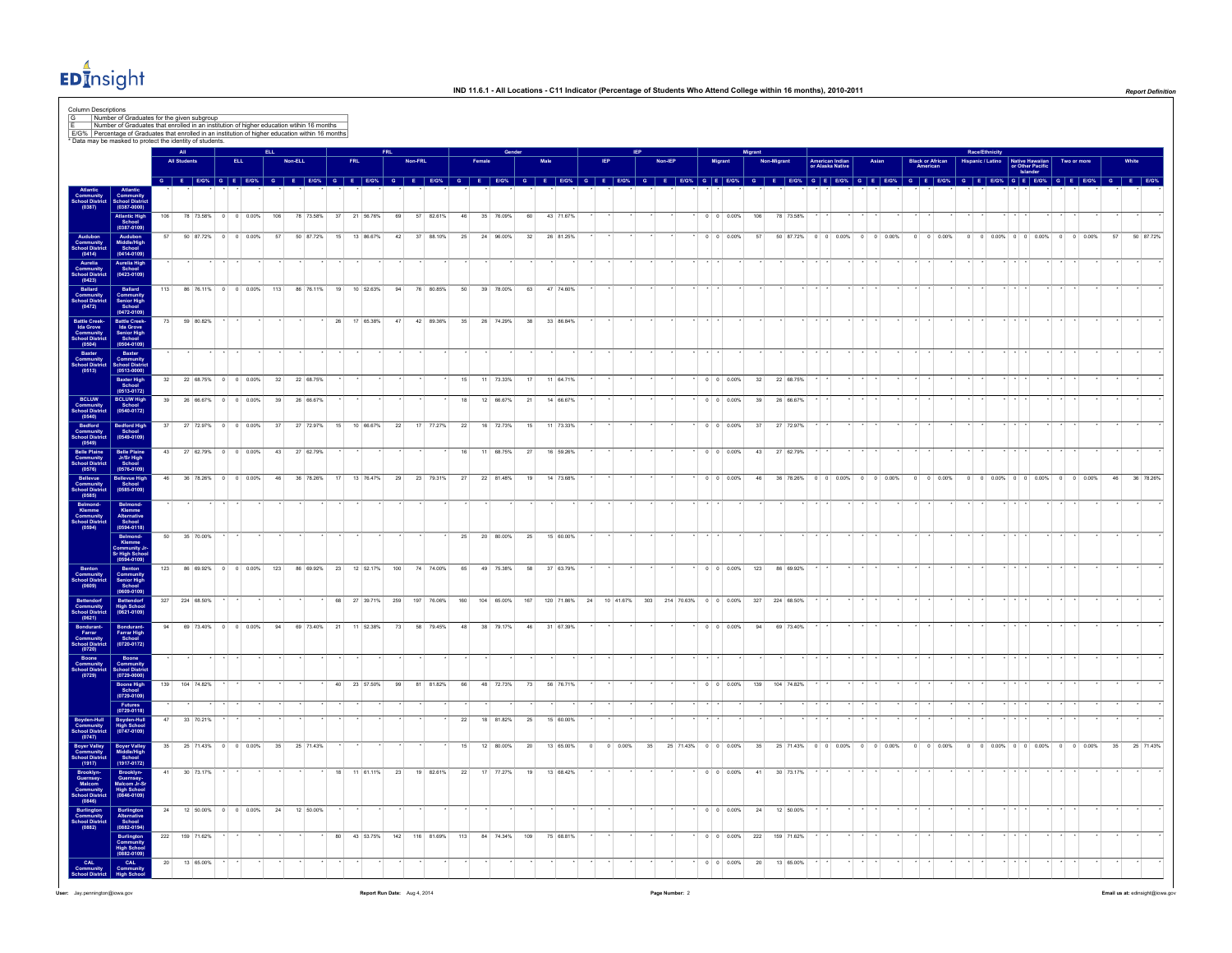

| Column Descriptions<br>$\boxed{G}$<br>ĪΕ                                                                        | Number of Graduates for the given subgroup<br>Number of Graduates that enrolled in an institution of higher education wtihin 16 months<br>E/G% Percentage of Graduates that enrolled in an institution of higher education within 16 months<br>* Data may be masked to protect the identity of students. |     |                                                                                                                                                                                                                                |          |                     |     |              |            |                             |        |         |                |     |    |                |     |      |                        |    |           |               |     |                |            |                          |     |             |            |                                     |  |       |                         |  |                                           |                 |                                            |             |  |  |
|-----------------------------------------------------------------------------------------------------------------|----------------------------------------------------------------------------------------------------------------------------------------------------------------------------------------------------------------------------------------------------------------------------------------------------------|-----|--------------------------------------------------------------------------------------------------------------------------------------------------------------------------------------------------------------------------------|----------|---------------------|-----|--------------|------------|-----------------------------|--------|---------|----------------|-----|----|----------------|-----|------|------------------------|----|-----------|---------------|-----|----------------|------------|--------------------------|-----|-------------|------------|-------------------------------------|--|-------|-------------------------|--|-------------------------------------------|-----------------|--------------------------------------------|-------------|--|--|
|                                                                                                                 |                                                                                                                                                                                                                                                                                                          |     | <b>All Students</b>                                                                                                                                                                                                            |          | ELL                 |     | Non-ELL      | <b>FRL</b> |                             |        | Non-FRL |                |     |    |                |     | Male |                        |    |           |               |     | <b>Non-IFP</b> |            | <b>Migrant</b>           |     | Non-Migrant |            | American Indian<br>or Alaska Native |  | Asian | <b>Black or African</b> |  | Race/Ethnicit<br><b>Hispanic / Latino</b> |                 | <b>Native Hawaiian</b><br>or Other Pacific | Two or more |  |  |
|                                                                                                                 | 0916-01091                                                                                                                                                                                                                                                                                               |     | G E EIGN G E EIGN G E EIGN G E EIGN G E EIGN G E EIGN G E EIGN G E EIGN G E EIGN G E EIGN G E EIGN G E EIGN G E EIGN G E EIGN G E EIGN G E EIGN G E EIGN G E EIGN G E EIGN G E EIGN G E EIGN G E EIGN G E EIGN G E EIGN G E EI |          |                     |     |              |            |                             |        |         |                |     |    |                |     |      |                        |    |           |               |     |                |            |                          |     |             |            |                                     |  |       |                         |  |                                           |                 |                                            |             |  |  |
|                                                                                                                 | Calamus-<br>Wheatland<br>Secondary<br>Attendance<br>Center<br>(0918-0109)                                                                                                                                                                                                                                | 39  | 27 69.23%                                                                                                                                                                                                                      | $\Omega$ | 0.00%<br>$\sqrt{2}$ | 39  | 27 69.23%    |            |                             |        |         |                | 22  | 15 | 68.18%         | 17  |      | 12 70.59%              |    |           |               |     |                |            | $0 \t 0 \t 0.00%$        | 39  |             | 27 69.23%  |                                     |  |       |                         |  |                                           |                 |                                            |             |  |  |
|                                                                                                                 | Camanche<br>High School<br>(0936-0109)                                                                                                                                                                                                                                                                   | 47  | 31 65.96% 0 0 0.00%                                                                                                                                                                                                            |          |                     | 47  | 31 65.96%    |            |                             |        |         |                | 23  |    | 16 69.57%      | 24  |      | 15 62.50%              |    |           |               |     |                |            | $0 \t 0 \t 0.00\%$       | 47  |             | 31 65.96%  |                                     |  |       |                         |  |                                           |                 |                                            |             |  |  |
| hool District<br>(0936)<br>Cardinal<br>Community<br>School Distric<br>(0977)                                    | Cardinal<br>Middle-Senio<br>High School<br>(0977-0109)                                                                                                                                                                                                                                                   | 50  | 33 66.00% 0 0 0.00%                                                                                                                                                                                                            |          |                     | 50  | 33 66.00%    | 28         | 18 64.29%                   | $22\,$ |         | 15 68.18%      | 31  |    | 22 70.97%      | 19  |      | 11 57.89%              |    |           |               |     |                |            | $0\qquad 0\qquad 0.00\%$ | 50  |             | 33 66.00%  |                                     |  |       |                         |  |                                           |                 |                                            |             |  |  |
| Carlisle<br>Carlisle<br>Community<br>chool Distric<br>(0981)                                                    | Carlisle<br>Community<br>School Distri<br>(0981-0000)                                                                                                                                                                                                                                                    |     |                                                                                                                                                                                                                                |          |                     |     |              |            |                             |        |         |                |     |    |                |     |      |                        |    |           |               |     |                |            |                          |     |             |            |                                     |  |       |                         |  |                                           |                 |                                            |             |  |  |
|                                                                                                                 | Carlisle High<br>School<br>(0981-0109)                                                                                                                                                                                                                                                                   | 101 | 77 76.24% 0 0 0.00% 101                                                                                                                                                                                                        |          |                     |     |              |            | 77 76.24% 22 13 59.09%      | 79     |         | 64 81.01%      | 49  |    | 38 77.55%      | 52  |      | 39 75.00%              |    |           |               |     |                |            | $0 \t 0 \t 0.00\%$       | 101 |             | 77 76.24%  |                                     |  |       |                         |  |                                           |                 |                                            |             |  |  |
| Carroll<br>Communi<br>chool Dist                                                                                | Carroll High<br>School<br>(0999-0109)                                                                                                                                                                                                                                                                    | 122 | 86 70.49% 0 0 0.00% 122 86 70.49% 27 15 55.56%                                                                                                                                                                                 |          |                     |     |              |            |                             | 95     |         | 71 74,74%      | 63  |    | 42 66.67%      | 59  |      | 44 74.58%              |    |           |               |     |                |            | $0 \t 0 \t 0.00\%$       | 122 |             | 86 70.49%  |                                     |  |       |                         |  |                                           |                 |                                            |             |  |  |
|                                                                                                                 | Cedar Falls<br>Alternative<br>School<br>(1044-0172)                                                                                                                                                                                                                                                      |     |                                                                                                                                                                                                                                |          |                     |     |              |            |                             |        |         |                |     |    |                |     |      |                        |    |           |               |     |                |            |                          |     |             |            |                                     |  |       |                         |  |                                           |                 |                                            |             |  |  |
|                                                                                                                 | Cedar Falls<br>High School<br>(1044-0109)                                                                                                                                                                                                                                                                |     | 290 224 77.24%                                                                                                                                                                                                                 |          |                     |     |              | 43         | 22 51.16%                   |        |         | 247 202 81.78% | 153 |    | 128 83.66%     | 137 |      | 96 70.07% 25           |    |           | 11 44.00% 265 |     |                |            | 213 80.38% 0 0 0.00%     | 290 |             | 224 77.24% |                                     |  |       |                         |  |                                           |                 |                                            |             |  |  |
| Cedar Rapids<br>Community<br>School District<br>(1053)                                                          | Cedar Rapids<br>Community<br>School Distric<br>(1053-0000)                                                                                                                                                                                                                                               | 283 | 210 74.20%                                                                                                                                                                                                                     |          |                     |     |              | 108        | 68 62.96%                   | 175    |         | 142 81.14%     | 149 |    | 109 73.15%     | 134 |      | 101 75.37%             | 39 | 20 51.28% |               | 244 |                | 190 77.87% | $0 \t 0 \t 0.00\%$       | 283 |             | 210 74.20% |                                     |  |       |                         |  |                                           |                 |                                            |             |  |  |
|                                                                                                                 | George<br>Washington<br>High School<br>(1053-0118)<br>John F<br>Kennedy High<br>School<br>(1053-0114)                                                                                                                                                                                                    | 397 | 315 79.35% 0 0 0.00%                                                                                                                                                                                                           |          |                     | 397 | 315 79.35%   |            | 65 40 61.54%                |        |         | 332 275 82.83% | 197 |    | 163 82.74%     | 200 |      | 152 76.00%             | 40 | 16 40.00% |               | 357 |                |            | 299 83.75% 0 0 0.00%     | 397 |             | 315 79.35% |                                     |  |       |                         |  |                                           |                 |                                            |             |  |  |
|                                                                                                                 | Metro High<br>School<br>(1053-0127)                                                                                                                                                                                                                                                                      |     | 28 14 50.00% 0 0 0.00%                                                                                                                                                                                                         |          |                     |     | 28 14 50.00% |            |                             |        |         |                |     |    |                |     |      |                        |    |           |               |     |                |            | $0 \t 0 \t 0.00\%$       | 28  |             | 14 50.00%  |                                     |  |       |                         |  |                                           |                 |                                            |             |  |  |
|                                                                                                                 | Thomas<br>lefferson Hig<br>School<br>(1053-0109)                                                                                                                                                                                                                                                         | 311 | 225 72.35% 0 0 0.00% 311 225 72.35% 97 54 55.67% 214 171 79.91%                                                                                                                                                                |          |                     |     |              |            |                             |        |         |                |     |    | 170 128 75.29% | 141 |      | 97 68.79% 41 23 56.10% |    |           |               | 270 |                |            | 202 74.81% 0 0 0.00%     | 311 |             | 225 72.35% |                                     |  |       |                         |  |                                           |                 |                                            |             |  |  |
|                                                                                                                 | Center Point<br>Urbana High<br>School<br>(1062-0172)                                                                                                                                                                                                                                                     | 96  | 72 75.00% 0 0 0.00%                                                                                                                                                                                                            |          |                     |     | 96 72 75.00% |            |                             |        |         |                | 50  |    | 41 82.00%      |     |      | 46 31 67.39%           |    |           |               |     |                |            | $0 \t 0 \t 0.00\%$       | 96  |             | 72 75.00%  |                                     |  |       |                         |  |                                           | $\cdot$ $\cdot$ |                                            |             |  |  |
| Centerville<br>Community<br>School Distric                                                                      | Centerville<br>Community<br>School Distric                                                                                                                                                                                                                                                               |     |                                                                                                                                                                                                                                |          |                     |     |              |            |                             |        |         |                |     |    |                |     |      |                        |    |           |               |     |                |            |                          |     |             |            |                                     |  |       |                         |  |                                           |                 |                                            |             |  |  |
| (1071)                                                                                                          | $(1071 - 0000)$<br>Centerville<br>High School<br>(1071-0109)                                                                                                                                                                                                                                             | 96  | 60 62.50% 0 0 0.00%                                                                                                                                                                                                            |          |                     | 96  | 60 62.50%    | 40         | 16 40.00%                   | 56     |         | 44 78.57%      | 52  |    | 36 69.23%      | 44  |      | 24 54.55%              |    |           |               |     |                |            | $0 \t 0 \t 0.00\%$       | 96  |             | 60 62.50%  |                                     |  |       |                         |  |                                           |                 |                                            |             |  |  |
| <b>Central City<br/>Community<br/>School District</b>                                                           | Central City<br>Community<br>School Distric<br>(1089-0000)                                                                                                                                                                                                                                               |     |                                                                                                                                                                                                                                |          |                     |     |              |            |                             |        |         |                |     |    |                |     |      |                        |    |           |               |     |                |            |                          |     |             |            |                                     |  |       |                         |  |                                           |                 |                                            |             |  |  |
|                                                                                                                 | Central City<br>High School<br>(1089-0109)                                                                                                                                                                                                                                                               |     | 28 25 89.29% 0 0 0.00%                                                                                                                                                                                                         |          |                     | 28  | 25 89.29%    |            |                             |        |         |                |     |    |                |     |      |                        |    |           |               |     |                |            | $0 \t 0 \t 0.00\%$       | 28  |             | 25 89.29%  |                                     |  |       |                         |  |                                           |                 |                                            |             |  |  |
| Central Clinton<br>Community<br>School District<br>(1082)                                                       | Central<br>Alternative<br>Program<br>(1082-0118)<br>Central High<br>School<br>(1082-0109)                                                                                                                                                                                                                |     | 134 104 77.61% 0 0 0.00% 134                                                                                                                                                                                                   |          |                     |     |              |            | 104 77.61% 21 14 66.67% 113 |        |         | 90 79.65%      | 63  |    | 49 77.78%      | 71  |      | 55 77.46%              |    |           |               |     |                |            | $0 \t 0 \t 0.00\%$       | 134 |             | 104 77.61% |                                     |  |       |                         |  |                                           |                 |                                            |             |  |  |
| Central<br>Commun<br>chool Dis<br>(1080)                                                                        | Central<br>Community Ji<br>Sr High Schot<br>(1080-0109)                                                                                                                                                                                                                                                  |     | 38 29 76.32% 0 0 0.00%                                                                                                                                                                                                         |          |                     | 38  |              |            | 29 76.32% 18 13 72.22% 20   |        |         | 16 80.00%      | 24  |    | 17 70.83%      | 14  |      | 12 85.71%              |    |           |               |     |                |            | $0 \quad 0 \quad 0.00\%$ | 38  |             | 29 76.32%  |                                     |  |       |                         |  |                                           |                 |                                            |             |  |  |
| Central<br>Decatur<br>Community<br>chool Distric<br>(1093)                                                      | Central<br>Decatur Jr-Si<br>High School<br>(1093-0172)                                                                                                                                                                                                                                                   | 49  | 31 63.27% 0 0 0.00%                                                                                                                                                                                                            |          |                     | 49  | 31 63.27%    | 29         | 16 55.17%                   | 20     |         | 15 75.00%      |     |    |                |     |      |                        |    |           |               |     |                |            | $0 \t 0 \t 0.00%$        | 49  |             | 31 63.27%  |                                     |  |       |                         |  |                                           |                 |                                            |             |  |  |
|                                                                                                                 | Central Lee<br>High School<br>(1079-0109)                                                                                                                                                                                                                                                                | 78  | 53 67.95%                                                                                                                                                                                                                      | $\circ$  | 0 0.00%             | 78  | 53 67.95%    | 32         | 19 59.38%                   | 46     | 34      | 73.91%         | 42  |    | 27 64.29%      | 36  |      | 26 72.22%              |    |           |               |     |                |            | $0 \t 0 \t 0.00\%$       | 78  |             | 53 67.95%  |                                     |  |       |                         |  |                                           |                 |                                            |             |  |  |
| (1999)<br>Central Lee<br>Community<br>School District<br>Central Lyon<br>Community<br>School District<br>(1095) | Central Lyon<br>Community<br>School Distri<br>(1095-0000)                                                                                                                                                                                                                                                |     |                                                                                                                                                                                                                                |          |                     |     |              |            |                             |        |         |                |     |    |                |     |      |                        |    |           |               |     |                |            |                          |     |             |            |                                     |  |       |                         |  |                                           |                 |                                            |             |  |  |
|                                                                                                                 | Central Lyon<br>Senior High<br>School<br>(1095-0109)                                                                                                                                                                                                                                                     | 43  | 26 60.47% 0 0 0.00%                                                                                                                                                                                                            |          |                     | 43  | 26 60.47%    | 15         | 10 66,67%                   | 28     |         | 16 57.14%      | 16  |    | 12 75.00%      | 27  |      | 14 51.85%              |    |           |               |     |                |            | $0 \t 0 \t 0.00\%$       | 43  |             | 26 60.47%  |                                     |  |       |                         |  |                                           |                 |                                            |             |  |  |
|                                                                                                                 | Chariton High<br>School<br>(1107-0109)                                                                                                                                                                                                                                                                   | 96  | 54 56.25%                                                                                                                                                                                                                      |          |                     |     |              |            | 44 18 40.91%                | 52     |         | 36 69.23%      |     |    | 42 28 66.67%   | 54  |      | 26 48.15%              |    |           |               |     |                |            | $0 \t 0 \t 0.00\%$       | 96  |             | 54 56.25%  |                                     |  |       |                         |  |                                           |                 |                                            |             |  |  |
|                                                                                                                 | Carrie Lane                                                                                                                                                                                                                                                                                              |     |                                                                                                                                                                                                                                |          |                     |     |              |            |                             |        |         |                |     |    |                |     |      |                        |    |           |               |     |                |            |                          |     |             |            |                                     |  |       |                         |  |                                           |                 |                                            |             |  |  |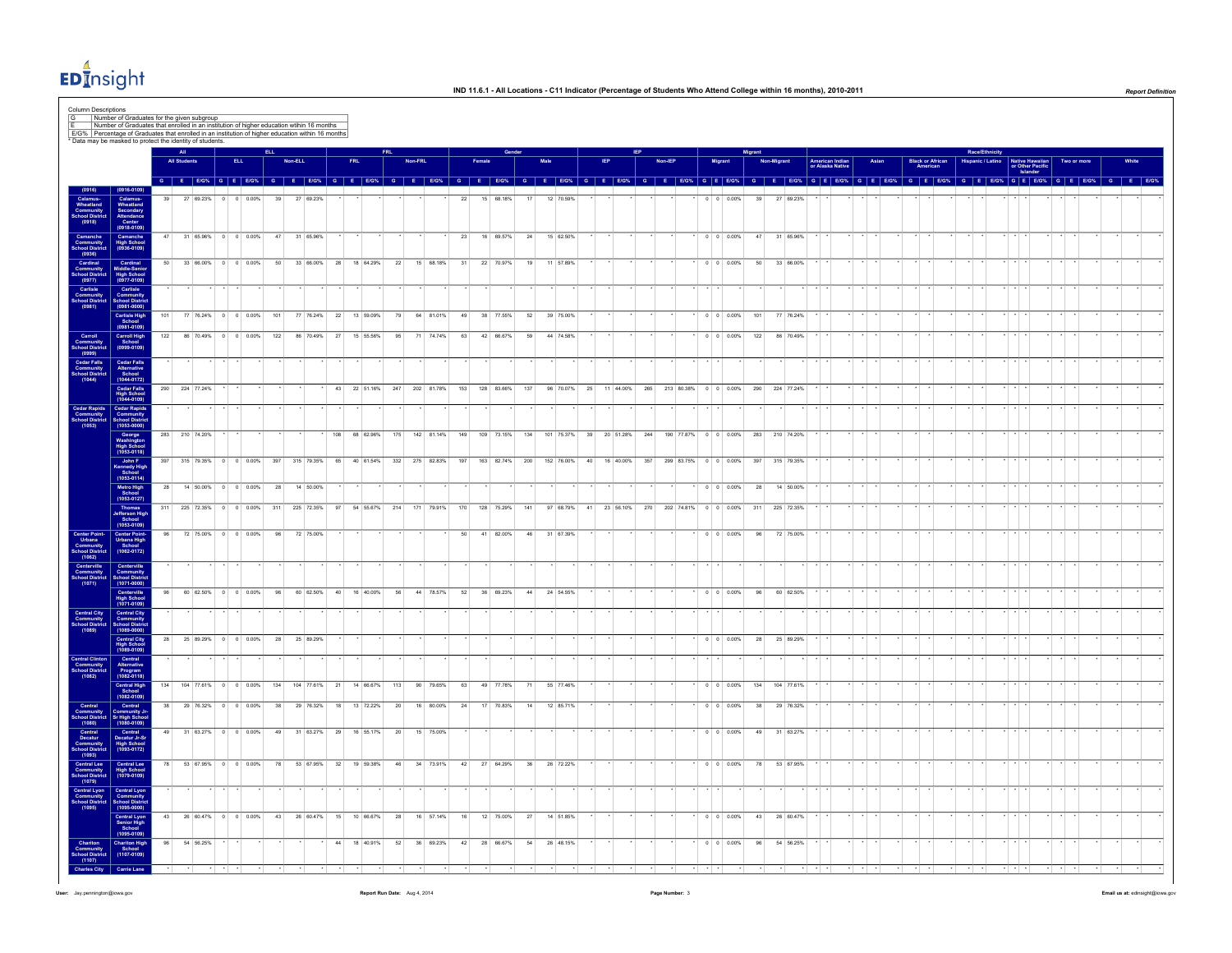

| <b>Column Descriptions</b><br>G<br>E/G% Percentage of Graduates that enrolled in an institution of higher education within 16 months<br>* Data may be masked to protect the identity of students.                                                                       | Number of Graduates for the given subgroup<br>Number of Graduates that enrolled in an institution of higher education wtihin 16 months |          | All                    |                                  |                             |                            |                        |                        |                        |          |                        |          |        |                        |          |                        |    |                 |           |              |            |                                              |            |                        |           |                                     |           |                         |                    |         | Race/Ethnicity           |                                                 |                                                  |             |              |       |           |
|-------------------------------------------------------------------------------------------------------------------------------------------------------------------------------------------------------------------------------------------------------------------------|----------------------------------------------------------------------------------------------------------------------------------------|----------|------------------------|----------------------------------|-----------------------------|----------------------------|------------------------|------------------------|------------------------|----------|------------------------|----------|--------|------------------------|----------|------------------------|----|-----------------|-----------|--------------|------------|----------------------------------------------|------------|------------------------|-----------|-------------------------------------|-----------|-------------------------|--------------------|---------|--------------------------|-------------------------------------------------|--------------------------------------------------|-------------|--------------|-------|-----------|
|                                                                                                                                                                                                                                                                         |                                                                                                                                        |          | <b>All Students</b>    |                                  | <b>ELL</b>                  |                            | Non-ELL                |                        | FRL                    |          | Non-FRL                |          |        |                        |          |                        |    |                 |           |              |            | Migrant                                      |            |                        |           | American Indian<br>or Alaska Native | Asian     | <b>Black or African</b> |                    |         | <b>Hispanic / Latino</b> | Native Hawaiian<br>or Other Pacific<br>Islander |                                                  | Two or more |              |       |           |
| Communit<br>Chool Distr<br>(1116)                                                                                                                                                                                                                                       | <b>High School</b><br>(1116-0172)                                                                                                      |          | G E E/G% G E E/G%      |                                  |                             | G E E/G% G E E/G% G E E/G% |                        |                        |                        |          |                        | ∣ G ∶    | E E/G% |                        |          | G E E/G%               |    | $G$ $E$ $E/G$ % |           | $\mathbf{G}$ |            | E E/G% G E E/G%                              | <b>G</b>   |                        |           |                                     |           |                         |                    |         |                          |                                                 | EIGN GEEIGNGEEIGNGEEIGNGEEIGNGEEIGNGEEIGNGEEIGNG |             |              | ∣ G ∶ |           |
|                                                                                                                                                                                                                                                                         | Charles City<br>Community<br>School Distric<br>(1116-0000)                                                                             |          |                        |                                  |                             |                            |                        |                        |                        |          |                        |          |        |                        |          |                        |    |                 |           |              |            |                                              |            |                        |           |                                     |           |                         |                    |         |                          |                                                 |                                                  |             |              |       |           |
|                                                                                                                                                                                                                                                                         | Charles City<br>High School<br>(1116-0109)                                                                                             | 101      | 77 76.24%              |                                  |                             |                            |                        | 30 <sup>°</sup>        | 21 70.00%              | 71       | 56 78.87%              | 46       |        | 36 78.26%              | 55       | 41 74.55%              |    |                 |           |              |            | $0 \t 0 \t 0.00\%$                           | 101        | 77 76.24%              |           |                                     |           |                         |                    |         |                          |                                                 |                                                  |             |              |       |           |
|                                                                                                                                                                                                                                                                         | Charter Oak-<br>Ute High<br>School<br>(1134-0109)                                                                                      | 25       | 19 76.00% 0 0 0.00%    |                                  |                             | 25                         | 19 76.00%              |                        |                        |          |                        |          |        |                        |          |                        |    |                 |           |              |            | $0 \t 0 \t 0.00\%$                           | 25         |                        |           | 19 76.00% 0 0 0.00% 0 0 0.00%       |           |                         | $0 \t 0 \t 0.00\%$ |         |                          |                                                 | $0$ 0 0.00% 0 0 0.00% 0 0 0.00%                  |             |              | 25    | 19 76.00% |
| Charter Oak<br>Ute<br>Community<br>School Distrie<br>(1134)<br>Cherokee<br>Community<br>School Distrie<br>(1152)                                                                                                                                                        |                                                                                                                                        |          |                        |                                  |                             |                            |                        |                        |                        |          |                        |          |        |                        |          |                        |    |                 |           |              |            |                                              |            |                        |           |                                     |           |                         |                    |         |                          |                                                 |                                                  |             |              |       |           |
|                                                                                                                                                                                                                                                                         | Little Sioux<br>Success<br>Center<br>(1152-0118)                                                                                       |          |                        |                                  |                             |                            |                        |                        |                        |          |                        |          |        |                        |          |                        |    |                 |           |              |            |                                              |            |                        |           |                                     |           |                         |                    |         |                          |                                                 |                                                  |             |              |       |           |
|                                                                                                                                                                                                                                                                         | Washington<br>High School<br>(1152-0109)                                                                                               | 57       | 40 70.18%              |                                  |                             |                            |                        |                        |                        |          |                        | 26       |        | 21 80.77%              | 31       | 19 61.29%              |    |                 |           |              |            | $0 \t 0 \t 0.00\%$                           | 57         | 40 70.18%              |           |                                     |           |                         |                    |         |                          |                                                 |                                                  |             |              |       |           |
| Clarinda<br>Community<br>School Distri<br>(1197)                                                                                                                                                                                                                        | Alternative<br>High School<br>(1197-0118)                                                                                              |          |                        |                                  |                             |                            |                        |                        |                        |          |                        |          |        |                        |          |                        |    |                 |           |              |            |                                              |            |                        |           |                                     |           |                         |                    |         |                          |                                                 |                                                  |             |              |       |           |
|                                                                                                                                                                                                                                                                         | Clarinda High<br>School<br>(1197-0109)                                                                                                 | 69<br>64 | 45 65.22%<br>45 70.31% | $\overline{0}$<br>$\overline{0}$ | $0 \quad 0.00\%$<br>0 0.00% | 69<br>64                   | 45 65.22%<br>45 70.31% | 24<br>23               | 12 50.00%<br>19 82.61% | 45<br>41 | 33 73.33%<br>26 63.41% | 40<br>27 |        | 31 77.50%<br>23 85.19% | 29<br>37 | 14 48.28%<br>22 59.46% |    |                 |           |              |            | $0 \quad 0 \quad 0.00\%$<br>$0 \ 0 \ 0.00\%$ | 69<br>64   | 45 65.22%<br>45 70.31% |           |                                     |           |                         |                    |         |                          |                                                 |                                                  |             |              |       |           |
| Clarion-<br>Goldfield<br>Community<br>School Distric<br>(1206)<br>Clarke<br>Community<br>School Distric<br>(1211)                                                                                                                                                       | Clarion-<br>Goldfield High<br>School<br>(1206-0109)                                                                                    |          |                        |                                  |                             |                            |                        |                        |                        |          |                        |          |        |                        |          |                        |    |                 |           |              |            |                                              |            |                        |           |                                     |           |                         |                    |         |                          |                                                 |                                                  |             |              |       |           |
|                                                                                                                                                                                                                                                                         | Clarke<br>Community<br>High School<br>(1211-0109)                                                                                      | 81       | 51 62.96%              |                                  |                             |                            |                        |                        | 36 18 50.00%           | 45       | 33 73.33%              | 37       |        | 26 70.27%              | 44       | 25 56.82%              |    |                 |           |              |            | $0 \quad 0 \quad 0.00\%$                     | 81         | 51 62.96%              |           |                                     |           |                         |                    |         |                          |                                                 |                                                  |             |              |       |           |
|                                                                                                                                                                                                                                                                         | Clarke<br>Learning<br>Center<br>(1211-0118)                                                                                            |          |                        |                                  |                             |                            |                        |                        |                        |          |                        |          |        |                        |          |                        |    |                 |           |              |            |                                              |            |                        |           |                                     |           |                         |                    |         |                          |                                                 |                                                  |             |              |       |           |
|                                                                                                                                                                                                                                                                         | Clarksville<br>High School<br>(1215-0172)                                                                                              | 18       | 14 77.78% 0 0 0.00%    |                                  |                             | 18                         | 14 77.78%              |                        |                        |          |                        |          |        |                        |          |                        |    |                 |           |              |            | $0 \t 0 \t 0.00\%$                           | 18         | 14 77.78%              |           |                                     |           |                         |                    |         |                          |                                                 |                                                  |             |              |       |           |
| Clarksville<br>Community<br>School District<br>(1215)<br>Clay Central<br>Every<br>Every<br>Clarksville<br>Clarksville<br>School District<br>(2763)<br>Clear Creek<br>Amana<br>Community<br>(2763)<br>Clarksville<br>Clarksville<br>Clarksville<br>Clarksville<br>(1224) | Clay Central-<br>Everly High<br>School                                                                                                 | 28       | 22 78.57% 0 0 0.00%    |                                  |                             | ${\bf 28}$                 | 22 78.57%              |                        |                        |          |                        |          |        |                        |          |                        |    |                 |           |              |            | $0 \t 0 \t 0.00\%$                           | ${\bf 28}$ | 22 78.57%              |           |                                     |           |                         |                    |         |                          |                                                 |                                                  |             |              |       |           |
|                                                                                                                                                                                                                                                                         | (1218.0172)<br>Clayton Ridge<br>High School<br>(2763-0172)                                                                             | 61       | 37 60.66%              |                                  |                             |                            |                        |                        | 22 10 45.45%           | 39       | 27 69.23%              | 27       |        | 20 74.07%              | 34       | 17 50.00%              |    |                 |           |              |            | $0 \quad 0 \quad 0.00\%$                     | 61         | 37 60.66%              |           |                                     |           |                         |                    |         |                          |                                                 |                                                  |             |              |       |           |
|                                                                                                                                                                                                                                                                         |                                                                                                                                        | 128      | 87 67.97% 0 0 0.00%    |                                  |                             | 128                        | 87 67.97%              |                        |                        |          |                        | 66       |        | 45 68.18%              | 62       | 42 67.74%              |    |                 |           |              |            | $0 \t 0 \t 0.00\%$                           | 128        | 87 67.97%              |           |                                     |           |                         |                    |         |                          |                                                 |                                                  |             |              |       |           |
|                                                                                                                                                                                                                                                                         | Clear Creek<br>Amana High<br>School<br>(1221-0109)                                                                                     |          |                        |                                  |                             |                            |                        |                        |                        |          |                        |          |        |                        |          |                        |    |                 |           |              |            |                                              |            |                        |           |                                     |           |                         |                    |         |                          |                                                 |                                                  |             |              |       |           |
| $\begin{array}{r} (1221) \\ \text{Clear} \end{array}$ Clear Lake<br>Community School Distric<br>(1233)<br>Clearfield<br>Clearfield Community School Distric<br>(1224)<br>Community School Distric<br>(1278)                                                             | Clear Lake<br>High School<br>(1233-0109)                                                                                               | 101      | 81 80.20%              |                                  | $0 \t 0 \t 0.00\%$          | 101                        | 81 80.20%              | 28                     | 20 71.43%              | 73       | 61 83.56%              | 48       |        | 39 81.25%              | 53       | 42 79.25%              |    |                 |           |              |            | $0 \t 0 \t 0.00\%$                           | 101        | 81 80.20%              |           |                                     |           |                         |                    |         |                          |                                                 |                                                  |             |              |       |           |
|                                                                                                                                                                                                                                                                         | Clearfield<br>Community<br>School Distric<br>(1224-0000)                                                                               |          |                        |                                  |                             |                            |                        |                        |                        |          |                        |          |        |                        |          |                        |    |                 |           |              |            |                                              |            |                        |           |                                     |           |                         |                    |         |                          |                                                 |                                                  |             |              |       |           |
|                                                                                                                                                                                                                                                                         | Clinton High<br>School<br>(1278-0109)                                                                                                  | 221      | 144 65.16% 0 0 0.00%   |                                  |                             | 221                        | 144 65.16%             | 73                     | 41 56.16%              | 148      | 103 69.59%             | 126      |        | 84 66.67%              | 95       | 60 63.16%              | 40 |                 | 14 35.00% | 181          | 130 71.82% | $0 \t 0 \t 0.00\%$                           | 221        | 144 65.16%             |           |                                     |           |                         |                    |         |                          |                                                 |                                                  |             |              |       |           |
|                                                                                                                                                                                                                                                                         | Lincoln High<br>School<br>(1278-0118)                                                                                                  | 60       |                        |                                  |                             |                            |                        |                        |                        |          |                        |          |        |                        |          |                        |    |                 |           |              |            |                                              |            |                        |           |                                     |           |                         |                    |         |                          |                                                 |                                                  |             |              |       |           |
| Colfax-Mingo<br>Community<br>School District<br>(1332)<br>College<br>Community<br>School District<br>(1337)                                                                                                                                                             | Colfax-Mingo<br>High School<br>(1332-0109)                                                                                             |          | 38 63.33% 0 0 0.00%    |                                  |                             | 60                         |                        | 38 63.33% 23 12 52.17% |                        | 37       | 26 70.27%              | 32       |        | 21 65.63%              | 28       | 17 60.71%              |    |                 |           |              |            | $0 \t 0 \t 0.00\%$                           | 60         | 38 63.33%              |           |                                     |           |                         |                    |         |                          |                                                 |                                                  |             |              |       |           |
|                                                                                                                                                                                                                                                                         | College<br>Community<br>School Distric<br>(1337-0000)                                                                                  |          |                        |                                  |                             |                            |                        |                        |                        |          |                        |          |        |                        |          |                        |    |                 |           |              |            |                                              |            |                        |           |                                     |           |                         |                    |         |                          |                                                 |                                                  |             |              |       |           |
|                                                                                                                                                                                                                                                                         | Prairie High<br>School<br>(1337-0109)                                                                                                  | $257\,$  | 207 80.54%             |                                  |                             |                            |                        |                        | 27 57.45%              | 210      | 180 85.71%             | 138      |        | 117 84.78%             | 119      | 90 75.63%              |    |                 |           |              |            | $0 \t 0 \t 0.00\%$                           | $257\,$    | 207 80.54%             |           |                                     |           |                         |                    |         |                          |                                                 |                                                  |             |              |       |           |
| Collins<br>Maxwell<br>Community<br>School Distric<br>(1350)<br>Colo-Nesco<br>Community<br>Community<br>Community<br>School Distric<br>(1368)                                                                                                                            | Collins-<br>Maxwell<br>Middle/High<br>School<br>(1350-0109)                                                                            | 48       | 38 79.17%              | $\overline{0}$                   | $0 - 0.00%$                 | 48                         | 38 79.17%              |                        |                        |          |                        | 23       |        | 19 82.61%              | $\bf 25$ | 19 76.00%              |    |                 |           |              |            | $0 \t 0 \t 0.00%$                            | 48         |                        | 38 79.17% | $0 \t 0 \t 0.00%$                   | 0 0 0.00% | $\circ$                 | $0 - 0.00%$        | $\circ$ |                          | $0$ 0.00% 0 0 0.00%                             |                                                  | $\circ$     | $0 - 0.00\%$ | 48    | 38 79.17% |
|                                                                                                                                                                                                                                                                         | Colo-Nesco<br>Senior High<br>School<br>(1359-0172)                                                                                     | 27       | 19 70.37% 0 0 0.00%    |                                  |                             | 27                         | 19 70.37%              |                        |                        |          |                        |          |        |                        |          |                        |    |                 |           |              |            | $0 \t 0 \t 0.00\%$                           | 27         |                        |           | 19 70.37% 0 0 0.00% 0 0 0.00%       |           |                         | $0 \t 0 \t 0.00\%$ |         |                          |                                                 | $0$ 0 0.00% 0 0 0.00% 0 0 0.00%                  |             |              | 27    | 19 70.37% |
|                                                                                                                                                                                                                                                                         | Columbus<br>Community<br>High School<br>(1368-0109)                                                                                    | 49       | 33 67.35%              |                                  |                             |                            |                        |                        | 34 18 52.94%           | 15       | 15 100.00%             | 25       |        | 17 68.00%              | 24       | 16 66.67%              |    |                 |           |              |            |                                              |            |                        |           |                                     |           |                         |                    |         |                          |                                                 |                                                  |             |              |       |           |
|                                                                                                                                                                                                                                                                         | Columbus<br>Community<br>School Distric<br>(1368-0000)                                                                                 |          |                        |                                  |                             |                            |                        |                        |                        |          |                        |          |        |                        |          |                        |    |                 |           |              |            |                                              |            |                        |           |                                     |           |                         |                    |         |                          |                                                 |                                                  |             |              |       |           |
| Coon Rapids-<br>Bayard<br>Community                                                                                                                                                                                                                                     | Coon Rapids-<br>Bayard 4-12<br>Attendance<br>Center                                                                                    | 27       | 17 62.96% 0 0 0.00%    |                                  |                             | 27                         | 17 62.96%              |                        |                        |          |                        |          |        |                        |          |                        |    |                 |           |              |            | $0 \t 0 \t 0.00\%$                           | 27         | 17 62.96%              |           |                                     |           |                         |                    |         |                          |                                                 |                                                  |             |              |       |           |
|                                                                                                                                                                                                                                                                         |                                                                                                                                        |          |                        |                                  |                             |                            |                        |                        |                        |          |                        |          |        |                        |          |                        |    |                 |           |              |            |                                              |            |                        |           |                                     |           |                         |                    |         |                          |                                                 |                                                  |             |              |       |           |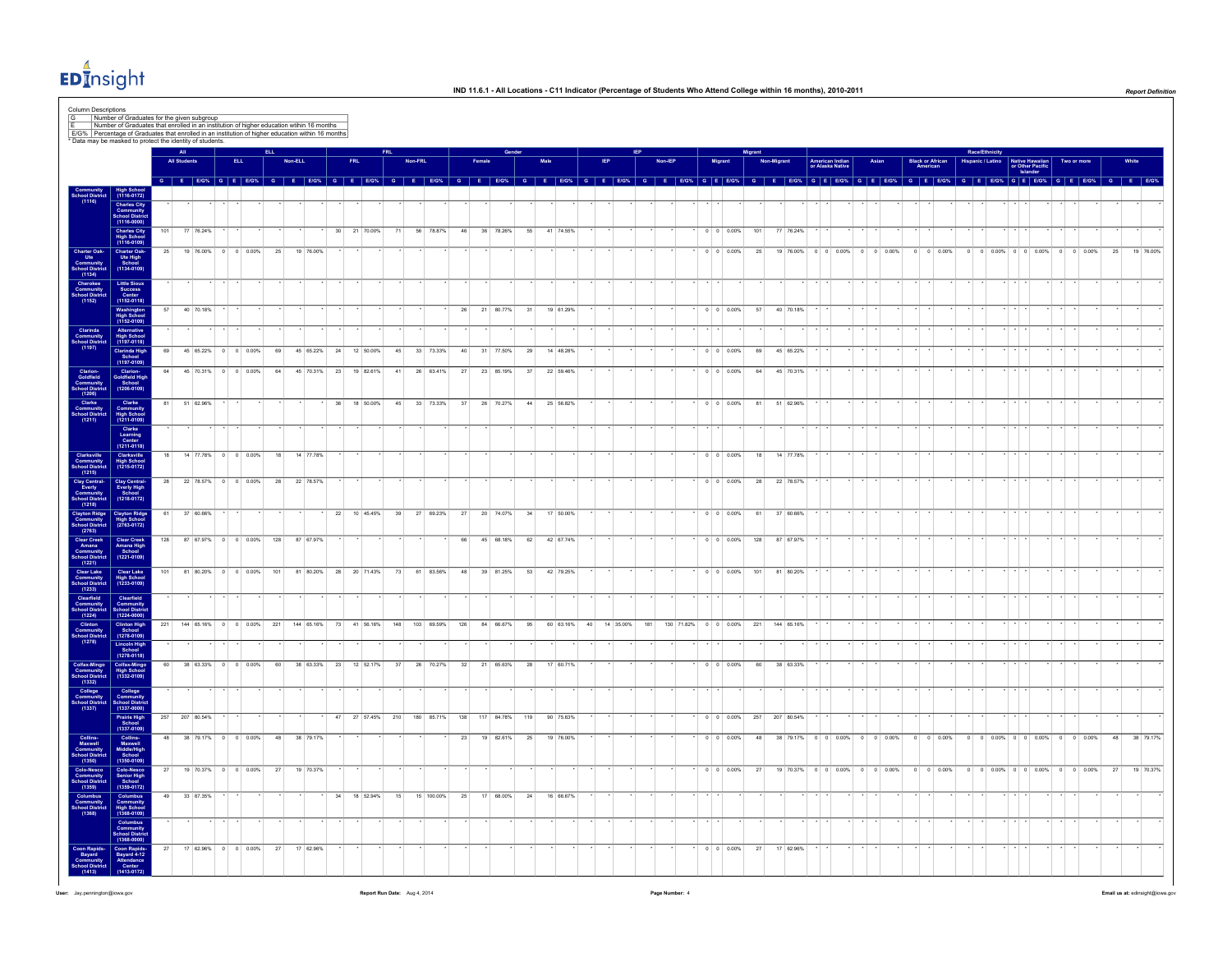

|                                                                                                                                                                               | E/G% Percentage of Graduates that enrolled in an institution of higher education within 16 months<br>* Data may be masked to protect the identity of students. |                |                     |                                                                                                                                                                                  |     |             | Number of Graduates for the given subgroup<br>Number of Graduates that enrolled in an institution of higher education within 16 months |            |           |            |                           |           |         |                                                           |           |    |                         |           |      |                         |          |                                                                                            |            |                         |                                          |            |                         |                               |                    |                         |       |         |                              |                                                 |                |              |    |           |
|-------------------------------------------------------------------------------------------------------------------------------------------------------------------------------|----------------------------------------------------------------------------------------------------------------------------------------------------------------|----------------|---------------------|----------------------------------------------------------------------------------------------------------------------------------------------------------------------------------|-----|-------------|----------------------------------------------------------------------------------------------------------------------------------------|------------|-----------|------------|---------------------------|-----------|---------|-----------------------------------------------------------|-----------|----|-------------------------|-----------|------|-------------------------|----------|--------------------------------------------------------------------------------------------|------------|-------------------------|------------------------------------------|------------|-------------------------|-------------------------------|--------------------|-------------------------|-------|---------|------------------------------|-------------------------------------------------|----------------|--------------|----|-----------|
|                                                                                                                                                                               |                                                                                                                                                                |                | <b>All Students</b> |                                                                                                                                                                                  | ELL |             |                                                                                                                                        | Non-ELL    |           |            | <b>FRL</b>                |           | Non-FRL |                                                           |           |    |                         |           | Male |                         |          |                                                                                            | Non-IEP    |                         | Migran                                   |            |                         |                               |                    | <b>Black or African</b> |       |         | Race/Ethr<br>Hispanic / Lati | Native Hawaiian<br>or Other Pacific<br>Islander |                |              |    |           |
|                                                                                                                                                                               | Corning High<br>School<br>(1431-0109)                                                                                                                          |                |                     | G E EON G E EON G E EON G E EON G E EON G E EON G E EON G E EON G E EON G E EON G E EON G E EON G E EONGE EON G E EONGE EON G E EONGE EONGE EONGE EONGE EONGE EONGE<br>30 71.43% |     |             |                                                                                                                                        |            |           |            | 10 58.82%                 |           | 20      | 80.00%                                                    |           |    | 66.67%                  |           |      |                         |          |                                                                                            |            |                         | 0.00%                                    |            | 30 71.43%               | 0.00%                         | 0.00%              |                         | 0.00% |         | 0.00%                        | 0.00%                                           |                |              |    |           |
| Community<br>chool District<br>(1431)<br>Corwith<br>Wesley<br>Community<br>Chool District<br>(1449)<br>Community<br>School District<br>(1476)                                 | Corwith<br>Wesley<br>Junior/Senio<br>High School<br>(1449-0109)                                                                                                |                |                     | 13 68.42%<br>$\circ$                                                                                                                                                             |     | $0 - 0.00%$ | 19                                                                                                                                     |            | 13 68.42% |            |                           |           |         |                                                           |           |    |                         |           |      |                         |          |                                                                                            |            |                         | $0 \t 0 \t 0.00\%$                       | 19         |                         | 13 68.42% 0 0 0.00% 0 0 0.00% |                    | $0 \t 0 \t 0.00\%$      |       | $\circ$ | $0$ 0.00% 0 0 0.00%          |                                                 | $\overline{0}$ | $0 - 0.00\%$ | 19 | 13 68.42% |
|                                                                                                                                                                               | Abraham<br>Lincoln High<br>School<br>(1476-0118)                                                                                                               | 287            | 181 63.07%          |                                                                                                                                                                                  |     |             |                                                                                                                                        |            |           |            |                           |           |         | 124 66 53.23% 163 115 70.55% 137 102 74.45% 150 79 52.67% |           |    |                         |           |      |                         |          |                                                                                            |            |                         |                                          |            |                         |                               |                    |                         |       |         |                              |                                                 |                |              |    |           |
|                                                                                                                                                                               | Council Bluffs<br>Community<br>School District<br>(1476-0000)                                                                                                  |                |                     |                                                                                                                                                                                  |     |             |                                                                                                                                        |            |           |            |                           |           |         |                                                           |           |    |                         |           |      |                         |          |                                                                                            |            |                         |                                          |            |                         |                               |                    |                         |       |         |                              |                                                 |                |              |    |           |
|                                                                                                                                                                               | Thomas<br>Jefferson High<br>School<br>(1476-0109)                                                                                                              |                | 239 122 51.05%      |                                                                                                                                                                                  |     |             |                                                                                                                                        |            |           |            | 162 77 47.53%             |           | 77      |                                                           |           |    |                         |           |      |                         |          | 45 58.44% 135 71 52.59% 104 51 49.04% 40 10 25.00% 199 112 56.28% 0 0 0.00% 239 122 51.05% |            |                         |                                          |            |                         |                               |                    |                         |       |         |                              |                                                 |                |              |    |           |
| Creston<br>Community<br>Chool Distri<br>(1503)                                                                                                                                | Creston High<br>School<br>(1503-0109)                                                                                                                          | 87             |                     | 58 66.67%                                                                                                                                                                        |     |             |                                                                                                                                        |            |           | 39         | 19 48.72%                 |           | 48      | 39 81.25%                                                 | 49        |    | 34 69.39%               | 38        |      | 24 63.16%               |          |                                                                                            |            |                         | $0 \t 0 \t 0.00\%$                       | 87         | 58 66.67%               |                               |                    |                         |       |         |                              |                                                 |                |              |    |           |
|                                                                                                                                                                               | High Lakes<br>Chry<br>Academy High<br>School<br>(1503-0118)                                                                                                    |                |                     |                                                                                                                                                                                  |     |             |                                                                                                                                        |            |           |            |                           |           |         |                                                           |           |    |                         |           |      |                         |          |                                                                                            |            |                         |                                          |            |                         |                               |                    |                         |       |         |                              |                                                 |                |              |    |           |
| Dallas Center-<br>Grimes<br>Community<br>Chommunity<br>(1576)<br>Danville<br>Community<br>(1602)<br>Davenport<br>Davenport<br>Community<br>(1611)<br>194010 District          | Dallas Center<br>Grimes<br>Community<br>High School<br>(1576-0109)                                                                                             | 130            |                     | 101 77.69% 0 0 0.00%                                                                                                                                                             |     |             | 130                                                                                                                                    | 101 77.69% |           |            |                           |           |         |                                                           | 63        |    | 57 90.48%               | 67        |      | 44 65.67%               |          |                                                                                            |            |                         | $0 \t 0 \t 0.00\%$                       | 130        | 101 77.69%              |                               |                    |                         |       |         |                              |                                                 |                |              |    |           |
|                                                                                                                                                                               | Danville<br>Junior-Senio<br>High School<br>(1602-0172)                                                                                                         | 33             |                     | 22 66.67% 0 0 0.00%                                                                                                                                                              |     |             | 33                                                                                                                                     | 22 66.67%  |           |            |                           |           |         |                                                           |           |    |                         |           |      |                         |          |                                                                                            |            |                         | $0\qquad 0\qquad 0.00\%$                 | 33         | 22 66.67%               |                               |                    |                         |       |         |                              |                                                 |                |              |    |           |
|                                                                                                                                                                               | Central High<br>School<br>(1611-0109)                                                                                                                          | 288            | 210 72.92%          |                                                                                                                                                                                  |     |             |                                                                                                                                        |            |           | 108        | 64 59.26%                 | 180       |         | 146 81.11%                                                | 158       |    | 119 75.32%              | 130       |      | 91 70.00%               |          |                                                                                            |            |                         |                                          |            |                         |                               |                    |                         |       |         |                              |                                                 |                |              |    |           |
|                                                                                                                                                                               | Kimberly<br>Center for<br>Alternative<br>Education<br>(1611-0127)                                                                                              |                | 172 97 56.40%       |                                                                                                                                                                                  |     |             |                                                                                                                                        |            |           |            |                           |           |         |                                                           |           |    |                         |           |      |                         |          |                                                                                            |            |                         | 0 0 0.00% 172 97 56.40%                  |            |                         |                               |                    |                         |       |         |                              |                                                 |                |              |    |           |
|                                                                                                                                                                               | North High<br>School<br>(1611-0116)<br>West High<br>School<br>(1611-0118)                                                                                      | 388            | 209 53.87%          |                                                                                                                                                                                  |     |             |                                                                                                                                        |            |           | 188        | 84 36 42.86%              |           | 88      | 61 69.32%<br>85 45.21% 200 124 62.00% 193                 | 83        |    | 47 56.63%<br>120 62.18% | 89<br>195 |      | 50 56.18%<br>89 45.64%  |          |                                                                                            |            |                         | 0 0 0.00% 388 209 53.87%                 |            |                         |                               |                    |                         |       |         |                              |                                                 |                |              |    |           |
| Davis County<br>Community<br>School Distric<br>(1619)                                                                                                                         | Davis County<br>Community<br>High School<br>(1619-0109)                                                                                                        | 68             |                     | 49 72.06% 0                                                                                                                                                                      |     | $0 - 0.00%$ | 68                                                                                                                                     |            | 49 72.06% | 23         | 13 56.52%                 |           | 45      | 36 80.00%                                                 | 31        |    | 23 74.19%               | 37        |      | 26 70.27%               |          |                                                                                            |            |                         | $0 \t 0 \t 0.00\%$                       | 68         | 49 72.06%               |                               |                    |                         |       |         |                              |                                                 |                |              |    |           |
|                                                                                                                                                                               | Flex Ed High<br>School<br>(1619-0172)                                                                                                                          |                |                     |                                                                                                                                                                                  |     |             |                                                                                                                                        |            |           |            |                           |           |         |                                                           |           |    |                         |           |      |                         |          |                                                                                            |            |                         |                                          |            |                         |                               |                    |                         |       |         |                              |                                                 |                |              |    |           |
|                                                                                                                                                                               | Decorah High<br>School<br>(1638-0109)                                                                                                                          | 137            | 109 79.56%          |                                                                                                                                                                                  |     |             |                                                                                                                                        |            |           |            |                           |           |         |                                                           |           |    | 59 83.10%               | 66        |      | 50 75.76%               | 17       | 11 64.71%                                                                                  | 120        | 98 81.67%               | $0 \t 0 \t 0.00\%$                       | 137        | 109 79.56%              |                               |                    |                         |       |         |                              |                                                 |                |              |    |           |
| Decorah<br>Community<br>School District<br>(1638)<br>Delwood<br>Community<br>School District<br>Demmunity<br>Demmunity<br>Community<br>Community<br>School District<br>(1701) | Delwood<br>Community<br>School Distric<br>(1675-0000)                                                                                                          |                |                     |                                                                                                                                                                                  |     |             |                                                                                                                                        |            |           |            |                           |           |         |                                                           |           |    |                         |           |      |                         |          |                                                                                            |            |                         |                                          |            |                         |                               |                    |                         |       |         |                              |                                                 |                |              |    |           |
|                                                                                                                                                                               | Denison<br>Alternative<br>High School<br>(1701-0118)                                                                                                           | 127            |                     | 78 61.42% 27 14 51.85%                                                                                                                                                           |     |             | 100                                                                                                                                    |            | 64 64.00% | 67         | 39 58.21%                 |           | 60      | 39 65.00%                                                 | 61        |    | 37 60.66%               | 66        |      | 41 62.12%               |          |                                                                                            |            |                         |                                          |            |                         |                               |                    |                         |       |         |                              |                                                 |                |              |    |           |
|                                                                                                                                                                               | Denison High<br>School<br>(1701-0109)<br>Denver Senio<br>High School<br>(1719-0109)                                                                            |                |                     | 38 82.61% 0 0 0.00%                                                                                                                                                              |     |             | 46                                                                                                                                     | 38 82.61%  |           |            |                           |           |         |                                                           | 21        | 19 | 90.48%                  | $\bf 25$  |      | 19 76.00%               |          |                                                                                            |            |                         | $0 \t 0 \t 0.00%$                        | 46         | 38 82.61%               | $0 \t 0 \t 0.00\%$            | $0 \t 0 \t 0.00\%$ | $0 \t 0 \t 0.00\%$      |       |         | $0 \t0.00\%$ 0 0 0.00%       |                                                 | $\circ$        | $0 0.00\%$   | 46 | 38 82.61% |
| Denver<br>Community<br>School Distric<br>(1719)<br>Des Moines<br>Independent<br>Community<br>School Distric<br>(1737)                                                         |                                                                                                                                                                |                |                     |                                                                                                                                                                                  |     |             |                                                                                                                                        |            |           |            |                           |           |         |                                                           |           |    |                         |           |      |                         |          |                                                                                            |            |                         |                                          |            |                         |                               |                    |                         |       |         |                              |                                                 |                |              |    |           |
|                                                                                                                                                                               | Des Moines<br>Independent<br>Community<br>School Distric<br>(1737-0000)                                                                                        | 363            |                     | 197 54.27% 36 13 36.11% 327 184 56.27% 256 124 48.44% 107                                                                                                                        |     |             |                                                                                                                                        |            |           |            |                           |           |         | 73 68.22% 197 113 57.36% 166 84 50.60%                    |           |    |                         |           |      |                         |          | 74 26 35.14% 289 171 59.17% 0 0 0 0.00% 363 197 54.27%                                     |            |                         |                                          |            |                         |                               |                    |                         |       |         |                              |                                                 |                |              |    |           |
|                                                                                                                                                                               | East High<br>School<br>(1737-0109)<br>Hoover High<br>School<br>(1737-0114)                                                                                     | 213            |                     | 137 64.32% 32 17 53.13%                                                                                                                                                          |     |             | 181                                                                                                                                    |            |           |            | 120 66.30% 126 75 59.52%  |           | 87      | 62 71.26%                                                 | 103       |    | 63 61.17%               | 110       |      | 74 67.27%               |          | 29 11 37.93%                                                                               | 184        |                         | 126 68.48% 0 0 0.00% 213 137 64.32%      |            |                         |                               |                    |                         |       |         |                              |                                                 |                |              |    |           |
|                                                                                                                                                                               | Lincoln High<br>School<br>(1737-0118)                                                                                                                          | 386            |                     | 244 63.21% 21 10 47.62%                                                                                                                                                          |     |             | 365                                                                                                                                    |            |           |            | 234 64.11% 205 114 55.61% | 181       |         | 130 71.82% 203                                            |           |    | 132 65.02%              |           |      | 183 112 61.20%          | 60       | 18 30.00%                                                                                  | 326        |                         | 226 69.33% 0 0 0.00%                     | 386        | 244 63.21%              |                               |                    |                         |       |         |                              |                                                 |                |              |    |           |
|                                                                                                                                                                               | North High<br>School<br>(1737-0127)                                                                                                                            | $178\,$<br>333 |                     | 88 49.44%<br>228 68.47% 23 10 43.48%                                                                                                                                             |     |             | 310                                                                                                                                    | 218 70.32% |           | 141<br>141 | 66 46.81%<br>83 58.87%    | 37<br>192 |         | 22 59.46%<br>145 75.52%                                   | 92<br>161 |    | 43 46.74%<br>112 69.57% | 86<br>172 |      | 45 52.33%<br>116 67.44% | 46<br>49 | 15 32.61%<br>25 51.02%                                                                     | 132<br>284 | 73 55.30%<br>203 71.48% | $0 \t 0 \t 0.00\%$<br>$0 \t 0 \t 0.00\%$ | 178<br>333 | 88 49.44%<br>228 68.47% |                               |                    |                         |       |         |                              |                                                 |                |              |    |           |
|                                                                                                                                                                               | Roosevelt High<br>School<br>(1737-0136)<br>Ruby Van<br>Meter School<br>(1737-0988)                                                                             |                |                     |                                                                                                                                                                                  |     |             |                                                                                                                                        |            |           |            |                           |           |         |                                                           |           |    |                         |           |      |                         |          |                                                                                            |            |                         |                                          |            |                         |                               |                    |                         |       |         |                              |                                                 |                |              |    |           |
|                                                                                                                                                                               | Scavo<br>Alternativ                                                                                                                                            | 40             |                     | 17 42.50%                                                                                                                                                                        |     |             |                                                                                                                                        |            |           |            |                           |           |         |                                                           |           |    |                         |           |      |                         |          |                                                                                            |            |                         | $0 \quad 0 \quad 0.00\%$                 | 40         | 17 42.50%               |                               |                    |                         |       |         |                              |                                                 |                |              |    |           |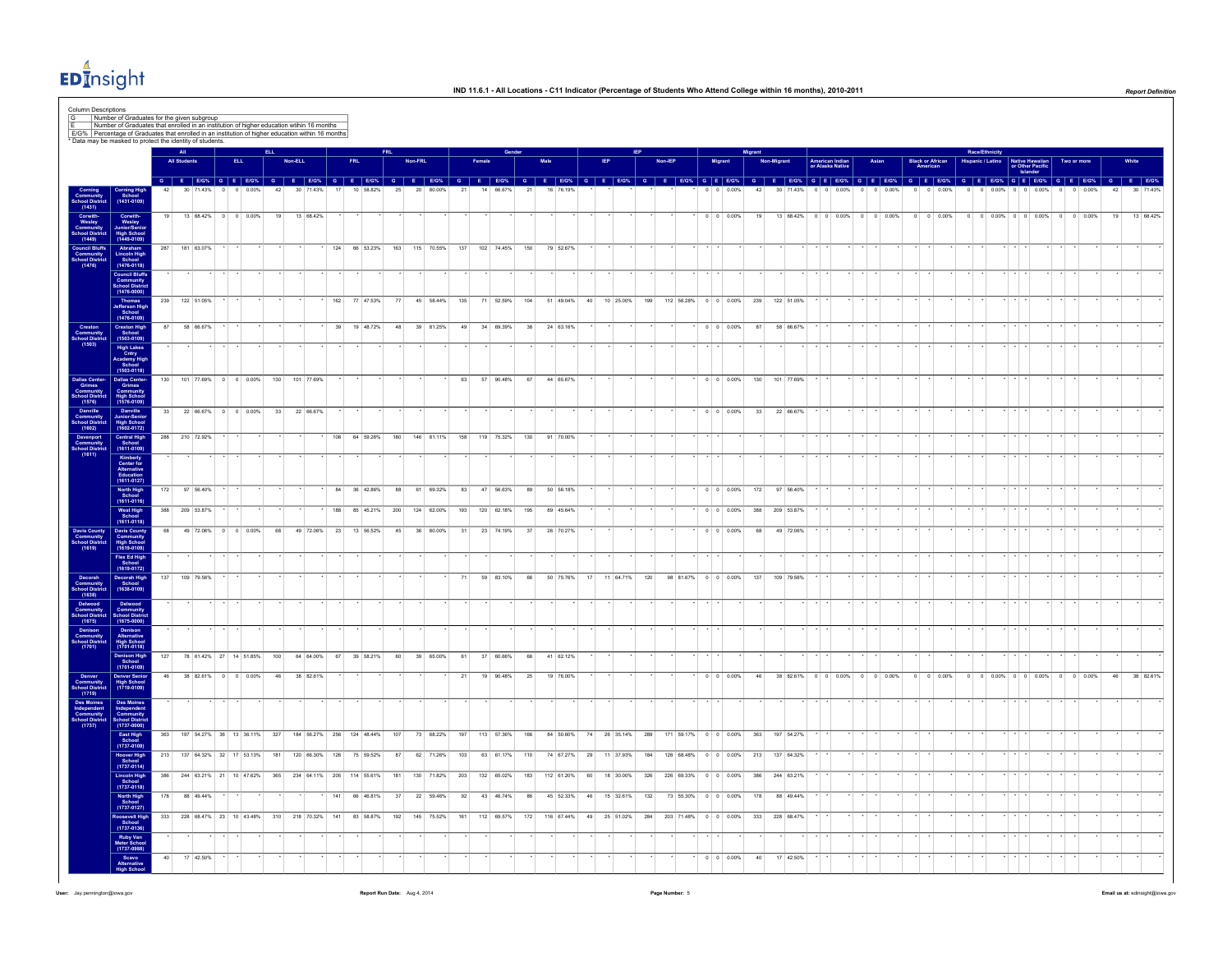

| Column Descriptions<br>Number of Graduates for the given subgroup<br>Number of Graduates that enrolled in an institution of higher education within 16 months<br>G<br>E/G% Percentage of Graduates that enrolled in an institution of higher education within 16 months<br>* Data may be masked to protect the identity of students. |                     |                                                                                                                                                   |                                 |         |           |     |                        |         |            |     |        |           |     |      |            |    |             |     |         |                      |                          |        |              |                                     |                               |                    |                         |                    |         |                                            |                     |                                                 |                |                                 |    |           |           |
|--------------------------------------------------------------------------------------------------------------------------------------------------------------------------------------------------------------------------------------------------------------------------------------------------------------------------------------|---------------------|---------------------------------------------------------------------------------------------------------------------------------------------------|---------------------------------|---------|-----------|-----|------------------------|---------|------------|-----|--------|-----------|-----|------|------------|----|-------------|-----|---------|----------------------|--------------------------|--------|--------------|-------------------------------------|-------------------------------|--------------------|-------------------------|--------------------|---------|--------------------------------------------|---------------------|-------------------------------------------------|----------------|---------------------------------|----|-----------|-----------|
|                                                                                                                                                                                                                                                                                                                                      | <b>All Students</b> |                                                                                                                                                   | <b>ELL</b>                      | Non-ELL |           |     | FRI.                   | Non-FRL |            |     | Female |           |     | Male |            |    |             |     | Non-IEP |                      | Migrant                  |        | Non-Migrant  | American Indian<br>or Alaska Native |                               | Asian              | <b>Black or African</b> |                    |         | Race/Ethnicity<br><b>Hispanic / Latino</b> |                     | Native Hawaiian<br>or Other Pacific<br>Islander |                | Two or mor                      |    | White     |           |
|                                                                                                                                                                                                                                                                                                                                      |                     | G E EON G E EON G E EON G E EON G E EON G E EON G E EON G E EON G E EON G E EON G E EON G E EON G E EON G E EONGE EON G E EONGE EON G E EONGE EON |                                 |         |           |     |                        |         |            |     |        |           |     |      |            |    |             |     |         |                      |                          |        |              |                                     |                               |                    |                         |                    |         |                                            |                     |                                                 |                |                                 |    |           |           |
| Des Moines<br>Independent<br>Community<br>School Distri<br>Community<br>School Distri<br>Community<br>Hartford<br>Tay<br>Libuque<br>Community<br>(1791)<br>Dubuque<br>Community<br>Community<br>Community<br>Community<br>Community<br>School District<br>(1853)                                                                     |                     |                                                                                                                                                   |                                 |         |           |     |                        |         |            |     |        |           |     |      |            |    |             |     |         |                      |                          |        |              |                                     |                               |                    |                         |                    |         |                                            |                     |                                                 |                |                                 |    |           |           |
| Diagonal<br>Junior-Senior<br>High School<br>(1782-0172)                                                                                                                                                                                                                                                                              |                     |                                                                                                                                                   |                                 |         |           |     |                        |         |            |     |        |           |     |      |            |    |             |     |         |                      |                          |        |              |                                     |                               |                    |                         |                    |         |                                            |                     |                                                 |                |                                 |    |           |           |
| Dike-New<br>Hartford High<br>School<br>(1791-0172)                                                                                                                                                                                                                                                                                   | 50                  | 42 84.00% 0 0 0.00%                                                                                                                               |                                 | 50      | 42 84.00% |     |                        |         |            | 29  |        | 24 82.76% | 21  |      | 18 85.71%  |    |             |     |         |                      | $0 \t 0 \t 0.00\%$       | 50     | 42 84.00%    |                                     |                               |                    |                         |                    |         |                                            |                     |                                                 |                |                                 |    |           |           |
| Central<br>Alternative<br>High School<br>(1863-0127)                                                                                                                                                                                                                                                                                 |                     |                                                                                                                                                   |                                 |         |           |     |                        |         |            |     |        |           |     |      |            |    |             |     |         |                      |                          |        |              |                                     |                               |                    |                         |                    |         |                                            |                     |                                                 |                |                                 |    |           |           |
| Dubuque<br>Community<br>School Distric<br>(1863-0000)                                                                                                                                                                                                                                                                                |                     |                                                                                                                                                   |                                 |         |           |     |                        |         |            |     |        |           |     |      |            |    |             |     |         |                      |                          |        |              |                                     |                               |                    |                         |                    |         |                                            |                     |                                                 |                |                                 |    |           |           |
| Dubuque<br>Senior High<br>School<br>(1863-0109)                                                                                                                                                                                                                                                                                      | 269                 | 163 60.59%                                                                                                                                        |                                 |         |           | 103 | $47 \mid 45.63\% \mid$ | 166     | 116 69.88% | 151 |        | 95 62.91% | 118 |      | 68 57.63%  | 47 | 17 36.17%   |     | $222\,$ | 146 65.77% 0 0 0.00% |                          | 269    | 163 60.59%   |                                     |                               |                    |                         |                    |         |                                            |                     |                                                 |                |                                 |    |           |           |
| Hempstead<br>High School<br>(1863-0118)                                                                                                                                                                                                                                                                                              | 402                 | 275 68.41%                                                                                                                                        |                                 |         |           |     | 43 45.74%              | 308     | 232 75.32% |     | 139    | 70.92%    | 206 |      | 136 66.02% | 50 | 14 28.00%   | 352 |         | 261 74.15%           | $0 \t 0 \t 0.00\%$       | 402    | 275 68.41%   |                                     |                               |                    |                         |                    |         |                                            |                     |                                                 |                |                                 |    |           |           |
| Dunkerton<br>High School<br>(1908-0172)                                                                                                                                                                                                                                                                                              | 30 <sup>°</sup>     | 18 60.00%                                                                                                                                         | $0 \t 0.00%$                    | 30      | 18 60.00% |     |                        |         |            |     |        |           |     |      |            |    |             |     |         |                      | $0 \t 0 \t 0.00\%$       | 30     |              | 18 60.00% 0 0 0.00%                 |                               | $0 \t 0 \t 0.00\%$ | $\circ$                 | 0 0.00%            |         |                                            | $0 \t0.00\%$ 0 0    | 0.00%                                           |                | $0 0.00\%$                      | 30 | 18 60.009 |           |
| Durant High<br>School<br>(1926-0109)                                                                                                                                                                                                                                                                                                 | 59                  | 44 74.58%                                                                                                                                         | $0 \t 0.00\%$<br>$\circ$        | 59      | 44 74.58% |     |                        |         |            | 23  |        | 19 82.61% | 36  |      | 25 69.44%  |    |             |     |         |                      | 0.00%                    | 59     | 44 74.58%    | $0 \t 0 \t 0.00\%$                  |                               | $0 \t 0 \t 0.00\%$ | $\overline{0}$          | $0 - 0.00%$        |         |                                            | $0$ 0.00% 0 0 0.00% |                                                 | $\overline{0}$ | $0$ 0.00%                       | 59 | 44 74.58% |           |
| Dunkerton<br>Community<br>School Distric<br>(1908)<br>Community<br>School Distric<br>Community<br>Castle Grove<br>Community<br>(1944)<br>Eagle Grove<br>High School<br>(1944-0109)                                                                                                                                                   | 57                  | 43 75.44%                                                                                                                                         | $0 \t 0.00\%$<br>$\overline{0}$ | 57      | 43 75.44% | 32  | 22 68.75%              | 25      | 21 84.00%  | 21  |        | 18 85.71% | 36  |      | 25 69.44%  |    |             |     |         |                      | $0 \t 0 \t 0.00\%$       | 57     | 43 75.44%    |                                     |                               |                    |                         |                    |         |                                            |                     |                                                 |                |                                 |    |           |           |
| Earlham<br>Community<br>School Distric<br>(1953)<br>Earlham<br>Senior High<br>School<br>(1953-0172)                                                                                                                                                                                                                                  | 51                  | 32 62.75%                                                                                                                                         |                                 |         |           |     |                        |         |            | 25  |        | 19 76.00% | 26  |      | 13 50.00%  |    |             |     |         |                      | $0 \t 0 \t 0.00\%$       | 51     | 32 62.75%    |                                     |                               |                    |                         |                    |         |                                            |                     |                                                 |                |                                 |    |           |           |
| East Buchanan<br>Community<br>School District<br>(1963)<br>East Buchanar<br>Community<br>School Distric<br>(1963-0000)                                                                                                                                                                                                               |                     |                                                                                                                                                   |                                 |         |           |     |                        |         |            |     |        |           |     |      |            |    |             |     |         |                      |                          |        |              |                                     |                               |                    |                         |                    |         |                                            |                     |                                                 |                |                                 |    |           |           |
| East Buchanar<br>High School<br>(1963-0109)                                                                                                                                                                                                                                                                                          | 41                  | 33 80.49% 0 0 0.00%                                                                                                                               |                                 | 41      | 33 80.49% |     |                        |         |            | 23  |        | 19 82.61% | 18  |      | 14 77.78%  |    |             |     |         |                      | $0 \quad 0 \quad 0.00\%$ | 41     | 33 80.49%    |                                     |                               |                    |                         |                    |         |                                            |                     |                                                 |                |                                 |    |           |           |
| East Central<br>Community<br>High School<br>(1965-0109)<br>East Central<br>Community<br>School District<br>(1965)                                                                                                                                                                                                                    | 33                  | 22 66.67% 0 0 0.00%                                                                                                                               |                                 | 33      | 22 66.67% |     |                        |         |            |     |        |           |     |      |            |    |             |     |         |                      | $0 \t 0 \t 0.00\%$       | 33     | 22 66.67%    |                                     |                               |                    |                         |                    |         |                                            |                     |                                                 |                |                                 |    |           |           |
| East Central<br>Community<br>School Distric<br>(1965-0000)                                                                                                                                                                                                                                                                           |                     |                                                                                                                                                   |                                 |         |           |     |                        |         |            |     |        |           |     |      |            |    |             |     |         |                      |                          |        |              |                                     |                               |                    |                         |                    |         |                                            |                     |                                                 |                |                                 |    |           |           |
| Grand<br>Junction High<br>School<br>(1967-0109)<br>East Greene<br>Community<br>School District<br>(1967)                                                                                                                                                                                                                             | 21                  | 12 57.14% 0 0 0.00%                                                                                                                               |                                 | 21      | 12 57.14% |     |                        |         |            |     |        |           |     |      |            |    |             |     |         |                      | $0 \quad 0 \quad 0.00\%$ | 21     | 12 57.14%    |                                     |                               |                    |                         |                    |         |                                            |                     |                                                 |                |                                 |    |           |           |
| East Marshall<br>Senior High<br>School<br>(1968-0172)                                                                                                                                                                                                                                                                                | 63                  | 47 74.60%                                                                                                                                         |                                 |         |           | 19  | 13 68.42%              | 44      | 34 77.27%  | 29  |        | 22 75.86% | 34  |      | 25 73.53%  |    |             |     |         |                      |                          |        |              |                                     |                               |                    |                         |                    |         |                                            |                     |                                                 |                |                                 |    |           |           |
| East Union<br>Middle-High<br>School<br>(1970-0172)                                                                                                                                                                                                                                                                                   | $35\,$              | 25 71.43% 0 0 0.00%                                                                                                                               |                                 | $35\,$  | 25 71.43% |     |                        |         |            |     |        | 15 88.24% | 18  |      | 10 55.56%  |    |             |     |         |                      | $0 \t 0 \t 0.00%$        | $35\,$ | 25 71.43%    |                                     |                               |                    |                         |                    |         |                                            |                     |                                                 |                |                                 |    |           |           |
| East Marshall<br>Community<br>Chool District<br>Cass (1968)<br>Cammunity<br>East Union District<br>(1970)<br>Allamakee<br>Allamakee Community<br>(1972)<br>Eddyville-<br>Eddyville-<br>Community<br>Community<br>Community<br>Consulty<br>Community<br>Consulty<br>Consulty<br>Consulty<br>Kee High<br>School<br>(1972-0172)         | 35                  | 26 74.29%                                                                                                                                         | $0$ 0 0.00%                     | 35      | 26 74.29% |     |                        |         |            |     |        | 12 70.59% | 18  |      | 14 77.78%  |    |             |     |         |                      | $0 \t 0 \t 0.00%$        | 35     | 26 74.29%    |                                     |                               |                    |                         |                    |         |                                            |                     |                                                 |                |                                 |    |           |           |
| Eddyville-<br>Blakesburg<br>Junior-Senio<br>High School<br>(0657-0172)                                                                                                                                                                                                                                                               | 45                  | 32 71.11%                                                                                                                                         | $0 - 0.00%$<br>$\overline{0}$   | 45      | 32 71.11% | 17  | 12 70.59%              | 28      | 20 71.43%  | 22  |        | 18 81.82% | 23  |      | 14 60.87%  |    |             |     |         |                      | $0 \t 0 \t 0.00\%$       | 45     |              | 32 71.11% 0 0 0.00%                 |                               | $0$ 0 0.00%        | $\tilde{0}$             | $0 - 0.00%$        | $\circ$ |                                            | $0$ 0.00% 0 0 0.00% |                                                 |                | $0 \t 0 \t 0.00\%$              | 45 |           | 32 71.11% |
|                                                                                                                                                                                                                                                                                                                                      | 50                  | 33 66.00% 0 0 0.00%                                                                                                                               |                                 | 50      | 33 66,00% | 19  | 11 57.89%              | 31      | 22 70.97%  | 21  |        | 15 71.43% | 29  |      | 18 62.07%  |    |             |     |         |                      | $0 \t 0 \t 0.00\%$       | 50     |              |                                     | 33 66.00% 0 0 0.00% 0 0 0.00% |                    |                         | $0 \t 0 \t 0.00\%$ |         |                                            |                     |                                                 |                | $0$ 0 0.00% 0 0 0.00% 0 0 0.00% | 50 | 33 66,00% |           |
| Edgewood-<br>Colesburg<br>High School<br>(1989-0172)                                                                                                                                                                                                                                                                                 | 66                  | 39 59.09%                                                                                                                                         |                                 |         |           |     |                        |         |            | 41  |        | 26 63.41% | 25  |      | 13 52.00%  |    |             |     |         |                      | $0 \t 0 \t 0.00\%$       | 66     | 39 59.09%    |                                     |                               |                    |                         |                    |         |                                            |                     |                                                 |                |                                 |    |           |           |
| Eldora-New<br>Providence<br>Community<br>School Distric<br>(2007)<br>Eldora-New<br>Providence<br>High School<br>(2007-0109)                                                                                                                                                                                                          |                     |                                                                                                                                                   |                                 |         |           |     |                        |         |            |     |        |           |     |      |            |    |             |     |         |                      |                          |        |              |                                     |                               |                    |                         |                    |         |                                            |                     |                                                 |                |                                 |    |           |           |
| Extraction<br>Elix Hom-<br>Kimballton<br>Community<br>School Distric<br>Community<br>Community<br>School Distric<br>(2088)<br>Elk Horn-<br>Kimballton<br>High School<br>(2016-0109)                                                                                                                                                  | 18                  | 10 55.56% 0 0 0.00%                                                                                                                               |                                 | 18      | 10 55.56% |     |                        |         |            |     |        |           |     |      |            |    | $0 - 0.00%$ |     | 18      | 10 55.56% 0 0 0.00%  |                          | 18     | 10 55.56%    |                                     |                               |                    |                         |                    |         |                                            |                     |                                                 |                |                                 |    |           |           |
| Emmetsburg<br>High School<br>(2088-0109)                                                                                                                                                                                                                                                                                             | 56                  | 52 92.86% 0 0 0.00%                                                                                                                               |                                 | 56      | 52 92.86% | 16  | 13 81.25%              | 40      | 39 97.50%  | 26  |        | 24 92.31% | 30  |      | 28 93.33%  |    |             |     |         |                      | $0 \t 0 \t 0.00\%$       | 56     | 52 92.86%    |                                     |                               |                    |                         |                    |         |                                            |                     |                                                 |                |                                 |    |           |           |
| English<br>Valleys<br>Communi<br>English<br>Valleys Jr-Sr<br>High School<br>(2097-0109)                                                                                                                                                                                                                                              | 45                  | 28 62.22% 0 0 0.00%                                                                                                                               |                                 | 45      | 28 62.22% |     |                        |         |            | 15  |        | 11 73.33% | 30  |      | 17 56.67%  |    |             |     |         |                      | $0 \quad 0 \quad 0.00\%$ |        | 45 28 62.22% |                                     |                               |                    |                         |                    |         |                                            |                     |                                                 |                |                                 |    |           |           |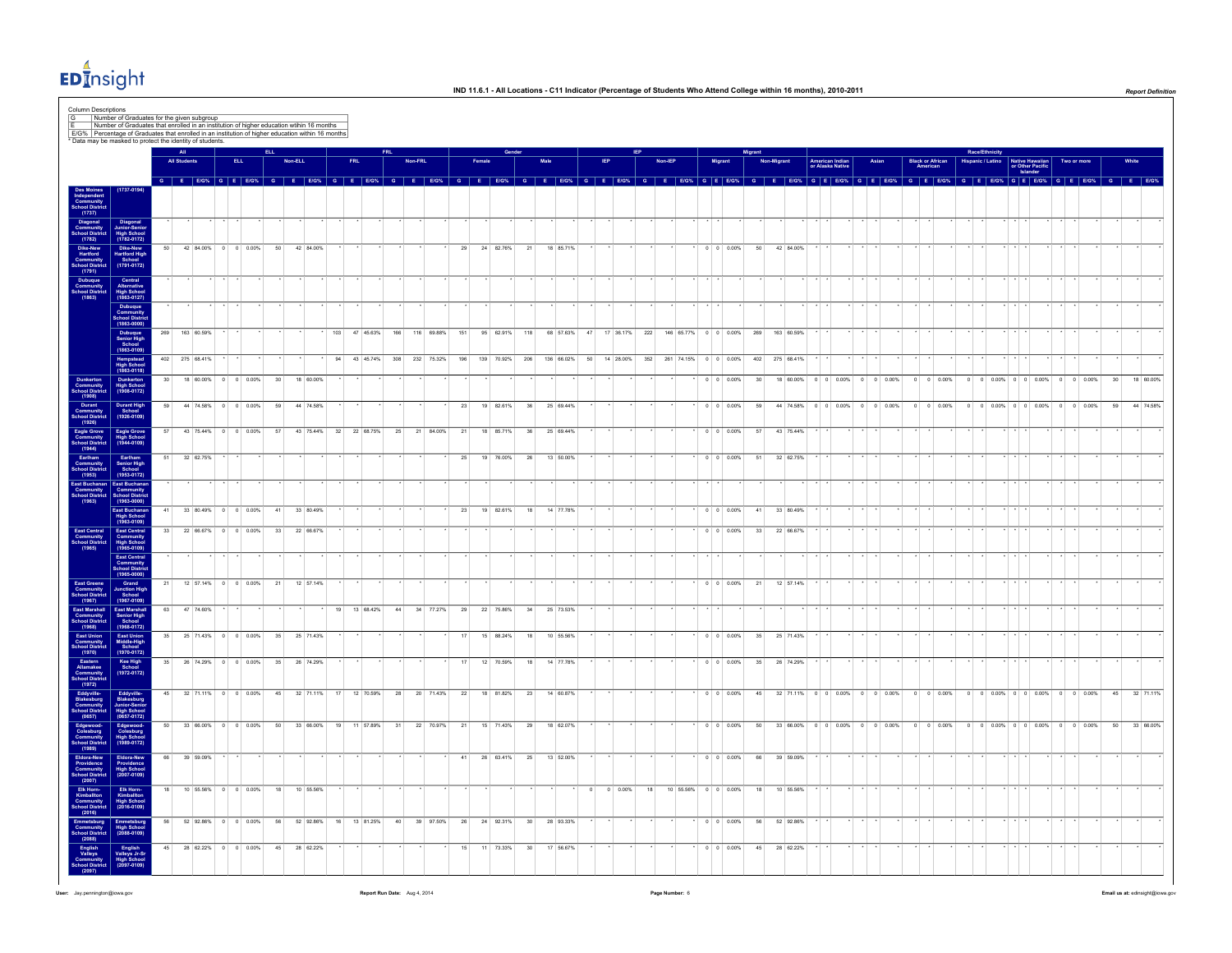

| <b>Column Descriptions</b>                                                                                                                                                                                                                                                                                                                                                                                                                                                                  | $\begin{tabular}{ c c c c } \hline G & Number of Graduates for the given subgroup \\ \hline E & Number of Graduales that enrolled in an institution of higher education within 16 months \\ \hline ECS& Percentage of Graduales that enrolled in an institution of higher education within 16 months. \hline \end{tabular}$ |     |                                                                                                                                                                                                                                |     |     |           |            |                                                |    |         |           |    |           |              |           |            |             |         |                     |                          |                          |             |            |                                     |  |                               |                                      |                                         |                                           |  |                                                 |             |                                 |                                    |           |
|---------------------------------------------------------------------------------------------------------------------------------------------------------------------------------------------------------------------------------------------------------------------------------------------------------------------------------------------------------------------------------------------------------------------------------------------------------------------------------------------|-----------------------------------------------------------------------------------------------------------------------------------------------------------------------------------------------------------------------------------------------------------------------------------------------------------------------------|-----|--------------------------------------------------------------------------------------------------------------------------------------------------------------------------------------------------------------------------------|-----|-----|-----------|------------|------------------------------------------------|----|---------|-----------|----|-----------|--------------|-----------|------------|-------------|---------|---------------------|--------------------------|--------------------------|-------------|------------|-------------------------------------|--|-------------------------------|--------------------------------------|-----------------------------------------|-------------------------------------------|--|-------------------------------------------------|-------------|---------------------------------|------------------------------------|-----------|
|                                                                                                                                                                                                                                                                                                                                                                                                                                                                                             | * Data may be masked to protect the identity of students.                                                                                                                                                                                                                                                                   |     | <b>All Students</b>                                                                                                                                                                                                            | ELL |     | Non-ELL   | <b>FRL</b> |                                                |    | Non-FRL |           |    |           |              |           |            |             | Non-IEP |                     | Migrant                  |                          | Non-Migrant |            |                                     |  | Asian                         |                                      |                                         | <b>Race/Ethnicit</b><br>Hispanic / Latino |  |                                                 | Two or more |                                 |                                    |           |
|                                                                                                                                                                                                                                                                                                                                                                                                                                                                                             |                                                                                                                                                                                                                                                                                                                             |     |                                                                                                                                                                                                                                |     |     |           |            |                                                |    |         |           |    |           |              |           |            |             |         |                     |                          |                          |             |            | American Indian<br>or Alaska Native |  |                               | <b>Black or African<br/>American</b> |                                         |                                           |  | Native Hawaiian<br>or Other Pacific<br>Islander |             |                                 |                                    |           |
|                                                                                                                                                                                                                                                                                                                                                                                                                                                                                             |                                                                                                                                                                                                                                                                                                                             |     | 0 E EOSK 0 E EOSK 0 E EOSK 0 E EOSK 0 E EOSK 0 E EOSK 0 E EOSK 0 E EOSK 0 E EOSK 0 E EOSK 0 E EOSK 0 E EOSK 0 E EOSK 0 E EOSK 0 E EOSK 0 E EOSK 0 E EOSK 0 E EOSK 0 E EOSK 0 E EOSK 0 E EOSK 0 E EOSK 0 E EOSK 0 E EOSK 0 E EO |     |     |           |            |                                                |    |         |           |    |           |              |           |            |             |         |                     |                          |                          |             |            |                                     |  |                               |                                      |                                         |                                           |  |                                                 |             |                                 |                                    |           |
|                                                                                                                                                                                                                                                                                                                                                                                                                                                                                             | Essex Junior-<br>Senior High<br>School<br>(2113-0172)                                                                                                                                                                                                                                                                       | 78  | 61 78.21%                                                                                                                                                                                                                      |     |     |           |            | 28 21 75.00%                                   | 50 |         | 40 80.00% | 38 | 30 78.95% | 40 31 77.50% |           |            |             |         |                     |                          |                          |             |            |                                     |  |                               |                                      |                                         |                                           |  |                                                 |             |                                 |                                    |           |
| Estherville<br>incoln Central<br>Community<br>ichool District<br>(2124)                                                                                                                                                                                                                                                                                                                                                                                                                     | Estherville<br>Lincoln Central<br>High School<br>(2124-0109)                                                                                                                                                                                                                                                                |     |                                                                                                                                                                                                                                |     |     |           |            |                                                |    |         |           |    |           |              |           |            |             |         |                     |                          |                          |             |            |                                     |  |                               |                                      |                                         |                                           |  |                                                 |             |                                 |                                    |           |
|                                                                                                                                                                                                                                                                                                                                                                                                                                                                                             |                                                                                                                                                                                                                                                                                                                             | 15  | 11 73.33% 0 0 0.00%                                                                                                                                                                                                            |     | 15  | 11 73.33% |            |                                                |    |         |           |    |           |              |           | $^{\circ}$ | $0 - 0.00%$ | 15      | 11 73.33% 0 0 0.00% |                          | 15                       |             |            |                                     |  | 11 73.33% 0 0 0.00% 0 0 0.00% |                                      | $0 \t 0 \t 0.00\%$                      |                                           |  |                                                 |             | $0$ 0 0.00% 0 0 0.00% 0 0 0.00% | 15                                 | 11 73.33% |
|                                                                                                                                                                                                                                                                                                                                                                                                                                                                                             | Exira Junior-<br>Senior High<br>School<br>(2151-0172)                                                                                                                                                                                                                                                                       |     |                                                                                                                                                                                                                                |     |     |           |            |                                                |    |         |           |    |           |              |           |            |             |         |                     |                          |                          |             |            |                                     |  |                               |                                      |                                         |                                           |  |                                                 |             |                                 |                                    |           |
| (2124)<br>Exira<br>Exira<br>Community<br>(2151)<br>Fairfield<br>Community<br>Chool District<br>(2169)                                                                                                                                                                                                                                                                                                                                                                                       | Fairfield<br>Community<br>School Distric<br>(2169-0000)                                                                                                                                                                                                                                                                     |     |                                                                                                                                                                                                                                |     |     |           |            |                                                |    |         |           |    |           |              |           |            |             |         |                     |                          |                          |             |            |                                     |  |                               |                                      |                                         |                                           |  |                                                 |             |                                 |                                    |           |
|                                                                                                                                                                                                                                                                                                                                                                                                                                                                                             | Fairfield High<br>School<br>(2169-0109)                                                                                                                                                                                                                                                                                     | 116 | 72 62.07%                                                                                                                                                                                                                      |     |     |           | 39         | 16 41.03%                                      | 77 |         | 56 72.73% | 56 | 35 62.50% | 60           | 37 61.67% |            |             |         |                     | $0 \t 0 \t 0.00\%$       | 116                      |             | 72 62.07%  |                                     |  |                               |                                      |                                         |                                           |  |                                                 |             |                                 |                                    |           |
| Farragut<br>Community<br>School Distric<br>(2205)<br>Forest City<br>Community<br>School Distric<br>(2295)                                                                                                                                                                                                                                                                                                                                                                                   | Farragut<br>Senior High<br>School<br>(2205-0172)                                                                                                                                                                                                                                                                            | 11  | 10 90.91% 0 0 0.00%                                                                                                                                                                                                            |     | 11  | 10 90.91% |            |                                                |    |         |           |    |           |              |           |            |             |         |                     | $0 \t 0 \t 0.00\%$       | 11                       |             | 10 90.91%  |                                     |  |                               |                                      |                                         |                                           |  |                                                 |             |                                 |                                    |           |
|                                                                                                                                                                                                                                                                                                                                                                                                                                                                                             |                                                                                                                                                                                                                                                                                                                             |     |                                                                                                                                                                                                                                |     |     |           |            |                                                |    |         |           |    |           |              |           |            |             |         |                     |                          |                          |             |            |                                     |  |                               |                                      |                                         |                                           |  |                                                 |             |                                 |                                    |           |
|                                                                                                                                                                                                                                                                                                                                                                                                                                                                                             | Forest City<br>Alternative<br>School<br>(2295-0118)                                                                                                                                                                                                                                                                         | 100 | 74 74.00% 0 0 0.00%                                                                                                                                                                                                            |     | 100 | 74 74.00% | 25         | 15 60.00%                                      | 75 |         | 59 78.67% | 46 | 36 78.26% | 54           | 38 70.37% |            |             |         |                     | $0 \t 0 \t 0.00\%$       | 100                      |             | 74 74.00%  |                                     |  |                               |                                      |                                         |                                           |  |                                                 |             |                                 |                                    |           |
|                                                                                                                                                                                                                                                                                                                                                                                                                                                                                             | Forest City<br>High School<br>(2295-0109)                                                                                                                                                                                                                                                                                   |     |                                                                                                                                                                                                                                |     |     |           |            |                                                |    |         |           |    |           |              |           |            |             |         |                     |                          |                          |             |            |                                     |  |                               |                                      |                                         |                                           |  |                                                 |             |                                 |                                    |           |
| Fort Dodge<br>Community<br>School Distric<br>(2313)                                                                                                                                                                                                                                                                                                                                                                                                                                         | Fort Dodge<br>Community<br>School Distric<br>(2313-0000)                                                                                                                                                                                                                                                                    |     |                                                                                                                                                                                                                                |     |     |           |            |                                                |    |         |           |    |           |              |           |            |             |         |                     |                          |                          |             |            |                                     |  |                               |                                      |                                         |                                           |  |                                                 |             |                                 |                                    |           |
|                                                                                                                                                                                                                                                                                                                                                                                                                                                                                             | Fort Dodge<br>High School<br>(2313-0109)                                                                                                                                                                                                                                                                                    |     | 247 188 76.11%                                                                                                                                                                                                                 |     |     |           |            | 92 57 61.96% 155 131 84.52% 125 102 81.60% 122 |    |         |           |    |           |              | 86 70.49% |            |             |         |                     |                          | 0 0 0.00% 247 188 76.11% |             |            |                                     |  |                               |                                      |                                         |                                           |  |                                                 |             |                                 |                                    |           |
| Fort Madison<br>Community<br>School District<br>(2322)                                                                                                                                                                                                                                                                                                                                                                                                                                      | Fort Madison<br>Alternative<br>School<br>(2322-0127)                                                                                                                                                                                                                                                                        |     |                                                                                                                                                                                                                                |     |     |           |            |                                                |    |         |           |    |           |              |           |            |             |         |                     |                          |                          |             |            |                                     |  |                               |                                      |                                         |                                           |  |                                                 |             |                                 |                                    |           |
|                                                                                                                                                                                                                                                                                                                                                                                                                                                                                             |                                                                                                                                                                                                                                                                                                                             | 138 | 84 60.87% 0 0 0.00%                                                                                                                                                                                                            |     | 138 | 84 60 87% |            | 60 30 50.00%                                   | 78 |         | 54 69.23% | 62 | 41 66.13% | 76           | 43 56.58% |            |             |         |                     | $0 \t 0 \t 0.00%$        | 138                      | 84 60.87%   |            |                                     |  |                               |                                      |                                         |                                           |  |                                                 |             |                                 |                                    |           |
|                                                                                                                                                                                                                                                                                                                                                                                                                                                                                             | Fort Madison<br>High School<br>(2322-0109)                                                                                                                                                                                                                                                                                  |     |                                                                                                                                                                                                                                |     |     |           |            |                                                |    |         |           |    |           |              |           |            |             |         |                     |                          |                          |             |            |                                     |  |                               |                                      |                                         |                                           |  |                                                 |             |                                 |                                    |           |
| redericksburg<br>Community<br>School Distri<br>(2349)                                                                                                                                                                                                                                                                                                                                                                                                                                       | Fredericksbur<br>Community<br>School Distric<br>(2349-0000)                                                                                                                                                                                                                                                                 |     |                                                                                                                                                                                                                                |     |     |           |            |                                                |    |         |           |    |           |              |           |            |             |         |                     |                          |                          |             |            |                                     |  |                               |                                      |                                         |                                           |  |                                                 |             |                                 |                                    |           |
| Fremont-Mills<br>Community<br>School District<br>(2369)                                                                                                                                                                                                                                                                                                                                                                                                                                     | Fremont-Mills<br>Middle/Senior<br>High Schoo                                                                                                                                                                                                                                                                                | 37  | 22 59.46% 0 0 0.00%                                                                                                                                                                                                            |     | 37  | 22 59.46% |            |                                                |    |         |           | 19 | 12 63.16% | 18           | 10 55.56% |            |             |         |                     | $0 \t 0 \t 0.00\%$       | 37                       |             | 22 59.46%  |                                     |  |                               |                                      |                                         |                                           |  |                                                 |             |                                 |                                    |           |
| Salva-Holstein<br>Community<br>School District<br>(2376)                                                                                                                                                                                                                                                                                                                                                                                                                                    | Galva-Holstei<br>High School<br>(2376-0109)                                                                                                                                                                                                                                                                                 | 56  | 35 62.50%                                                                                                                                                                                                                      |     |     |           |            | 19 11 57.89%                                   | 37 |         | 24 64.86% | 32 | 22 68.75% | 24           | 13 54.17% |            |             |         |                     | $0 \t 0 \t 0.00%$        | 56                       |             | 35 62.50%  |                                     |  |                               |                                      |                                         |                                           |  |                                                 |             |                                 |                                    |           |
|                                                                                                                                                                                                                                                                                                                                                                                                                                                                                             |                                                                                                                                                                                                                                                                                                                             |     |                                                                                                                                                                                                                                |     |     |           |            |                                                |    |         |           |    |           |              |           |            |             |         |                     |                          |                          |             |            |                                     |  |                               |                                      |                                         |                                           |  |                                                 |             |                                 |                                    |           |
| Garner-<br>Hayfield<br>Community<br>School Distri<br>(2403)                                                                                                                                                                                                                                                                                                                                                                                                                                 | Garner-<br>Hayfield<br>Community<br>School Distric<br>(2403-0000)                                                                                                                                                                                                                                                           |     |                                                                                                                                                                                                                                |     |     |           |            |                                                |    |         |           |    |           |              |           |            |             |         |                     |                          |                          |             |            |                                     |  |                               |                                      |                                         |                                           |  |                                                 |             |                                 |                                    |           |
|                                                                                                                                                                                                                                                                                                                                                                                                                                                                                             | Garner-<br>Hayfield High<br>School<br>(2403-0109)                                                                                                                                                                                                                                                                           | 63  | 54 85.71% 0 0 0.00%                                                                                                                                                                                                            |     | 63  | 54 85.71% |            | 20 14 70.00%                                   | 43 |         | 40 93.02% | 31 | 26 83.87% | 32           | 28 87.50% |            |             |         |                     | $0 \t 0 \t 0.00\%$       | 63                       |             | 54 85.71%  |                                     |  |                               |                                      |                                         |                                           |  |                                                 |             |                                 |                                    |           |
|                                                                                                                                                                                                                                                                                                                                                                                                                                                                                             |                                                                                                                                                                                                                                                                                                                             | 33  | 28 84.85% 0 0 0.00%                                                                                                                                                                                                            |     | 33  | 28 84.85% |            |                                                |    |         |           |    | 14 87.50% | 17           | 14 82.35% |            |             |         |                     |                          |                          |             |            |                                     |  |                               |                                      |                                         |                                           |  |                                                 |             |                                 |                                    |           |
|                                                                                                                                                                                                                                                                                                                                                                                                                                                                                             | George-Little<br>Rock Senior<br>High School<br>(2457-0172)                                                                                                                                                                                                                                                                  |     |                                                                                                                                                                                                                                |     |     |           |            |                                                |    |         |           |    |           |              |           |            |             |         |                     |                          |                          |             |            |                                     |  |                               |                                      |                                         |                                           |  |                                                 |             |                                 |                                    |           |
| $\begin{array}{c} \textbf{Georg} = \textbf{Lille} \\ \textbf{Coem (20.837)} \\ \textbf{Schod Dist} \\ \textbf{Schod Dist} \\ \textbf{Schod Dist} \\ \textbf{Schod Dist} \\ \textbf{Schod Dist} \\ \textbf{Schod Dist} \\ \textbf{C} \\ \textbf{C} \\ \textbf{C} \\ \textbf{C} \\ \textbf{C} \\ \textbf{C} \\ \textbf{C} \\ \textbf{C} \\ \textbf{C} \\ \textbf{C} \\ \textbf{C} \\ \textbf{C} \\ \textbf{C} \\ \textbf{C} \\ \textbf{C} \\ \textbf{C} \\ \textbf{C} \\ \textbf{C} \\ \text$ | Gilbert High<br>School<br>(2466-0172)                                                                                                                                                                                                                                                                                       | 74  | 62 83.78% 0 0 0.00%                                                                                                                                                                                                            |     | 74  | 62 83.78% |            |                                                |    |         |           | 30 | 25 83.33% | 44           | 37 84.09% |            |             |         |                     | $0 \t 0 \t 0.00%$        | 74                       |             | 62 83.78%  |                                     |  |                               |                                      |                                         |                                           |  |                                                 |             |                                 |                                    |           |
|                                                                                                                                                                                                                                                                                                                                                                                                                                                                                             |                                                                                                                                                                                                                                                                                                                             | 57  | 45 78.95% 0 0 0.00%                                                                                                                                                                                                            |     | 57  | 45 78.95% |            |                                                |    |         |           | 32 | 24 75.00% | 25           | 21 84.00% |            |             |         |                     | $0 \t 0 \t 0.00\%$       | 57                       |             | 45 78.95%  |                                     |  |                               |                                      |                                         |                                           |  |                                                 |             |                                 |                                    |           |
|                                                                                                                                                                                                                                                                                                                                                                                                                                                                                             | Gladbrook-<br>Reinbeck High<br>School<br>(2502-0172)                                                                                                                                                                                                                                                                        |     |                                                                                                                                                                                                                                |     |     |           |            |                                                |    |         |           |    |           |              |           |            |             |         |                     |                          |                          |             |            |                                     |  |                               |                                      |                                         |                                           |  |                                                 |             |                                 |                                    |           |
|                                                                                                                                                                                                                                                                                                                                                                                                                                                                                             | Glenwood<br>Senior High<br>School<br>(2511-0109)                                                                                                                                                                                                                                                                            | 156 | 107 68.59% 0 0 0.00% 156 107 68.59% 47 16 34.04% 109                                                                                                                                                                           |     |     |           |            |                                                |    |         | 91 83.49% | 78 | 54 69.23% | 78           | 53 67.95% |            |             |         |                     | $0 \quad 0 \quad 0.00\%$ | 156                      |             | 107 68.59% |                                     |  |                               |                                      |                                         |                                           |  |                                                 |             |                                 |                                    |           |
|                                                                                                                                                                                                                                                                                                                                                                                                                                                                                             | Glidden<br>Raiston Jr-Sr<br>High School<br>(2520-0172)                                                                                                                                                                                                                                                                      | 35  | 27 77.14% 0 0 0.00% 35                                                                                                                                                                                                         |     |     | 27 77.14% |            |                                                |    |         |           |    |           |              |           |            |             |         |                     | $0 \t 0 \t 0.00\%$       | 35                       |             | 27 77.14%  |                                     |  |                               |                                      |                                         |                                           |  |                                                 |             |                                 |                                    |           |
|                                                                                                                                                                                                                                                                                                                                                                                                                                                                                             |                                                                                                                                                                                                                                                                                                                             |     |                                                                                                                                                                                                                                |     |     |           |            |                                                |    |         |           |    |           |              |           |            |             |         |                     |                          |                          |             |            |                                     |  |                               |                                      |                                         |                                           |  |                                                 |             |                                 |                                    |           |
|                                                                                                                                                                                                                                                                                                                                                                                                                                                                                             | GMG<br>Secondary<br>School<br>(2682-0172)                                                                                                                                                                                                                                                                                   | 39  | 28 71.79% 0 0 0.00%                                                                                                                                                                                                            |     | 39  | 28 71.79% |            |                                                |    |         |           | 22 | 18 81.82% | 17           | 10 58.82% |            |             |         |                     | $0 \t 0 \t 0.00\%$       | 39                       |             |            |                                     |  | 28 71.79% 0 0 0.00% 0 0 0.00% |                                      | $0 \t 0 \t 0.00\%$                      |                                           |  |                                                 |             | $0$ 0 0.00% 0 0 0.00% 0 0 0.00% | 39                                 | 28 71.79% |
|                                                                                                                                                                                                                                                                                                                                                                                                                                                                                             |                                                                                                                                                                                                                                                                                                                             |     |                                                                                                                                                                                                                                |     |     |           |            |                                                |    |         |           |    |           |              |           |            |             |         |                     |                          |                          |             |            |                                     |  |                               |                                      |                                         |                                           |  |                                                 |             |                                 |                                    |           |
|                                                                                                                                                                                                                                                                                                                                                                                                                                                                                             | Graettinger-<br>Terril<br>Community<br>School Distric<br>$(2556 - 0000)$                                                                                                                                                                                                                                                    |     |                                                                                                                                                                                                                                |     |     |           |            |                                                |    |         |           |    |           |              |           |            |             |         |                     |                          |                          |             |            |                                     |  |                               |                                      |                                         |                                           |  |                                                 |             |                                 |                                    |           |
|                                                                                                                                                                                                                                                                                                                                                                                                                                                                                             | Graettinger/<br>Terril High<br>School<br>(2556-0172)                                                                                                                                                                                                                                                                        | 22  | 20 90.91% 0 0 0.00%                                                                                                                                                                                                            |     | 22  | 20 90.91% |            |                                                |    |         |           |    |           |              |           |            |             |         |                     | $0 \t 0 \t 0.00%$        | 22                       |             | 20 90.91%  |                                     |  |                               |                                      |                                         |                                           |  |                                                 |             |                                 |                                    |           |
|                                                                                                                                                                                                                                                                                                                                                                                                                                                                                             | North Butler<br>High School<br>(2664-0172)                                                                                                                                                                                                                                                                                  | 32  | 16 50.00% 0 0 0.00%                                                                                                                                                                                                            |     | 32  | 16 50.00% |            |                                                |    |         |           |    |           |              |           |            |             |         |                     | $0 \t 0 \t 0.00%$        | 32                       |             |            |                                     |  |                               |                                      | 16 50.00% 0 0 0.00% 0 0 0.00% 0 0 0.00% |                                           |  |                                                 |             |                                 | $0$ 0 0.00% 0 0 0.00% 0 0 0.00% 32 | 16 50.00% |
|                                                                                                                                                                                                                                                                                                                                                                                                                                                                                             |                                                                                                                                                                                                                                                                                                                             |     |                                                                                                                                                                                                                                |     |     |           |            |                                                |    |         |           |    |           |              |           |            |             |         |                     |                          |                          |             |            |                                     |  |                               |                                      |                                         |                                           |  |                                                 |             |                                 |                                    |           |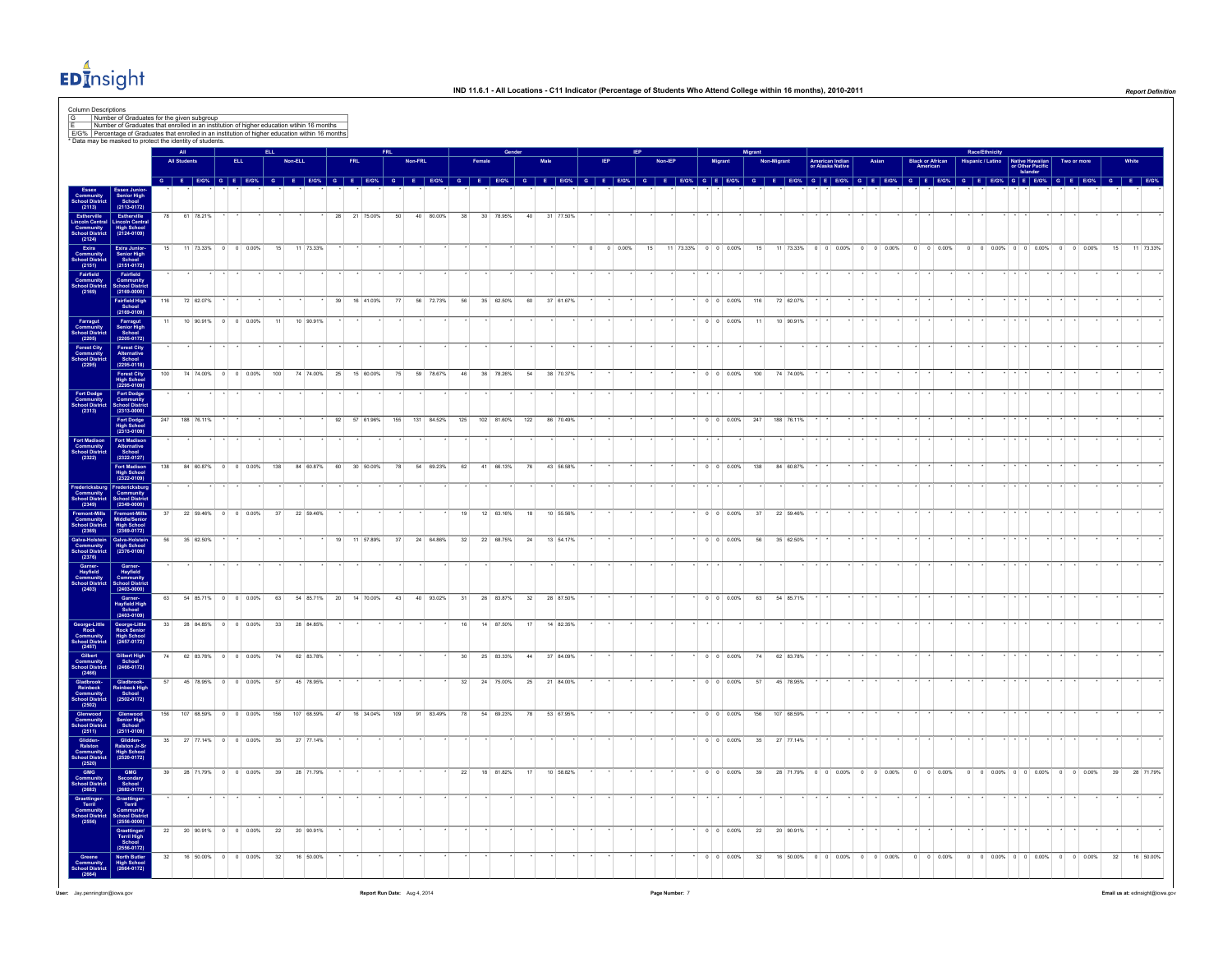

Column Descriptions<br>
G\_\_\_ Number of ( Number of Graduates for the given subgroup E Number of Graduates that enrolled in an institution of higher education wtihin 16 months E/G% Percentage of Graduates that enrolled in an institution of higher education within 16 months \* Data may be masked to protect the identity of students. **All ELL FRL Gender IEP Migrant Race/Ethnicity All Students ELL Non-ELL FRL Non-FRL Female Male IEP Non-IEP Migrant Non-Migrant American Indian American Indian<br>
or Alaska Native Asian Black or African American Hispanic / Latino Native Hawaiian**<br> **or Other Pacific**<br> **Islander Two or more White** G E BOX G E BOX G E BOX G E BOX G E BOX G E BOX G E BOX G E BOX G E BOX G E BOX G E BOX G E BOX G E BOX G E BOX G E BOX G E BOX G E BOX G E BOX G E BOX G E BOX G E BOX G E BOX G E BOX G E BOX G E BOX G E BOX G E BOX G E BO **Grinnell- Newburg Community School District (2709) Grinnell Community Senior High School (2709-0109)** 124 70 56.45% 0 0 0.00% 124 70 56.45% 33 16 48.48% 91 54 59.34% 57 28 49.12% 67 42 62.69% \* \* \* \* \* \* 0 0 0.00% 124 70 56.45% \* \* \* \* \* \* \* \* \* \* \* \* \* \* \* \* \* \* \* \* \* **Griswold Community School District (2718) Griswold Middle/High School (2718-0109)** 56 40 71.43% 0 0 0.00% 56 40 71.43% \* \* \* \* \* \* 33 25 75.76% 23 15 65.22% \* \* \* \* \* \* 0 0 0.00% 56 40 71.43% \* \* \* \* \* \* \* \* \* \* \* \* \* \* \* \* \* \* \* \* \* **Grundy Center Community School District (2727) Grundy Center High School (2727-0109)** 47 29 61.70% 0 0 0.00% 47 29 61.70% \* \* \* \* \* \* 21 13 61.90% 26 16 61.54% \* \* \* \* \* \* 0 0 0.00% 47 29 61.70% \* \* \* \* \* \* \* \* \* \* \* \* \* \* \* \* \* \* \* \* \* **Guthrie Center Community School District (2754) H-L-V Community School District (2766) Guthrie Center High School (2754-0109)** 46 35 76.09% 0 0 0.00% 46 35 76.09% \* \* \* \* \* \* 19 15 78.95% 27 20 74.07% \* \* \* \* \* \* 0 0 0.00% 46 35 76.09% \* \* \* \* \* \* \* \* \* \* \* \* \* \* \* \* \* \* \* \* \* **H-L-V Junior- Senior High School (2766-0172)** 41 26 63.41% 0 0 0.00% 41 26 63.41% \* \* \* \* \* \* 16 13 81.25% 25 13 52.00% \* \* \* \* \* \* 0 0 0.00% 41 26 63.41% \* \* \* \* \* \* \* \* \* \* \* \* \* \* \* \* \* \* \* \* \* **Hamburg Community School District (2772) Hamburg Junior-Senior High School (2772-0172)** 14 10 71.43% \* \* \* \* \* \* \* \* \* \* \* \* \* \* \* \* \* \* \* \* \* \* \* \* 0 0 0.00% 14 10 71.43% \* \* \* \* \* \* \* \* \* \* \* \* \* \* \* \* \* \* \* \* \* **Hampton- Dumont Community School District (2781) Hampton**<br>Dumont<br>Communit **Dumont Community School District (2781-0000)** \* \* \* \* \* \* \* \* \* \* \* \* \* \* \* \* \* \* \* \* \* \* \* \* \* \* \* \* \* \* \* \* \* \* \* \* \* \* \* \* \* \* \* \* \* \* \* \* \* \* \* \* \* \* **Hampton- Dumont High School (2781-0109)** 90 64 71.11% \* \* \* \* \* \* 36 19 52.78% 54 45 83.33% 45 32 71.11% 45 32 71.11% \* \* \* \* \* \* \* \* \* \* \* \* \* \* \* \* \* \* \* \* \* \* \* \* \* \* \* \* \* \* \* \* \* **Harlan Community School District (2826) Harlan Community High School (2826-0109)** 129 94 72.87% \* \* \* \* \* \* 36 23 63.89% 93 71 76.34% 72 55 76.39% 57 39 68.42% \* \* \* \* \* \* 0 0 0.00% 129 94 72.87% \* \* \* \* \* \* \* \* \* \* \* \* \* \* \* \* \* \* \* \* \* **Harmony Community School District (2834) Harmony Jr-Sr High School (2834-0109)** 25 14 56.00% 0 0 0.00% 25 14 56.00% \* \* \* \* \* \* \* \* \* \* \* \* \* \* \* \* \* \* 0 0 0.00% 25 14 56.00% 0 0 0.00% 0 0 0.00% 0 0 0.00% 0 0 0.00% 0 0 0.00% 0 0 0.00% 25 14 56.00% **Harris-Lake Park Community School District (2846) Harris-Lake Park High School (2846-0109)** 20 16 80.00% 0 0 0.00% 20 16 80.00% \* \* \* \* \* \* \* \* \* \* \* \* \* 0 0 0.00% 20 16 80.00% 0 0 0.00% 0 0 0.00% 0 0 0.00% 0 0 0.00% 0 0 0.00% 0 0 0.00% 0 0 0.00% 0 0 0.00% 0 0 0.00% 0 0 0.00% 0 0 0.00% 0 0 0.00% 0 0 0.00% 0 0 0.0 **Hartley-Melvin- Sanborn Community School District (2862) Hartley-Melvin- Sanborn High School (2862-0109)** 49 35 71.43% 0 0 0.00% 49 35 71.43% \* \* \* \* \* \* 21 19 90.48% 28 16 57.14% \* \* \* \* \* \* 0 0 0.00% 49 35 71.43% \* \* \* \* \* \* \* \* \* \* \* \* \* \* \* \* \* \* \* \* \* **Highland**<br>Communit **(2977) Highland High School (2977-0109)** 33 24 72.73% 0 0 0.00% 33 24 72.73% \* \* \* \* \* \* \* \* \* \* \* \* \* \* \* \* \* \* 0 0 0.00% 33 24 72.73% 0 0 0.00% 0 0 0.00% 0 0 0.00% 0 0 0.00% 0 0 0.00% 0 0 0.00% 33 24 72.73% **Hinton Community School District (2988) Hinton High School (2988-0109)** 54 42 77.78% 0 0 0.00% 54 42 77.78% \* \* \* \* \* \* \* 27 23 85.19% 27 19 70.37% 0 0 0.00% 54 42 77.78% 0 0 0.00% 54 42 77.78% 0 0 0.00% 0 0 0.00% 0 0 0.00% 0 0 0.00% 0 0 0.00% 0 0 0.00% 6 0 0.00% 0 0 0.00% 64 42 77.78% **Howard- Winneshiek Community School District (3029) Crestwood Alternative School (3029-0118)** \* \* \* \* \* \* \* \* \* \* \* \* \* \* \* \* \* \* \* \* \* \* \* \* \* \* \* \* \* \* \* \* \* \* \* \* \* \* \* \* \* \* \* \* \* \* \* \* \* \* \* \* \* \* **Crestwood High School (3029-0109)** 89 70 78.65% 0 0 0.00% 89 70 78.65% 28 17 60.71% 61 53 86.89% 44 39 88.64% 45 31 68.89% \* \* \* \* \* \* 0 0 0.00% 89 70 78.65% \* \* \* \* \* \* \* \* \* \* \* \* \* \* \* \* \* \* \* \* \* **Howard- Winneshiek Community School District (3029-0000)** \* \* \* \* \* \* \* \* \* \* \* \* \* \* \* \* \* \* \* \* \* \* \* \* \* \* \* \* \* \* \* \* \* \* \* \* \* \* \* \* \* \* \* \* \* \* \* \* \* \* \* \* \* \* **Hudson Community School District (3042) Hudson High School (3042-0109)** 62 46 74.19% \* \* \* \* \* \* \* \* \* \* \* \* \* 34 30 88.24% 28 16 57.14% \* \* \* \* \* \* \* \* 0 0 0.00% 62 46 74.19% 0 0 0.00% 0 0 0.00% 0 0 0.00% 0 0 0.00% 0 0 0.00% 0 0 0.00% 6 0 0.00% 0 0 0.00% 62 46 74.19% **Humboldt Community School District (3060) Humboldt Community School District (3060-0000)** \* \* \* \* \* \* \* \* \* \* \* \* \* \* \* \* \* \* \* \* \* \* \* \* \* \* \* \* \* \* \* \* \* \* \* \* \* \* \* \* \* \* \* \* \* \* \* \* \* \* \* \* \* \* **Humboldt High School (3060-0109)** 90 65 72.22% 0 0 0.00% 90 65 72.22% 30 16 53.33% 60 49 81.67% 44 35 79.55% 46 30 65.22% \* \* \* \* \* \* 0 0 0.00% 90 65 72.22% \* \* \* \* \* \* \* \* \* \* \* \* \* \* \* \* \* \* \* \* \* **Independence Community School District (3105) Buchanan County Success Center (3105-0118)** \* \* \* \* \* \* \* \* \* \* \* \* \* \* \* \* \* \* \* \* \* \* \* \* \* \* \* \* \* \* \* \* \* \* \* \* \* \* \* \* \* \* \* \* \* \* \* \* \* \* \* \* \* \* **Independence High School (3105-0109)** 88 59 67.05% 0 0 0.00% 88 59 67.05% 24 15 62.50% 64 44 68.75% 38 30 78.95% 50 29 58.00% 24 15 62.50% 64 44 68.75% 0 0 0.00% 88 59 67.05% \* \* \* \* \* \* \* \* \* \* \* \* \* \* \* \* \* \* \* \* \* **Indianola Community School District (3114) Indianola High School (3114-0109)** 211 150 71.09% 0 0 0.00% 211 150 71.09% 54 36 66.67% 157 114 72.61% 110 85 77.27% 101 65 64.36% \* \* \* \* \* \* 0 0 0.00% 211 150 71.09% \* \* \* \* \* \* \* \* \* \* \* \* \* \* \* \* \* \* \* \* \* **Indianola Learning Center (3114-0127)** \* \* \* \* \* \* \* \* \* \* \* \* \* \* \* \* \* \* \* \* \* \* \* \* \* \* \* \* \* \* \* \* \* \* \* \* \* \* \* \* \* \* \* \* \* \* \* \* \* \* \* \* \* \* **Interstate 35 Community School District (3119) Interstate 35 High School (3119-0109)** 63 42 66.67% 0 0 0.00% 63 42 66.67% \* \* \* \* \* \* 23 19 82.61% 40 23 57.50% \* \* \* \* \* \* 0 0 0.00% 63 42 66.67% \* \* \* \* \* \* \* \* \* \* \* \* \* \* \* \* \* \* \* \* \* **Iowa City Community School District (3141) Elizabeth Tate Alt. High School (3141-0136)** 26 12 46.15% \* \* \* \* \* \* \* \* \* \* \* \* \* \* \* \* \* \* \* \* \* \* \* \* 0 0 0.00% 26 12 46.15% \* \* \* \* \* \* \* \* \* \* \* \* \* \* \* \* \* \* \* \* \*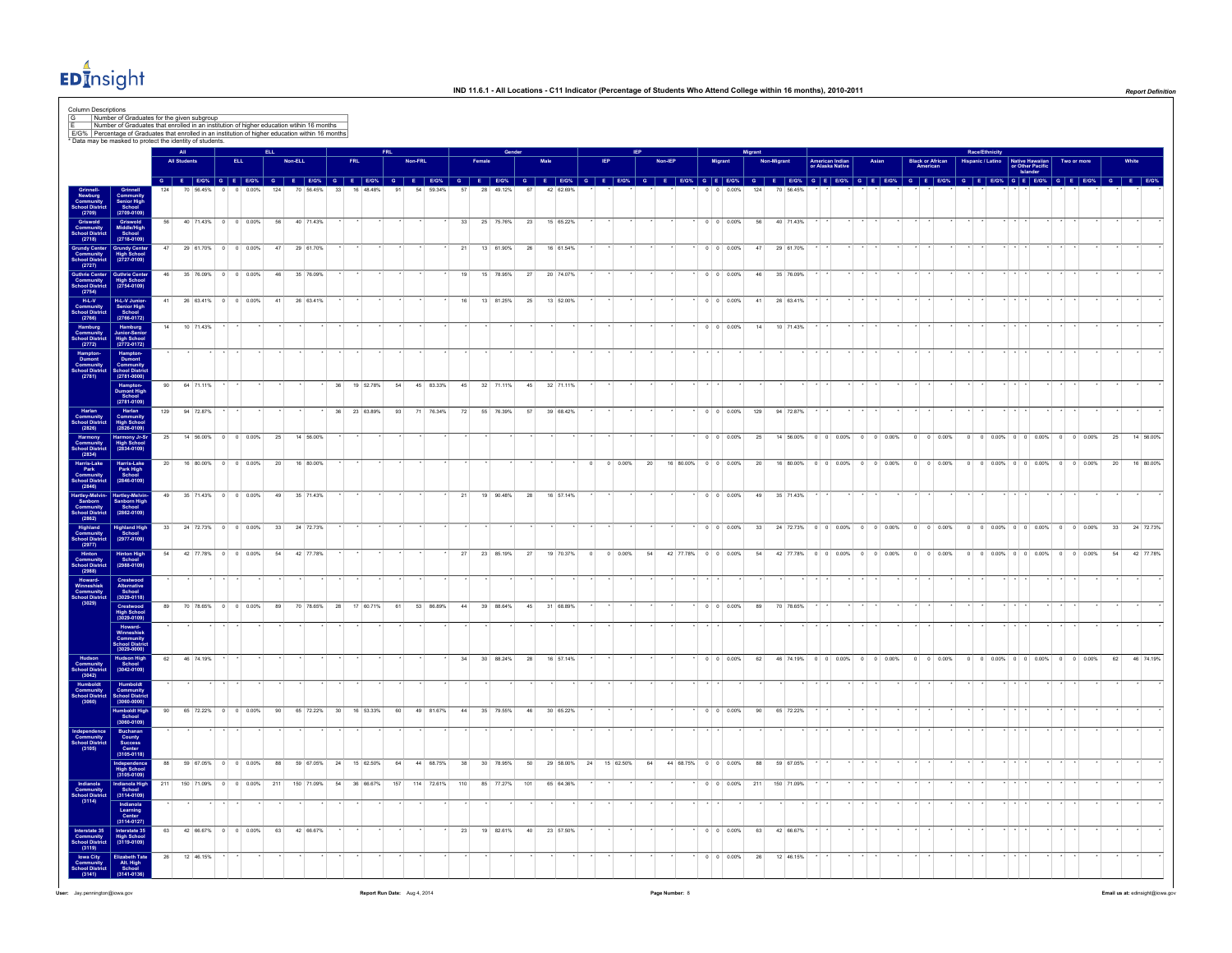

Column Descriptions<br>
G Number of C Number of Graduates for the given subgroup E Number of Graduates that enrolled in an institution of higher education wtihin 16 months E/G% Percentage of Graduates that enrolled in an institution of higher education within 16 months \* Data may be masked to protect the identity of students. **All ELL FRL Gender IEP Migrant Race/Ethnicity All Students ELL Non-ELL FRL Non-FRL Female Male IEP Non-IEP Migrant Non-Migrant American Indian or Alaska Native Asian Black or African American Hispanic / Latino Native Hawaiian**<br> **or Other Pacific**<br> **Islander Two or more White** <u>a e jedwo je jedwo je jedwo je jedwo je jedwo je jedwoje jedwoje jedwoje jedwoje jedwoje jedwoje jedwoje jedwoje jedwoje jedwoje jedwoje jedwoje jedwoje jedwoje jedwoje jedwoje jedwoje jedwoje jedwoje jedwoje jedwoje jedw</u> **Iowa City Community School District (3141) Iowa City Community School District (3141-0000)** \* \* \* \* \* \* \* \* \* \* \* \* \* \* \* \* \* \* \* \* \* \* \* \* \* \* \* \* \* \* \* \* \* \* \* \* \* \* \* \* \* \* \* \* \* \* \* \* \* \* \* \* \* \* **Iowa City High School (3141-0109)** 289 225 77.85% 0 0 0.00% 289 225 77.85% 60 36 60.00% 229 189 82.53% 137 107 78.10% 152 118 77.63% 24 13 54.17% 265 212 80.00% 0 0 0.00% 289 225 77.85% \* \* \* \* \* \* \* \* \* \* \* \* \* \* \* \* \* \* \* \* \* **West Senior High School (3141-0118)** 364 282 77.47% 18 12 66.67% 346 270 78.03% 53 34 64.15% 311 248 79.74% 184 149 80.98% 180 133 73.89% 25 19 76.00% 339 263 77.58% 0 0 0.00% 364 282 77.47% **Iowa Falls Community School District (3150) Iowa Falls - Alden High School (3150-0109)** 82 58 70.73% 0 0 0.00% 82 58 70.73% 25 13 52.00% 57 45 78.95% 34 28 82.35% 48 30 62.50% \* \* \* \* \* \* 0 0 0.00% 82 58 70.73% \* \* \* \* \* \* \* \* \* \* \* \* \* \* \* \* \* \* \* \* \* **Iowa Valley Community School District (3154) Iowa Valley Jr- Sr High School (3154-0172)** 45 35 77.78% 0 0 0.00% 45 35 77.78% \* \* \* \* \* \* \* 21 16 76.19% 24 19 79.17% \* \* \* \* \* 1 \* 1 0 0 0.00% 45 35 77.78% 0 0 0.00% 0 0 0.00% 0 0 0.00% 0 0 0.00% 0 0 0.00% 0 0 0.00% 0 0 0.00% 0 0 0.00% 45 35 77.78% **Janesville Consolidated Community School District (3186) Janesville Junior-Senior High School (3186-0109)** 25 18 72.00% 0 0 0.00% 25 18 72.00% \* \* \* \* \* \* \* \* \* \* \* \* \* \* \* \* \* \* 0 0 0.00% 25 18 72.00% \* \* \* \* \* \* \* \* \* \* \* \* \* \* \* \* \* \* \* \* \* **Jefferson- Scranton Community School District (3195) Jefferson- Scranton High School (3195-0109)** 81 53 65.43% 0 0 0.00% 81 53 65.43% 33 15 45.45% 48 38 79.17% 34 27 79.41% 47 26 55.32% \* \* \* \* \* \* 0 0 0.00% 81 53 65.43% \* \* \* \* \* \* \* \* \* \* \* \* \* \* \* \* \* \* \* \* \* **Jesup Community School District (3204) Jesup Community School District (3204-0000)** \* \* \* \* \* \* \* \* \* \* \* \* \* \* \* \* \* \* \* \* \* \* \* \* \* \* \* \* \* \* \* \* \* \* \* \* \* \* \* \* \* \* \* \* \* \* \* \* \* \* \* \* \* \* **Jesup High School (3204-0109)** 65 44 67.69% 0 0 0.00% 65 44 67.69% \* \* \* \* \* \* 33 24 72.73% 32 20 62.50% \* \* \* \* \* \* 0 0 0.00% 65 44 67.69% \* \* \* \* \* \* \* \* \* \* \* \* \* \* \* \* \* \* \* \* \* **Johnston Community School District (3231) Keokuk Community School District (3312) Johnston Senior High School (3231-0109)** 397 311 78.34% \* \* \* \* \* \* 36 19 52.78% 361 292 80.89% 173 140 80.92% 224 171 76.34% 36 21 58.33% 361 290 80.33% 0 0 0.00% 397 311 78.34% **Keokuk High School (3312-0109)** 139 75 53.96% 0 0 0.00% 139 75 53.96% 66 30 45.45% 73 45 61.64% 71 42 59.15% 68 33 48.53% \* \* \* \* \* \* 0 0 0.00% 139 75 53.96% \* \* \* \* \* \* \* \* \* \* \* \* \* \* \* \* \* \* \* \* \* **Keota Community School District (3330) Keota High School (3330-0109)** 33 27 81.82% 0 0 0 0.00% 33 27 81.82% \* \* \* \* \* \* 15 12 80.00% 18 15 83.33% 0 0 0.00% 33 27 81.82% 0 0 0.00% 33 27 81.82% 0 0 0.00% 0 0 0.00% 0 0 0.00% 0 0 0.00% 0 0 0.00% 0 0 0.00% 0 0 0.00% 0 0 0.00% 0 0 0.00% 0 0 0.00% **Kingsley- Pierson Community School District (3348) Kingsley- Pierson High School (3348-0109)** 28 23 82.14% 0 0 0.00% 28 23 82.14% \* \* \* \* \* \* \* \* \* \* \* \* \* \* \* \* \* \* 0 0 0.00% 28 23 82.14% \* \* \* \* \* \* \* \* \* \* \* \* \* \* \* \* \* \* \* \* \* **Knoxville Community School District (3375) Knoxville High School (3375-0109)** 130 90 69.23% 0 0 0.00% 130 90 69.23% 43 27 62.79% 87 63 72.41% 62 46 74.19% 68 44 64.71% \* \* \* \* \* \* 0 0 0.00% 130 90 69.23% \* \* \* \* \* \* \* \* \* \* \* \* \* \* \* \* \* \* \* \* \* **Trabert Center GOAL Alternative School (3375-0114)** \* \* \* \* \* \* \* \* \* \* \* \* \* \* \* \* \* \* \* \* \* \* \* \* \* \* \* \* \* \* \* \* \* \* \* \* \* \* \* \* \* \* \* \* \* \* \* \* \* \* \* \* \* \* **Lake Mills Community School District (3420) Lake Mills Senior High School (3420-0109)** 42 38 90.48% 0 0 0.00% 42 38 90.48% \* \* \* \* \* \* 14 14 100.00% 28 24 85.71% \* \* \* \* \* \* 0 0 0.00% 42 38 90.48% \* \* \* \* \* \* \* \* \* \* \* \* \* \* \* \* \* \* \* \* \* **Lamoni Community School District (3465) Lamoni High School (3465-0172)** 29 24 82.76% \* \* \* \* \* \* \* \* \* \* \* \* \* \* \* \* \* \* \* \* \* \* \* \* 0 0 0.00% 29 24 82.76% \* \* \* \* \* \* \* \* \* \* \* \* \* \* \* \* \* \* \* \* \* **Laurens- Marathon Community School District (3537) Laurens- Marathon Community School District (3537-0000)** \* \* \* \* \* \* \* \* \* \* \* \* \* \* \* \* \* \* \* \* \* \* \* \* \* \* \* \* \* \* \* \* \* \* \* \* \* \* \* \* \* \* \* \* \* \* \* \* \* \* \* \* \* \* **Laurens- Marathon High School (3537-0109)** 40 31 77.50% 0 0 0.00% 40 31 77.50% \* \* \* \* \* \* 19 33 68.42% 21 38.571% \* \* \* \* 1 0 0.00% 40 31 77.50% 0 0 0.00% 0 0 0.00% 0 0 0.00% 0 0 0.00% 0 0 0.00% 0 0 0.00% 0 0 0.00% 0 0 0.00% 0 0 0.00% 0 0 0.00% 40 31 77.50% Lawton-<br>Bronson **Bronson Community School District (3555) Lawton Junior- Senior High School (3555-0172)** 58 49 84.48% 0 0 0.00% 58 49 84.48% 15 11 73.33% 43 38 88.37% 25 23 92.00% 33 26 78.79% \* \* \* \* \* \* 0 0 0.00% 58 49 84.48% \* \* \* \* \* \* \* \* \* \* \* \* \* \* \* \* \* \* \* \* \* **Le Mars Community School District (3600) Individualized Learning Center (3600-0118)** \* \* \* \* \* \* \* \* \* \* \* \* \* \* \* \* \* \* \* \* \* \* \* \* \* \* \* \* \* \* \* \* \* \* \* \* \* \* \* \* \* \* \* \* \* \* \* \* \* \* \* \* \* \* **Le Mars Community School District (3600-0000)** \* \* \* \* \* \* \* \* \* \* \* \* \* \* \* \* \* \* \* \* \* \* \* \* \* \* \* \* \* \* \* \* \* \* \* \* \* \* \* \* \* \* \* \* \* \* \* \* \* \* \* \* \* \* **Le Mars High School (3600-0109)** 160 126 78.75% 0 0 0.00% 160 126 78.75% 35 22 62.86% 125 104 83.20% 73 59 80.82% 87 67 77.01% \* \* \* \* \* \* 0 0 0.00% 160 126 78.75% \* \* \* \* \* \* \* \* \* \* \* \* \* \* \* \* \* \* \* \* \* **Lenox Community School District (3609) Lenox Community School District (3609-0000)** \* \* \* \* \* \* \* \* \* \* \* \* \* \* \* \* \* \* \* \* \* \* \* \* \* \* \* \* \* \* \* \* \* \* \* \* \* \* \* \* \* \* \* \* \* \* \* \* \* \* \* \* \* \* **Lenox High School (3609-0109)** 19 11 57.89% \* \* \* \* \* \* \* \* \* \* \* \* \* \* \* \* \* \* \* \* \* \* \* \* 0 0 0.00% 19 11 57.89% \* \* \* \* \* \* \* \* \* \* \* \* \* \* \* \* \* \* \* \* \* nmur<br>ol Dis **(3645) Lewis Central Senior High School (3645-0109)** 174 133 76.44% \* \* \* \* \* \* 44 26 59.09% 130 107 82.31% 96 78 81.25% 78 55 70.51% \* \* \* \* \* \* 0 0 0.00% 174 133 76.44% \* \* \* \* \* \* \* \* \* \* \* \* \* \* \* \* \* \* \* \* \* **Linn-Mar Linn-Mar** \* \* \* \* \* \* \* \* \* \* \* \* \* \* \* \* \* \* \* \* \* \* \* \* \* \* \* \* \* \* \* \* \* \* \* \* \* \* \* \* \* \* \* \* \* \* \* \* \* \* \* \* \* \*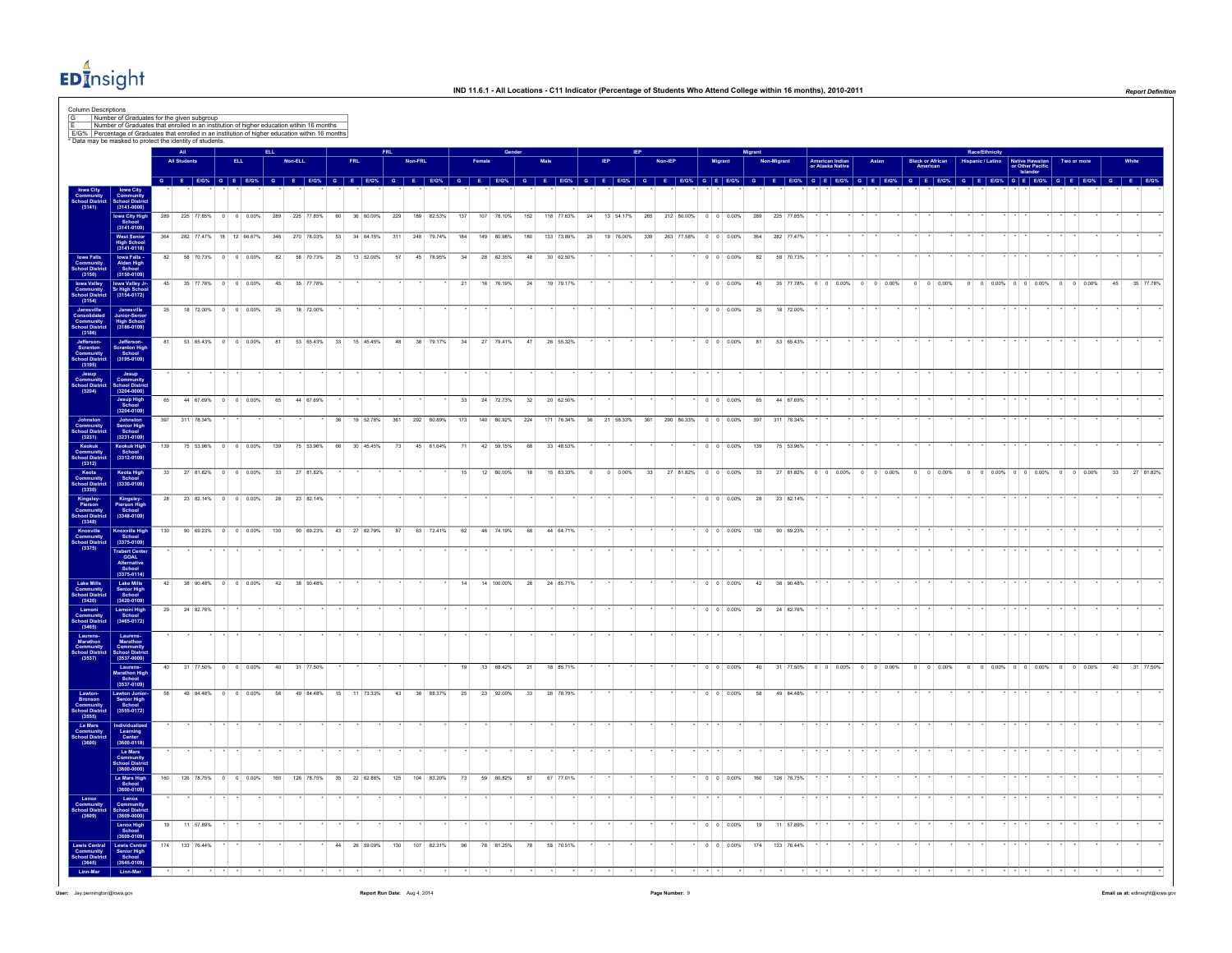

Column Descriptions<br>
G\_\_\_ Number of ( Number of Graduates for the given subgroup E Number of Graduates that enrolled in an institution of higher education wtihin 16 months E/G% Percentage of Graduates that enrolled in an institution of higher education within 16 months \* Data may be masked to protect the identity of students. **All ELL FRL Gender IEP Migrant Race/Ethnicity All Students ELL Non-ELL FRL Non-FRL Female Male IEP Non-IEP Migrant Non-Migrant American Indian American Indian<br>
or Alaska Native Asian Black or African American Hispanic / Latino Native Hawaiian**<br> **or Other Pacific**<br> **Islander Two or more White** O E BOX O E BOX O E BOX O E BOX O E BOX O E BOX O E BOX O E BOX O E BOX O E BOX O E BOX O E BOX O E BOX O E BOX O E BOX O E BOX O E BOX O E BOX O E BOX O E BOX O E BOX O E BOX O E BOX O E BOX O E BOX O E BOX O E BOX O E BO **Community School District (3715) Community School District (3715-0000) Linn-Mar High School (3715-0109)** 367 302 82.29% \* \* \* \* \* \* 38 22 57.89% 329 280 85.11% 193 164 84.97% 174 138 79.31% \* \* \* \* \* \* 0 0 0.00% 367 302 82.29% \* \* \* \* \* \* \* \* \* \* \* \* \* \* \* \* \* \* \* \* \* **Lisbon Community School District (3744) Lisbon High School (3744-0109)** 44 27 61.36% 0 0 0.00% 44 27 61.36% \* \* \* \* \* \* 26 16 61.54% 18 11 61.11% \* \* \* \* \* \* 0 0 0.00% 44 27 61.36% \* \* \* \* \* \* \* \* \* \* \* \* \* \* \* \* \* \* \* \* \* **Logan- Magnolia Community School District (3798) Logan- Magnolia Jr-Sr High School (3798-0172)** 60 43 71.67% 0 0 0.00% 60 43 71.67% 15 11 73.33% 45 32 71.11% 35 28 80.00% 25 15 60.00% \* \* \* \* \* \* 0 0 0.00% 60 43 71.67% 0 0 0.00% 0 0 0.00% 0 0 0.00% 0 0 0.00% 0 0 0.00% 0 0 0.00% 60 43 71.67% **Lone Tree Community School District (3816) Lone Tree Junior-Senior High School (3816-0172)** 23 16 69.57% 0 0 0.00% 23 16 69.57% \* \* \* \* \* \* \* \* \* \* \* \* \* \* \* \* \* \* 0 0 0.00% 23 16 69.57% 0 0 0.00% 0 0 0.00% 0 0 0.00% 0 0 0.00% 0 0 0.00% 0 0 0.00% 23 16 69.57% **Louisa- Muscatine Community School District (3841) Louisa- Muscatine High School (3841-0109)** 63 49 77.78% 0 0 0.00% 63 49 77.78% 25 15 60.00% 38 34 89.47% 36 25 69.44% 27 24 88.89% \* \* \* \* \* \* 0 0 0.00% 63 49 77.78% \* \* \* \* \* \* \* \* \* \* \* \* \* \* \* \* \* \* \* \* \* **Lynnville-Sully Community School District (3906) Lynnville-Sully High School (3906-0109)** 43 29 67.44% 0 0 0.00% 43 29 67.44% \* \* \* \* \* \* \* \* \* \* \* \* \* \* \* \* \* \* 0 0 0.00% 43 29 67.44% \* \* \* \* \* \* \* \* \* \* \* \* \* \* \* \* \* \* \* \* \* **Madrid Community School District (3942) Madrid Community School District (3942-0000)** \* \* \* \* \* \* \* \* \* \* \* \* \* \* \* \* \* \* \* \* \* \* \* \* \* \* \* \* \* \* \* \* \* \* \* \* \* \* \* \* \* \* \* \* \* \* \* \* \* \* \* \* \* \* **Madrid High School (3942-0109)** 45 34 75.56% 0 0 0.00% 45 34 75.56% \* \* \* \* \* \* 26 19 73.08% 19 15 78.95% \* \* \* \* \* \* 0 0 0.00% 45 34 75.56% \* \* \* \* \* \* \* \* \* \* \* \* \* \* \* \* \* \* \* \* \* **Malvern Community School District (3978) East Mills High School (3978-0172)** 28 20 71.43% 0 0 0.00% 28 20 71.43% \* \* \* \* \* \* \* \* \* \* \* \* \* \* \* \* \* \* 0 0 0.00% 28 20 71.43% \* \* \* \* \* \* \* \* \* \* \* \* \* \* \* \* \* \* \* \* \* **Manning Community School District (4014) IKM-Manning High School (4014-0109)** 59 40 67.80% 0 0 0.00% 59 40 67.80% 22 10 45.45% 37 30 81.08% 35 27 77.14% 24 13 54.17% \* \* \* \* \* \* 0 0 0.00% 59 40 67.80% \* \* \* \* \* \* \* \* \* \* \* \* \* \* \* \* \* \* \* \* \* **Manson<br>
Northwest<br>
Webster**<br>Communit **(4023) Manson Northwest Webster Junior/Senior High School (4023-0109)** 62 47 75.81% 0 0 0.00% 62 47 75.81% \* \* \* \* \* \* 26 21 80.77% 36 26 72.22% \* \* \* \* \* \* 0 0 0.00% 62 47 75.81% \* \* \* \* \* \* \* \* \* \* \* \* \* \* \* \* \* \* \* \* \* **Maple Valley Community School District (4033) Maple Valley- Anthon Oto High School (4033-0109)** 58 43 74.14% 0 0 0.00% 58 43 74.14% 23 13 56.52% 35 30 85.71% 29 24 82.76% 29 19 65.52% \* \* \* \* \* \* 0 0 0.00% 58 43 74.14% \* \* \* \* \* \* \* \* \* \* \* \* \* \* \* \* \* \* \* \* \* **Maquoketa**<br>Community<br>chool Distric **(4041) Maquoketa Community High School (4041-0109)** 112 69 61.61% 0 0 0.00% 112 69 61.61% 51 24 47.06% 61 45 73.77% 61 31 50.82% 51 38 74.51% \* \* \* \* \* \* 0 0 0.00% 112 69 61.61% \* \* \* \* \* \* \* \* \* \* \* \* \* \* \* \* \* \* \* \* \* **Maquoketa Community School District (4041-0000)** \* \* \* \* \* \* \* \* \* \* \* \* \* \* \* \* \* \* \* \* \* \* \* \* \* \* \* \* \* \* \* \* \* \* \* \* \* \* \* \* \* \* \* \* \* \* \* \* \* \* \* \* \* \* **Maquoketa Valley Community School District (4043) Maquoketa Valley Community School District (4043-0000)** \* \* \* \* \* \* \* \* \* \* \* \* \* \* \* \* \* \* \* \* \* \* \* \* \* \* \* \* \* \* \* \* \* \* \* \* \* \* \* \* \* \* \* \* \* \* \* \* \* \* \* \* \* \* **Maquoketa Valley Senior High School (4043-0109)** 55 43 78.18% 0 0 0.00% 55 43 78.18% \* \* \* \* \* \* 29 25 88.21% 26 18 882.3% \* \* \* \* 0 0 0.00% 55 43 78.18% 0 0 0.00% 0 0.00% 0 0 0.00% 0 0 0.00% 0 0 0.00% 0 0 0.00% 0 0 0.00% 0 0 0.00% 65 43 78.18% **Marcus- Meriden- Cleghorn Community School District (4068) Marion Independent Community School District (4086) Marcus- Meriden- Cleghorn Community High School (4068-0109)** 29 23 79.31% 0 0 0.00% 29 23 79.31% \* \* \* \* \* \* 16 13 81.25% 13 10 76.92% \* \* \* \* \* \* 0 0 0.00% 29 23 79.31% \* \* \* \* \* \* \* \* \* \* \* \* \* \* \* \* \* \* \* \* \* **Marion High School (4086-0109)** 117 84 71.79% 0 0 0.00% 117 84 71.79% 31 16 51.61% 86 68 79.07% 53 40 75.47% 64 44 68.75% \* \* \* \* \* \* 0 0 0.00% 117 84 71.79% \* \* \* \* \* \* \* \* \* \* \* \* \* \* \* \* \* \* \* \* \* **Marion Independent Community School District (4086-0000)** \* \* \* \* \* \* \* \* \* \* \* \* \* \* \* \* \* \* \* \* \* \* \* \* \* \* \* \* \* \* \* \* \* \* \* \* \* \* \* \* \* \* \* \* \* \* \* \* \* \* \* \* \* \* **Marshalltown Community School District (4104) Marshalltown Community School District (4104-0000)** \* \* \* \* \* \* \* \* \* \* \* \* \* \* \* \* \* \* \* \* \* \* \* \* \* \* \* \* \* \* \* \* \* \* \* \* \* \* \* \* \* \* \* \* \* \* \* \* \* \* \* \* \* \* **Marshalltown High School (4104-0109)** 279 183 65.59% 46 23 50.00% 233 160 68.67% 133 71 53.38% 146 112 76.71% 151 97 64.24% 128 86 67.19% 35 12 34.29% 244 171 70.08% **Martensdale-St Marys Community School District (4122) Martensdale**<br>Marys<br>Community **(4122-0000)** \* \* \* \* \* \* \* \* \* \* \* \* \* \* \* \* \* \* \* \* \* \* \* \* \* \* \* \* \* \* \* \* \* \* \* \* \* \* \* \* \* \* \* \* \* \* \* \* \* \* \* \* \* \* **Martensdale-St Marys Jr-Sr High School (4122-0172)** 37 25 67.57% 0 0 0.00% 37 25 67.57% \* \* \* \* \* \* 21 15 71.43% 16 10 62.50% \* \* \* \* \* \* 0 0 0.00% 37 25 67.57% \* \* \* \* \* \* \* \* \* \* \* \* \* \* \* \* \* \* \* \* \* **Mason City<br>Community<br>School District (4131) Alternative School (4131-0127)** 35 18 51.43% 0 0 0.00% 35 18 51.43% \* \* \* \* \* \* \* \* \* \* \* \* \* \* \* \* \* \* 0 0 0.00% 35 18 51.43% \* \* \* \* \* \* \* \* \* \* \* \* \* \* \* \* \* \* \* \* \* **Mason City Community School District**  \* \* \* \* \* \* \* \* \* \* \* \* \* \* \* \* \* \* \* \* \* \* \* \* \* \* \* \* \* \* \* \* \* \* \* \* \* \* \* \* \* \* \* \* \* \* \* \* \* \* \* \* \* \*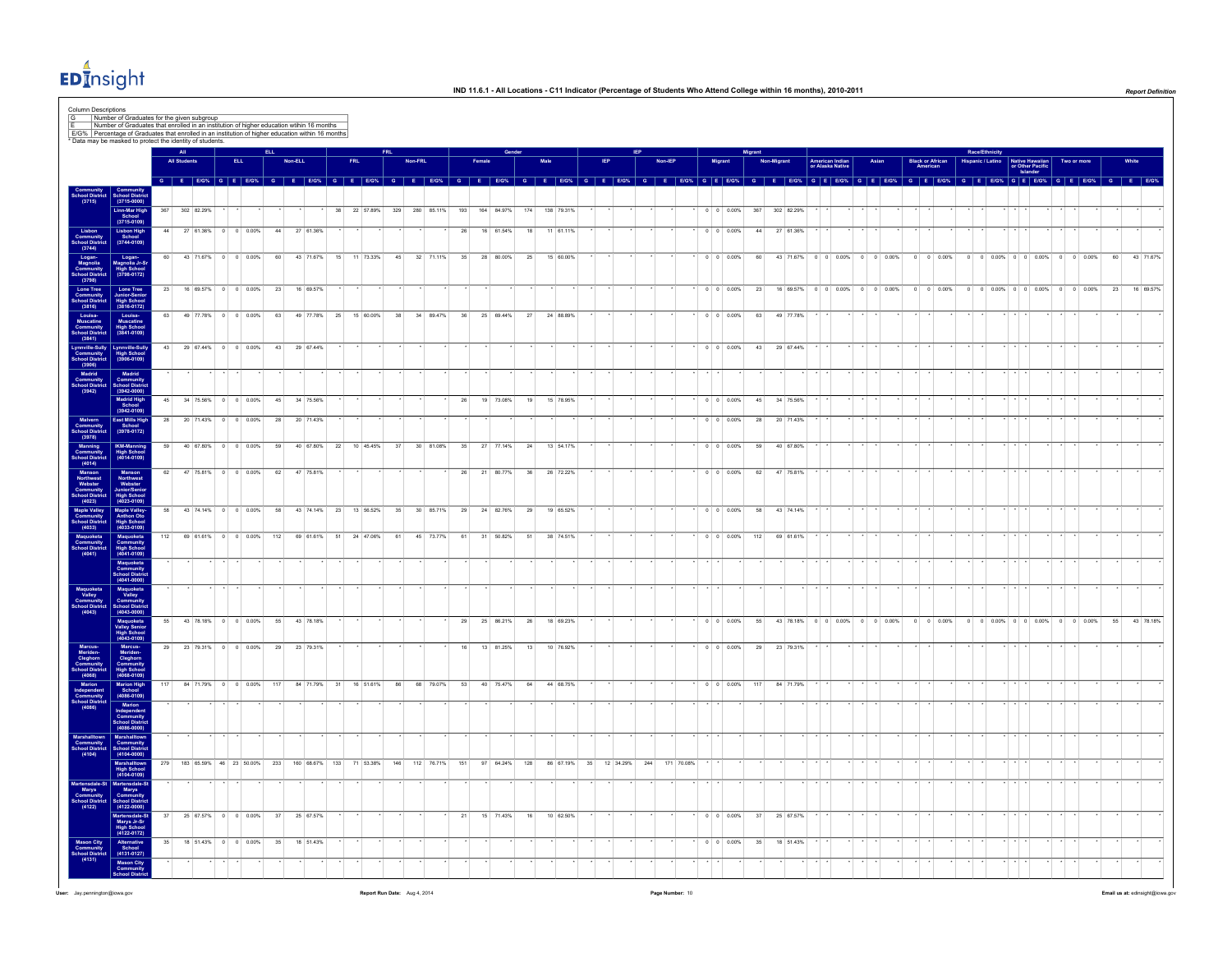

Column Descriptions<br>
G Number of C Number of Graduates for the given subgroup E Number of Graduates that enrolled in an institution of higher education wtihin 16 months E/G% Percentage of Graduates that enrolled in an institution of higher education within 16 months \* Data may be masked to protect the identity of students. **All ELL FRL Gender IEP Migrant Race/Ethnicity All Students ELL Non-ELL FRL Non-FRL Female Male IEP Non-IEP Migrant Non-Migrant American Indian or Alaska Native Asian Black or African American Hispanic / Latino Native Hawaiian**<br> **or Other Pacific**<br> **Islander Two or more White** O E BOX O E BOX O E BOX O E BOX O E BOX O E BOX O E BOX O E BOX O E BOX O E BOX O E BOX O E BOX O E BOX O E BOX O E BOX O E BOX O E BOX O E BOX O E BOX O E BOX O E BOX O E BOX O E BOX O E BOX O E BOX O E BOX O E BOX O E BO **Mason City Community School District (4131) (4131-0000) Mason City High School (4131-0109)** 203 159 78.33% \* \* \* \* \* \* 51 32 62.75% 152 127 83.55% 106 90 84.91% 97 69 71.13% 23 10 43.48% 180 149 82.78% 0 0 0.00% 203 159 78.33% \* \* \* \* \* \* \* \* \* \* \* \* \* \* \* \* \* \* \* \* \* **Mediapolis Community School District (4203) Mediapolis High School (4203-0109)** 57 46 80.70% 0 0 0.00% 57 46 80.70% 15 10 66.67% 42 36 85.71% 30 25 83.33% 27 21 77.78% \* \* \* \* \* \* 0 0 0.00% 57 46 80.70% \* \* \* \* \* \* \* \* \* \* \* \* \* \* \* \* \* \* \* \* \* **Melcher-Dallas Community School District (4212) Melcher-Dallas High School (4212-0109)** 27 19 70.37% 0 0 0 0.00% 27 19 70.37% \* \* \* \* \* \* \* \* \* \* \* \* \* \* \* \* \* \* 0 0 0.00% 27 19 70.00% 0 0 0.00% 0 0 0.00% 0 0 0.00% 0 0 0.00% 0 0 0.00% 0 0 0.00% 0 0 0.00% 0 0 0.00% 0 0 0.00% 0 0 0.00% 0 0 0.00% 0 0 0.00% 0 0 0 **MFL MarMac Community School District (4419) MFL Marmac High School (4419-0109)** 64 49 76.56% 0 0 0.00% 64 49 76.56% 21 14 66.67% 43 35 81.40% 35 28 80.00% 29 21 72.41% \* \* \* \* \* \* 0 0 0.00% 64 49 76.56% 0 0 0.00% 0 0 0.00% 0 0 0.00% 0 0 0.00% 0 0 0.00% 0 0 0.00% 64 49 76.56% **Mid-Prairie Community School District (4271) Alternative Learning Center (4271-0118)** \* \* \* \* \* \* \* \* \* \* \* \* \* \* \* \* \* \* \* \* \* \* \* \* \* \* \* \* \* \* \* \* \* \* \* \* \* \* \* \* \* \* \* \* \* \* \* \* \* \* \* \* \* \* **Mid-Prairie High School (4271-0109)** 71 43 60.56% 0 0 0.00% 71 43 60.56% \* \* \* \* \* \* 28 18 64.29% 43 25 58.14% \* \* \* \* \* \* 0 0 0.00% 71 43 60.56% \* \* \* \* \* \* \* \* \* \* \* \* \* \* \* \* \* \* \* \* \* **Midland Community School District (4269) Midland Middle/High School (4269-0118)** 30 16 53.33% 0 0 0.00% 30 16 53.33% \* \* \* \* \* \* \* \* \* \* \* \* \* \* \* \* \* \* 0 0 0.00% 30 16 53.33% \* \* \* \* \* \* \* \* \* \* \* \* \* \* \* \* \* \* \* \* \* **Missouri Valley Community School District (4356) Missouri Valley High School (4356-0109)** 67 40 59.70% 0 0 0.00% 67 40 59.70% 24 11 45.83% 43 29 67.44% 28 19 67.86% 39 21 53.85% \* \* \* \* \* \* 0 0 0.00% 67 40 59.70% 0 0 0.00% 0 0 0.00% 0 0 0.00% 0 0 0.00% 0 0 0.00% 0 0 0.00% 67 40 59.70% **MOC-Floyd<br>
Valley (4149) MOC-Floyd Valley High School (4149-0109)** 96 81 84.38% \* \* \* \* \* \* 17 13 76.47% 79 68 86.08% 43 36 83.72% 53 45 84.91% \* \* \* \* \* \* 0 0 0.00% 96 81 84.38% \* \* \* \* \* \* \* \* \* \* \* \* \* \* \* \* \* \* \* \* \* **Montezuma Community School District (4437) Montezuma High School (4437-0109)** 25 15 60.00% 0 0 0.00% 25 15 60.00% \* \* \* \* \* \* \* \* \* \* \* \* \* \* \* \* \* \* 0 0 0.00% 25 15 60.00% \* \* \* \* \* \* \* \* \* \* \* \* \* \* \* \* \* \* \* \* \* **Monticello Community School District (4446) Monticello High School (4446-0109)** 101 78 77.23% 0 0 0.00% 101 78 77.23% 26 17 65.38% 75 61 81.33% 44 35 79.55% 57 43 75.44% \* \* \* \* \* \* 0 0 0.00% 101 78 77.23% \* \* \* \* \* \* \* \* \* \* \* \* \* \* \* \* \* \* \* \* \* **Moravia Community School District (4491) Moravia High School (4491-0109)** 26 21 80.77% 0 0 0.00% 26 21 80.77% \* \* \* \* \* \* 13 10 76.92% 13 11 84.62% \* \* \* \* \* \* 0 0 0.00% 26 21 80.77% \* \* \* \* \* \* \* \* \* \* \* \* \* \* \* \* \* \* \* \* \* **Mormon Trail Community School District (4505) Mormon Trail Jr-Sr High School (4505-0172)** \* \* \* \* \* \* \* \* \* \* \* \* \* \* \* \* \* \* \* \* \* \* \* \* \* \* \* \* \* \* \* \* \* \* \* \* \* \* \* \* \* \* \* \* \* \* \* \* \* \* \* \* \* \* **Morning Sun Community School District (4509) Morning Sun Community School District (4509-0000)** 12 10 83.33% 0 0 0.00% 12 10 83.33% \* \* \* \* \* \* \* \* \* \* \* \* \* \* \* \* \* \* 0 0 0.00% 12 10 83.33% \* \* \* \* \* \* \* \* \* \* \* \* \* \* \* \* \* \* \* \* \* **Moulton-Udell Community School District (4518) Moulton-Udell Community School District (4518-0000)** \* \* \* \* \* \* \* \* \* \* \* \* \* \* \* \* \* \* \* \* \* \* \* \* \* \* \* \* \* \* \* \* \* \* \* \* \* \* \* \* \* \* \* \* \* \* \* \* \* \* \* \* \* \* **Moulton-Udell High School (4518-0172)** 19 12 63.16% 0 0 0.00% 19 12 63.16% \* \* \* \* \* \* \* \* \* \* \* \* \* \* \* \* \* \* 0 0 0.00% 19 12 63.16% \* \* \* \* \* \* \* \* \* \* \* \* \* \* \* \* \* \* \* \* \* **Mount Ayr Community School District (4527) Mount Ayr High School (4527-0109)** 63 36 57.14% 0 0 0.00% 63 36 57.14% 27 12 44.44% 36 24 66.67% 35 22 62.86% 28 14 50.00% \* \* \* \* \* \* 0 0 0.00% 63 36 57.14% \* \* \* \* \* \* \* \* \* \* \* \* \* \* \* \* \* \* \* \* \* **Mount Pleasant Community School District (4536) Mount Pleasant High School (4536-0109)** 121 85 70.25% \* \* \* \* \* \* 42 25 59.52% 79 60 75.95% 57 40 70.18% 64 45 70.31% \* \* \* \* \* \* 0 0 0.00% 121 85 70.25% \* \* \* \* \* \* \* \* \* \* \* \* \* \* \* \* \* \* \* \* \* **Wisdom Quest Education Center (4536-0118)** \* \* \* \* \* \* \* \* \* \* \* \* \* \* \* \* \* \* \* \* \* \* \* \* \* \* \* \* \* \* \* \* \* \* \* \* \* \* \* \* \* \* \* \* \* \* \* \* \* \* \* \* \* \* **Mount Vernon Community School District (4554) Mount Vernon High School (4554-0109)** 95 77 81.05% 0 0 0.00% 95 77 81.05% 16 11 68.75% 79 66 83.54% 48 40 83.33% 47 37 78.72% \* \* \* \* \* \* 0 0 0.00% 95 77 81.05% \* \* \* \* \* \* \* \* \* \* \* \* \* \* \* \* \* \* \* \* \* **Murray Community School District (4572) Murray Community School District (4572-0000)** \* \* \* \* \* \* \* \* \* \* \* \* \* \* \* \* \* \* \* \* \* \* \* \* \* \* \* \* \* \* \* \* \* \* \* \* \* \* \* \* \* \* \* \* \* \* \* \* \* \* \* \* \* \* **Murray Jr/Sr High School (4572-0172)** 24 13 54.17% \* \* \* \* \* \* \* \* \* \* \* \* \* \* \* \* \* \* \* \* \* \* \* \* 0 0 0.00% 24 13 54.17% \* \* \* \* \* \* \* \* \* \* \* \* \* \* \* \* \* \* \* \* \* **Muscatine Community School District (4581) Muscatine High School (4581-0109)** 318 196 61.64% \* \* \* \* \* \* 97 42 43.30% 221 154 69.68% 155 99 63.87% 163 97 59.51% \* \* \* \* \* \* 0 0 0.00% 318 196 61.64% \* \* \* \* \* \* \* \* \* \* \* \* \* \* \* \* \* \* \* \* \* **Nashua- Plainfield Community School District (4599) Nashua- Plainfield Community School District (4599-0000)** \* \* \* \* \* \* \* \* \* \* \* \* \* \* \* \* \* \* \* \* \* \* \* \* \* \* \* \* \* \* \* \* \* \* \* \* \* \* \* \* \* \* \* \* \* \* \* \* \* \* \* \* \* \* **Nashua- Plainfield High School (4599-0172)** 57 34 59.65% 0 0 0.00% 57 34 59.65% \* \* \* \* \* \* 27 15 55.56% 30 19 63.33% \* \* \* \* \* \* 0 0 0.00% 57 34 59.65% \* \* \* \* \* \* \* \* \* \* \* \* \* \* \* \* \* \* \* \* \* **Nevada Community School District (4617) Nevada High School (4617-0109)** 108 70 64.81% \* \* \* \* \* \* 31 15 48.39% 77 55 71.43% 55 39 70.91% 53 31 58.49% \* \* \* \* \* \* 0 0 0.00% 108 70 64.81% \* \* \* \* \* \* \* \* \* \* \* \* \* \* \* \* \* \* \* \* \* **New Hampton Education** \* \* \* \* \* \* \* \* \* \* \* \* \* \* \* \* \* \* \* \* \* \* \* \* \* \* \* \* \* \* \* \* \* \* \* \* \* \* \* \* \* \* \* \* \* \* \* \* \* \* \* \* \* \*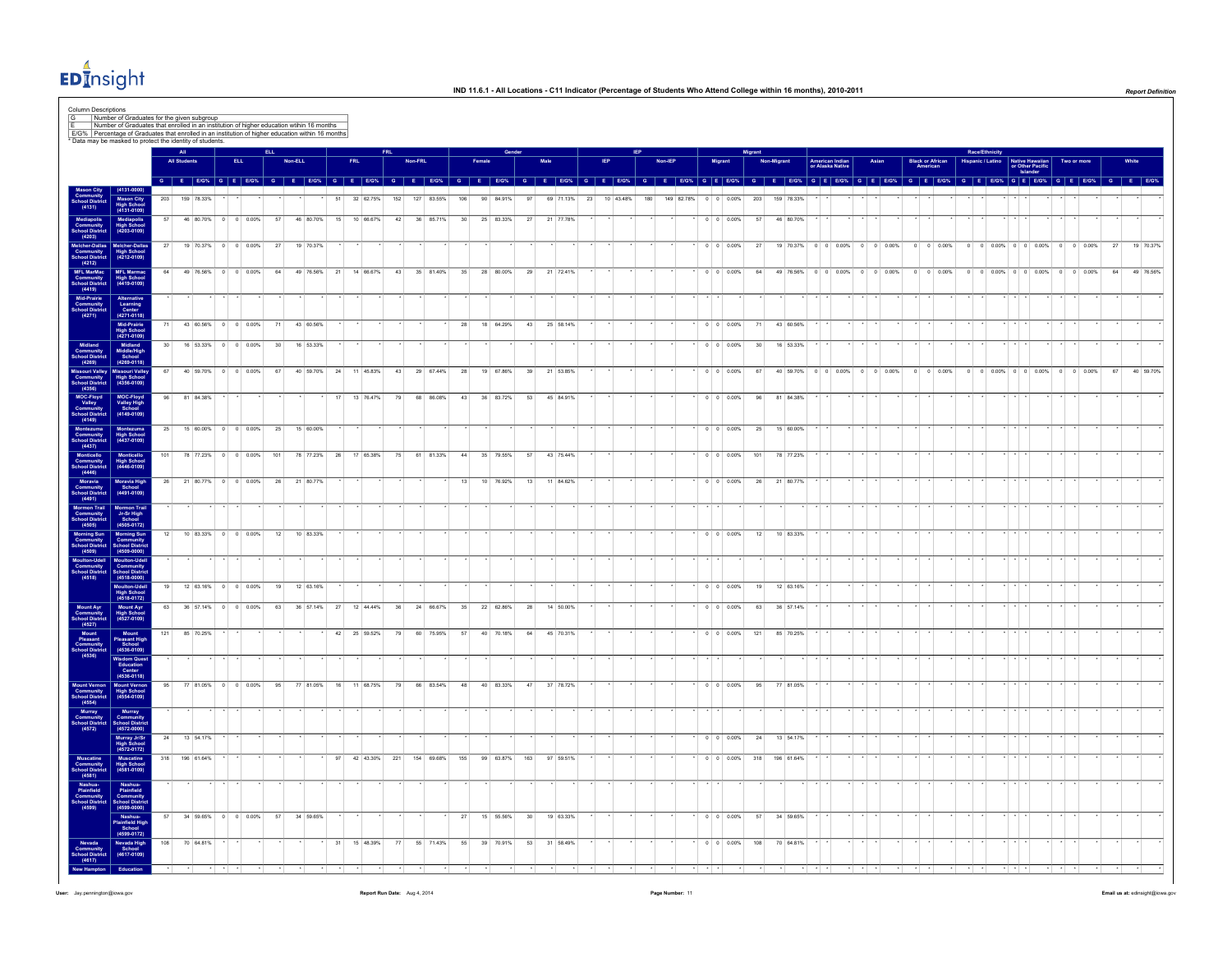

Column Descriptions Number of Graduates for the given subgroup E Number of Graduates that enrolled in an institution of higher education wtihin 16 months E/G% Percentage of Graduates that enrolled in an institution of higher education within 16 months \* Data may be masked to protect the identity of students. **All ELL FRL Gender IEP Migrant Race/Ethnicity All Students ELL Non-ELL FRL Non-FRL Female Male IEP Non-IEP Migrant Non-Migrant American Indian or Alaska Native Asian Black or African Hispanic / Latino Native Hawaiian**<br> **or Other Pacific**<br> **Islander Two or more White** <u>a jedno je jedno je jedno je jedno je jedno je jedno je jedno je jedno je jedno je jedno je jedno je jedno je jedno je jedno je jedno je jedno je jedno je jedno je jedno je jedno je jedno je jedno je jedno je jedno je jed</u> **Community School District (4662) Options (4662-0118) New Hampton High School (4662-0109)** 76 63 82.89% 0 0 0.00% 76 63 82.89% \* \* \* \* \* \* 38 33 86.84% 38 30 78.95% \* \* \* \* \* \* 0 0 0.00% 76 63 82.89% \* \* \* \* \* \* \* \* \* \* \* \* \* \* \* \* \* \* \* \* \* **New London Community School District (4689) New London Jr-Sr High School (4689-0172)** 42 29 69.05% 0 0 0.00% 42 29 69.05% 18 12 66.67% 24 17 70.83% 18 14 77.78% 24 15 62.50% \* \* \* \* \* \* 0 0 0.00% 42 29 69.05% \* \* \* \* \* \* \* \* \* \* \* \* \* \* \* \* \* \* \* \* \* **Newell-Fonda Community School District (4644) Newell-Fonda High School (4644-0172)** 40 31 77.50% \* \* \* \* \* \* 16 11 68.75% 24 20 83.33% 20 16 80.00% 20 15 75.00% \* \* \* \* \* \* 0 0 0.00% 40 31 77.50% \* \* \* \* \* \* \* \* \* \* \* \* \* \* \* \* \* \* \* \* \* **Newton Community School District (4725) Basics and Beyond Alternative School (4725-0127)** 27 11 40.74% 0 0 0.00% 27 11 40.74% \* \* \* \* \* \* \* \* \* \* \* \* \* \* \* \* \* \* 0 0 0.00% 27 11 40.74% \* \* \* \* \* \* \* \* \* \* \* \* \* \* \* \* \* \* \* \* \* **Newton Senior High School (4725-0109)** 203 135 66.50% \* \* \* \* \* \* 62 30 48.39% 141 105 74.47% 111 85 76.58% 92 50 54.35% \* \* \* \* \* \* 0 0 0.00% 203 135 66.50% \* \* \* \* \* \* \* \* \* \* \* \* \* \* \* \* \* \* \* \* \* **Nodaway Valley Community School District (2673) Nodaway Valley High School (2673-0209)** 49 37 75.51% 0 0 0.00% 49 37 75.51% \* \* \* \* \* \* 23 19 82.61% 26 18 69.23% \* \* \* \* \* \* 0 0 0.00% 49 37 75.51% \* \* \* \* \* \* \* \* \* \* \* \* \* \* \* \* \* \* \* \* \* **North Cedar Community School District (3691) North Cedar High School (3691-0172)** 51 38 74.51% 0 0 0.00% 51 38 74.51% \* \* \* \* \* \* 24 20 83.33% 27 18 66.67% \* \* \* \* \* \* 0 0 0.00% 51 38 74.51% \* \* \* \* \* \* \* \* \* \* \* \* \* \* \* \* \* \* \* \* \* **North Central Community School District (4772) Central Springs High School (4772-0172)** 73 53 72.60% 0 0 0.00% 73 53 72.60% 29 20 68.97% 44 33 75.00% 42 34 80.95% 31 19 61.29% \* \* \* \* \* \* 0 0 0.00% 73 53 72.60% \* \* \* \* \* \* \* \* \* \* \* \* \* \* \* \* \* \* \* \* \* **North Fayette Community School District (4774) North Fayette Community School District (4774-0000)** \* \* \* \* \* \* \* \* \* \* \* \* \* \* \* \* \* \* \* \* \* \* \* \* \* \* \* \* \* \* \* \* \* \* \* \* \* \* \* \* \* \* \* \* \* \* \* \* \* \* \* \* \* \* **North Fayette High School (4774-0109)** 85 67 78.82% \* \* \* \* \* \* 26 15 57.69% 59 52 88.14% 47 35 74.47% 38 32 84.21% \* \* \* \* \* \* 0 0 0.00% 85 67 78.82% \* \* \* \* \* \* \* \* \* \* \* \* \* \* \* \* \* \* \* \* \* **North Iowa Community School District (0873) North Iowa Community School District (0873-0000)** \* \* \* \* \* \* \* \* \* \* \* \* \* \* \* \* \* \* \* \* \* \* \* \* \* \* \* \* \* \* \* \* \* \* \* \* \* \* \* \* \* \* \* \* \* \* \* \* \* \* \* \* \* \* **North Iowa High School (0873-0109)** 38 25 65.79% \* \* \* \* \* \* \* \* \* \* \* \* 17 12 70.59% 21 13 61.90% \* \* \* \* \* \* 0 0 0.00% 38 25 65.79% \* \* \* \* \* \* \* \* \* \* \* \* \* \* \* \* \* \* \* \* \* **North Kossuth Community School District (4778) NSK High School (4778-0109)** 26 22 84.62% 0 0 0.00% 26 22 84.62% 11 10 90.91% 15 12 80.00% \* \* \* \* \* \* \* \* \* \* \* \* 0 0 0.00% 26 22 84.62% \* \* \* \* \* \* \* \* \* \* \* \* \* \* \* \* \* \* \* \* \* **North Linn Community School District (4777) North Linn Community School District (4777-0000)** \* \* \* \* \* \* \* \* \* \* \* \* \* \* \* \* \* \* \* \* \* \* \* \* \* \* \* \* \* \* \* \* \* \* \* \* \* \* \* \* \* \* \* \* \* \* \* \* \* \* \* \* \* \* **North-Linn Senior High School (4777-0109)** 52 39 75.00% 0 0 0.00% 52 39 75.00% \* \* \* \* \* \* 33 25 75.76% 19 14 73.68% \* \* \* \* \* \* 0 0 0.00% 52 39 75.00% 0 0 0.00% 0 0 0.00% 0 0 0.00% 0 0 0.00% 0 0 0.00% 0 0 0.00% 52 39 75.00% **North Mahaska Community School District (4776) North Mahaska**<br>Jr-Sr High<br>School<br>(4776-0172) 37 28 75.68% 0 0 0.00% 37 28 75.68% 13 10 76.92% 24 18 75.00% 16 13 81.25% 21 15 71.43% \* \* \* \* \* \* 0 0 0.00% 37 28 75.68% 0 0 0.00% 0 0 0.00% 0 0 0.00% 0 0 0.00% 0 0 0.00% 0 0 0.00% 37 28 75.68% **North Polk Community School District (4779) North Polk High School (4779-0172)** 81 61 75.31% 0 0 0.00% 81 61 75.31% \* \* \* \* \* \* 37 24 64.86% 44 37 84.09% \* \* \* \* \* \* 0 0 0.00% 81 61 75.31% \* \* \* \* \* \* \* \* \* \* \* \* \* \* \* \* \* \* \* \* \* **North Scott Community School District (4784) North Scott Senior High School (4784-0109)** 208 146 70.19% 0 0 0.00% 208 146 70.19% 41 20 48.78% 167 126 75.45% 99 77 77.78% 109 69 63.30% \* \* \* \* \* \* 0 0 0.00% 208 146 70.19% \* \* \* \* \* \* \* \* \* \* \* \* \* \* \* \* \* \* \* \* \* **North Tama County Community School District (4785) North Tama High School (4785-0109)** 33 23 69.70% 0 0 0.00% 33 23 69.70% \* \* \* \* \* \* 14 10 71.43% 19 13 68.42% \* \* \* \* \* \* 0 0 0.00% 33 23 69.70% \* \* \* \* \* \* \* \* \* \* \* \* \* \* \* \* \* \* \* \* \* **North Winneshiek Community School District (4787) North Winneshiek Community School District (4787-0000)** \* \* \* \* \* \* \* \* \* \* \* \* \* \* \* \* \* \* \* \* \* \* \* \* \* \* \* \* \* \* \* \* \* \* \* \* \* \* \* \* \* \* \* \* \* \* \* \* \* \* \* \* \* \* **Northeast Community School District (4773) Northeast Middle-High School (4773-0172)** 49 35 71.43% 0 0 0.00% 49 35 71.43% 18 11 61.11% 31 24 77.42% 28 18 64.29% 21 17 80.95% \* \* \* \* \* \* 0 0 0.00% 49 35 71.43% \* \* \* \* \* \* \* \* \* \* \* \* \* \* \* \* \* \* \* \* \* **Northeast**<br> **Hamilton**<br>Community **(4775) Northeast**<br>**Iamilton High (4775-0109)** 26 20 76.92% 0 0 0 0.00% 26 20 76.92% \* \* \* \* \* \* \* \* \* \* \* \* \* \* \* \* \* 0 0 0.00% 26 20 76.92% 0 0 0.00% 0 0 0.00% 0 0 0.00% 0 0 0.00% 0 0 0.00% 0 0 0.00% 0 0 0.00% 0 0 0.00% 0 0 0.00% 0 0 0.00% 26 20 76.92% **Northwood- Kensett Community School District (4788) Northwood- Kensett Jr-Sr High School (4788-0109)** 36 26 72.22% 0 0 0 0.00% 36 26 72.22% \* \* \* \* \* \* 16 10 62.50% 20 16 80.00% \* \* \* \* \* 0 0 0.00% 36 26 72.22% 0 0 0.00% 0 0 0.00% 0 0 0.00% 0 0 0.00% 0 0 0.00% 0 0 0.00% 0 0 0.00% 0 0 0.00% 0 0 0.00% 0 0 0.00% 0 0 0.00% 0 0 **Norwalk Community School District (4797) Norwalk Senior High School (4797-0109)** 180 134 74.44% 0 0 0.00% 180 134 74.44% 26 13 50.00% 154 121 78.57% 86 67 77.91% 94 67 71.28% 23 10 43.48% 157 124 78.98% 0 0 0.00% 180 134 74.44% \* \* \* \* \* \* \* \* \* \* \* \* \* \* \* \* \* \* \* \* \* **Oelwein (4869) Oelwein**<br>Communi **(4869-0000)** \* \* \* \* \* \* \* \* \* \* \* \* \* \* \* \* \* \* \* \* \* \* \* \* \* \* \* \* \* \* \* \* \* \* \* \* \* \* \* \* \* \* \* \* \* \* \* \* \* \* \* \* \* \* **Oelwein High** 79 49 62.03% 0 0 0.00% 79 49 62.03% 36 13 36.11% 43 36 83.72% 43 29 67.44% 36 20 55.56% \* \* \* \* \* \* 0 0 0.00% 79 49 62.03% \* \* \* \* \* \* \* \* \* \* \* \* \* \* \* \* \* \* \* \* \*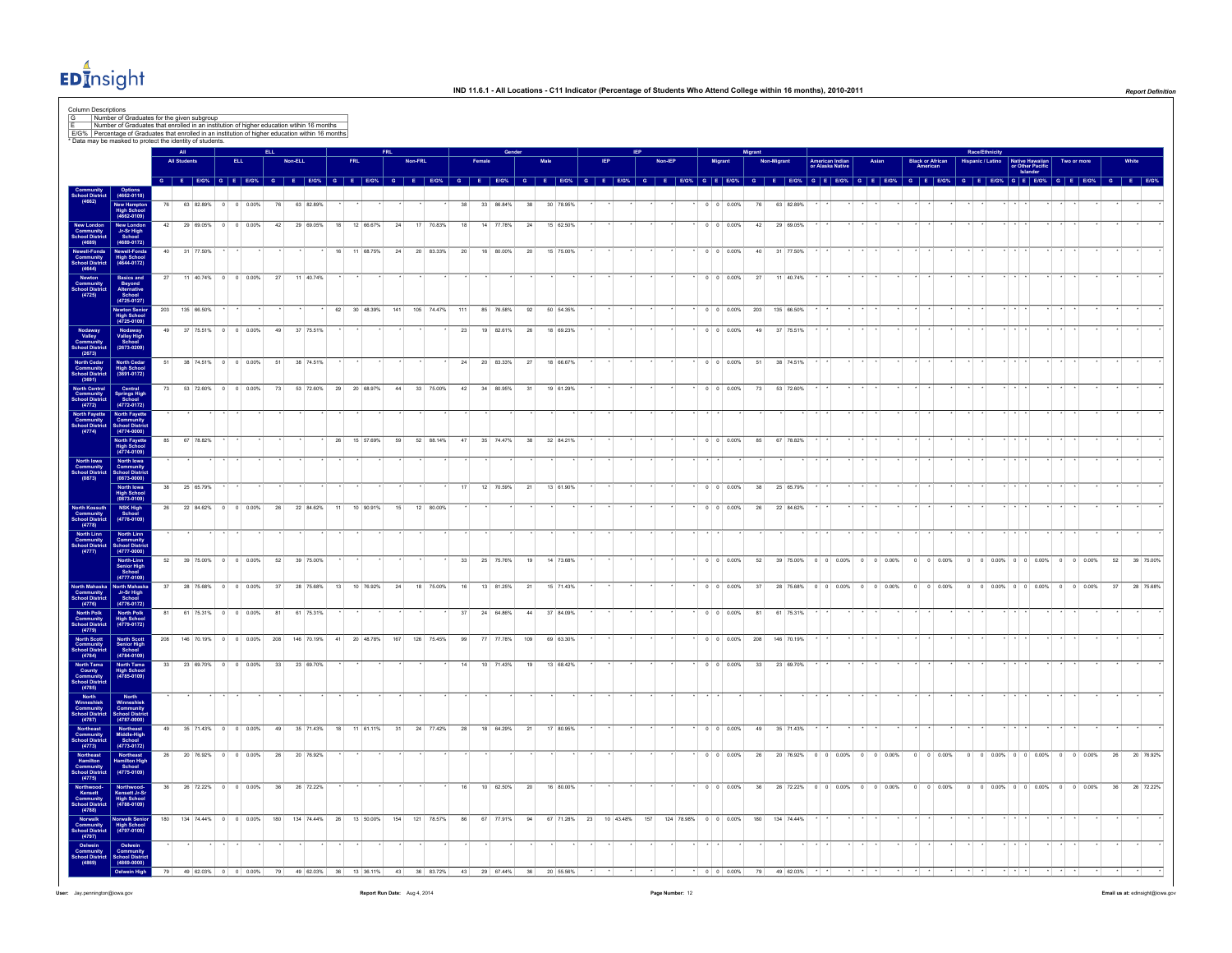

| Column Descriptions                                                                                                                                 |                                                                            | G Number of Graduates for the given subgroup<br>E Number of Graduates that enrolled in an institution of higher education wtihin 16 months                     |                |                                            |             |                                                  |            |              |                              |         |            |          |                        |                 |                        |  |                            |            |                                          |                                                       |            |            |                    |                                  |             |                                      |                  |                                                     |                                 |            |    |              |
|-----------------------------------------------------------------------------------------------------------------------------------------------------|----------------------------------------------------------------------------|----------------------------------------------------------------------------------------------------------------------------------------------------------------|----------------|--------------------------------------------|-------------|--------------------------------------------------|------------|--------------|------------------------------|---------|------------|----------|------------------------|-----------------|------------------------|--|----------------------------|------------|------------------------------------------|-------------------------------------------------------|------------|------------|--------------------|----------------------------------|-------------|--------------------------------------|------------------|-----------------------------------------------------|---------------------------------|------------|----|--------------|
|                                                                                                                                                     |                                                                            | E/G% Percentage of Graduates that enrolled in an institution of higher education within 16 months<br>* Data may be masked to protect the identity of students. |                |                                            |             |                                                  |            |              |                              |         |            |          |                        |                 |                        |  |                            |            |                                          |                                                       |            |            |                    |                                  |             |                                      | Race/Ethnicity   |                                                     |                                 |            |    |              |
|                                                                                                                                                     |                                                                            | <b>All Students</b><br>GEEON GEEON GEEON GEEON GEEON GEEON GEEON GEEON GEEON GEEON GEEON GEEON GEEON GEEON GEEON GEEON GEEON GEEON GEEON                       |                | ELL.                                       |             | Non-ELL                                          |            | <b>FRL</b>   |                              | Non-FRL |            |          |                        |                 |                        |  |                            | Non-IEP    | Migrant                                  |                                                       | Non-Migran |            |                    |                                  |             | <b>Black or African<br/>American</b> | Hispanic / Latin | Native Hawaiian<br>  or Other Pacific<br>  Islander | Two or more                     |            |    |              |
|                                                                                                                                                     | School<br>(4869-0109)                                                      |                                                                                                                                                                |                |                                            |             |                                                  |            |              |                              |         |            |          |                        |                 |                        |  |                            |            |                                          |                                                       |            |            |                    |                                  |             |                                      |                  |                                                     |                                 |            |    |              |
|                                                                                                                                                     | Ogden High<br>School<br>(4878-0109)                                        | 62<br>51 82.26%                                                                                                                                                | $\circ$        | $0 - 0.00%$                                | $_{\rm 62}$ | 51 82.26%                                        | 14         | 10 71.43%    | 48                           |         | 41 85.42%  | 29       | 27 93.10%              | $33\,$          | 24 72.73%              |  |                            |            | $0\qquad 0\qquad 0.00\%$                 |                                                       | $62\,$     | 51 82.26%  |                    |                                  |             |                                      |                  |                                                     |                                 |            |    |              |
|                                                                                                                                                     | Okoboji High<br>School<br>(4890-0109)                                      | 66                                                                                                                                                             |                | 49 74.24% 0 0 0.00%                        | 66          | 49 74.24%                                        | 19         | 14 73.68%    | 47                           |         | 35 74.47%  | 36       | 30 83.33%              | 30 <sup>7</sup> | 19 63.33%              |  |                            |            | $0 \t 0 \t 0.00\%$                       |                                                       | 66         | 49 74.24%  |                    |                                  |             |                                      |                  |                                                     |                                 |            |    |              |
| School Distri<br>(4869)<br>Ogden<br>Community (4878)<br>Community (68606)<br>Community<br>(4890)<br>Olin<br>Consolidated<br>Chool Distric<br>(4905) | Olin Junior-<br>Senior High<br>School<br>(4905-0172)                       |                                                                                                                                                                |                | 11 64.71% 0 0 0.00%                        | 17          | 11 64.71%                                        |            |              |                              |         |            |          |                        |                 |                        |  |                            |            | $0 \t 0 \t 0.00\%$                       |                                                       | 17         |            |                    | 11 64.71% 0 0 0.00% 0 0 0.00%    |             | $0 \t 0 \t 0.00\%$                   |                  |                                                     | $0$ 0 0.00% 0 0 0.00% 0 0 0.00% |            | 17 | 11 64.71%    |
| Orient-<br>Macksburg<br>Community<br>chool Distri                                                                                                   |                                                                            |                                                                                                                                                                |                |                                            |             |                                                  |            |              |                              |         |            |          |                        |                 |                        |  |                            |            |                                          |                                                       |            |            |                    |                                  |             |                                      |                  |                                                     |                                 |            |    |              |
|                                                                                                                                                     | Orient-<br>Macksburg<br>Community<br>School Distric<br>(4978-0000)         |                                                                                                                                                                |                |                                            |             |                                                  |            |              |                              |         |            |          |                        |                 |                        |  |                            |            |                                          |                                                       |            |            |                    |                                  |             |                                      |                  |                                                     |                                 |            |    |              |
|                                                                                                                                                     | Orient-<br>Macksburg<br>Senior High<br>School<br>(4978-0172)               |                                                                                                                                                                |                |                                            |             |                                                  |            |              |                              |         |            |          |                        |                 |                        |  |                            |            |                                          |                                                       |            |            |                    |                                  |             |                                      |                  |                                                     |                                 |            |    |              |
|                                                                                                                                                     | Osage High<br>School<br>(4995-0109)                                        | 94<br>73 77.66%                                                                                                                                                | $\circ$        | $0 - 0.00%$                                | 94          | 73 77.66%                                        | ${\bf 28}$ | 14 50.00%    | 66                           |         | 59 89.39%  | 45       | 41 91.11%              | 49              | 32 65.31%              |  |                            |            | $0 \t 0 \t 0.00\%$                       |                                                       | 94         | 73 77.66%  | $0 \t 0 \t 0.00\%$ | $\circ$                          | $0 - 0.00%$ | $\circ$<br>0 0.00%                   | $\circ$          | $0\quad 0.00\%\quad 0\quad 0\quad 0.00\%\quad$      | $\circ$                         | $0 0.00\%$ |    | 73 77.66%    |
| Osage<br>Community<br>Chool District<br>(4995)<br>Oskaloosa<br>Community<br>(5013)<br>Ottumwa Community<br>Community<br>Community<br>(5049)         | Oskaloosa<br>High School<br>(5013-0109)                                    | $173$<br>127 73.41%                                                                                                                                            |                |                                            |             |                                                  | 63         | 38 60.32%    | 110                          |         | 89 80.91%  | $72\,$   | 52 72.22%              | $101\,$         | 75 74.26%              |  |                            |            | $0 \t 0 \t 0.00\%$                       |                                                       | 173        | 127 73.41% |                    |                                  |             |                                      |                  |                                                     |                                 |            |    |              |
|                                                                                                                                                     | Ottumwa<br>Community<br>School Distric<br>(5049-0000)                      |                                                                                                                                                                |                |                                            |             |                                                  |            |              |                              |         |            |          |                        |                 |                        |  |                            |            |                                          |                                                       |            |            |                    |                                  |             |                                      |                  |                                                     |                                 |            |    |              |
|                                                                                                                                                     | Ottumwa High<br>School<br>(5049-0109)                                      | 280<br>187 66.79%                                                                                                                                              |                |                                            |             |                                                  | 131        | 74 56.49%    | 149                          |         | 113 75.84% | 145      | 96 66.21%              | 135             |                        |  | 91 67.41% 39 13 33.33% 241 | 174 72.20% |                                          |                                                       |            |            |                    |                                  |             |                                      |                  |                                                     |                                 |            |    |              |
| Panorama<br>Community<br>chool Distric<br>(5121)                                                                                                    | Panorama<br>High School<br>(5121-0109)                                     | 48 78.69%<br>61                                                                                                                                                | $\overline{0}$ | $0 - 0.00%$                                | 61          | 48 78.69%                                        | 13         | 11 84.62%    | 48                           |         | 37 77.08%  | 33       | 28 84.85%              | 28              | 20 71.43%              |  |                            |            | $0 \t 0 \t 0.00\%$                       |                                                       | 61         | 48 78.69%  |                    |                                  |             |                                      |                  |                                                     |                                 |            |    |              |
| (1117)<br>Vaton-Churdan<br>Community<br>(5139)<br>PCM<br>Community<br>School District<br>(5160)                                                     | Paton-Churda<br>Jr-Sr High<br>School<br>(5139-0172)                        |                                                                                                                                                                |                |                                            |             |                                                  |            |              |                              |         |            |          |                        |                 |                        |  |                            |            |                                          |                                                       |            |            |                    |                                  |             |                                      |                  |                                                     |                                 |            |    |              |
|                                                                                                                                                     | PCM<br>Community<br>School Distric<br>(5160-0000)                          |                                                                                                                                                                |                |                                            |             |                                                  |            |              |                              |         |            |          |                        |                 |                        |  |                            |            |                                          |                                                       |            |            |                    |                                  |             |                                      |                  |                                                     |                                 |            |    |              |
|                                                                                                                                                     | PCM High<br>School<br>(5160-0172)                                          | 65                                                                                                                                                             |                | 51 78.46% 0 0 0.00%                        | 65          | 51 78.46% 19 14 73.68%                           |            |              | 46                           |         | 37 80.43%  | 27       | 18 66.67%              | 38              | 33 86.84%              |  |                            |            | $0 \t 0 \t 0.00\%$                       |                                                       | 65         | 51 78.46%  |                    |                                  |             |                                      |                  |                                                     |                                 |            |    |              |
| Pekin<br>Community<br>School Distric<br>(5163)                                                                                                      | Pekin<br>Alternative<br>High School<br>(5163-0118)                         | 48                                                                                                                                                             |                | 37 77.08% 0 0 0.00%                        | 48          | 37 77.08% 25 18 72.00%                           |            |              | 23                           |         | 19 82.61%  | 31       | 24 77.42%              | 17              | 13 76.47%              |  |                            |            | $0 \t 0 \t 0.00\%$                       |                                                       | 48         | 37 77.08%  |                    |                                  |             |                                      |                  |                                                     |                                 |            |    |              |
|                                                                                                                                                     | Pekin<br>Community<br>High Schoo<br>(5163-0109)                            |                                                                                                                                                                |                |                                            |             |                                                  |            |              |                              |         |            |          |                        |                 |                        |  |                            |            |                                          |                                                       |            |            |                    |                                  |             |                                      |                  |                                                     |                                 |            |    |              |
| Pella<br>Community<br>chool Distric<br>(5166)                                                                                                       | Pella<br>Community<br>School Distric<br>(5166-0000)                        | 178                                                                                                                                                            |                |                                            |             | 130 73.03% 0 0 0.00% 178 130 73.03% 29 11 37.93% |            |              | 149                          |         | 119 79.87% | 85       | 64 75.29%              | 93              | 66 70.97%              |  |                            |            |                                          | 0 0 0.00% 178 130 73.03%                              |            |            |                    |                                  |             |                                      |                  |                                                     |                                 |            |    |              |
|                                                                                                                                                     | Pella High<br>School<br>(5166-0109)<br>Perry High<br>School<br>(5184-0109) | 119<br>60 50.42%                                                                                                                                               |                |                                            |             |                                                  | 76         | 29 38.16%    | 43                           |         | 31 72.09%  | 63       | 32 50.79%              | 56              | 28 50.00%              |  |                            |            |                                          |                                                       |            |            |                    |                                  |             |                                      |                  |                                                     |                                 |            |    |              |
| Perry<br>Communit<br>chool Distr<br>(5184)<br>Pleasant<br>Valley<br>Communit<br>Chool Distr<br>(5250)                                               |                                                                            |                                                                                                                                                                |                |                                            |             |                                                  |            |              |                              |         |            |          |                        |                 |                        |  |                            |            |                                          |                                                       |            |            |                    |                                  |             |                                      |                  |                                                     |                                 |            |    |              |
|                                                                                                                                                     | Pleasant<br>Valley<br>Community<br>School Distri<br>(5250-0000)            |                                                                                                                                                                |                |                                            |             |                                                  |            |              |                              |         |            |          |                        |                 |                        |  |                            |            |                                          |                                                       |            |            |                    |                                  |             |                                      |                  |                                                     |                                 |            |    |              |
|                                                                                                                                                     | Pleasant<br>Valley High<br>School<br>(5250-0109)                           | 243<br>186 76.54%                                                                                                                                              |                |                                            |             |                                                  | 23         |              | 16 69.57% 220 170 77.27% 119 |         |            |          |                        | 98 82.35% 124   |                        |  |                            |            |                                          | 88 70.97% 21 10 47.62% 222 176 79.28% 0 0 0 0.00% 243 |            | 186 76.54% |                    |                                  |             |                                      |                  |                                                     |                                 |            |    |              |
| Vleasantville<br>Community<br>thool Distric<br>(5256)                                                                                               | Pleasantville<br>Community<br>School Distric<br>(5256-0000)                |                                                                                                                                                                |                |                                            |             |                                                  |            |              |                              |         |            |          |                        |                 |                        |  |                            |            |                                          |                                                       |            |            |                    |                                  |             |                                      |                  |                                                     |                                 |            |    |              |
|                                                                                                                                                     | Pleasantville<br>High School<br>(5256-0109)                                | 51<br>40                                                                                                                                                       |                | 33 64.71% 0 0 0.00%<br>31 77.50% 0 0 0.00% | 51<br>40    | 33 64.71%<br>31 77.50%                           |            | 18 10 55.56% | 33                           |         | 23 69.70%  | 26<br>17 | 16 61.54%<br>14 82.35% | 25<br>23        | 17 68.00%<br>17 73.91% |  |                            |            | $0 \t 0 \t 0.00\%$<br>$0 \t 0 \t 0.00\%$ |                                                       | 51         | 33 64.71%  |                    | 40 31 77.50% 0 0 0.00% 0 0 0.00% |             | $0 \t 0 \t 0.00\%$                   |                  |                                                     | $0$ 0 0.00% 0 0 0.00% 0 0 0.00% |            |    | 40 31 77.50% |
| Pocahontas<br>Area<br>Community<br>thool Distric<br>(5283)                                                                                          | Pocahontas<br>Area High<br>School<br>(5283-0109)                           |                                                                                                                                                                |                |                                            |             |                                                  |            |              |                              |         |            |          |                        |                 |                        |  |                            |            |                                          |                                                       |            |            |                    |                                  |             |                                      |                  |                                                     |                                 |            |    |              |
|                                                                                                                                                     | Pocahontas<br>Area Regional<br>Learning<br>Center<br>(5283-0118)           |                                                                                                                                                                |                |                                            |             |                                                  |            |              |                              |         |            |          |                        |                 |                        |  |                            |            |                                          |                                                       |            |            |                    |                                  |             |                                      |                  |                                                     |                                 |            |    |              |
|                                                                                                                                                     | John R Mott<br>High School<br>(5310-0172)                                  | 36<br>28 77.78%                                                                                                                                                |                |                                            |             |                                                  | 14         | 10 71.43%    | 22                           |         | 18 81.82%  | 20       | 15 75.00%              | 16              | 13 81.25%              |  |                            |            |                                          |                                                       |            |            |                    |                                  |             |                                      |                  |                                                     |                                 |            |    |              |
|                                                                                                                                                     |                                                                            |                                                                                                                                                                |                |                                            |             |                                                  |            |              |                              |         |            |          |                        |                 |                        |  |                            |            |                                          |                                                       |            |            |                    |                                  |             |                                      |                  |                                                     |                                 |            |    |              |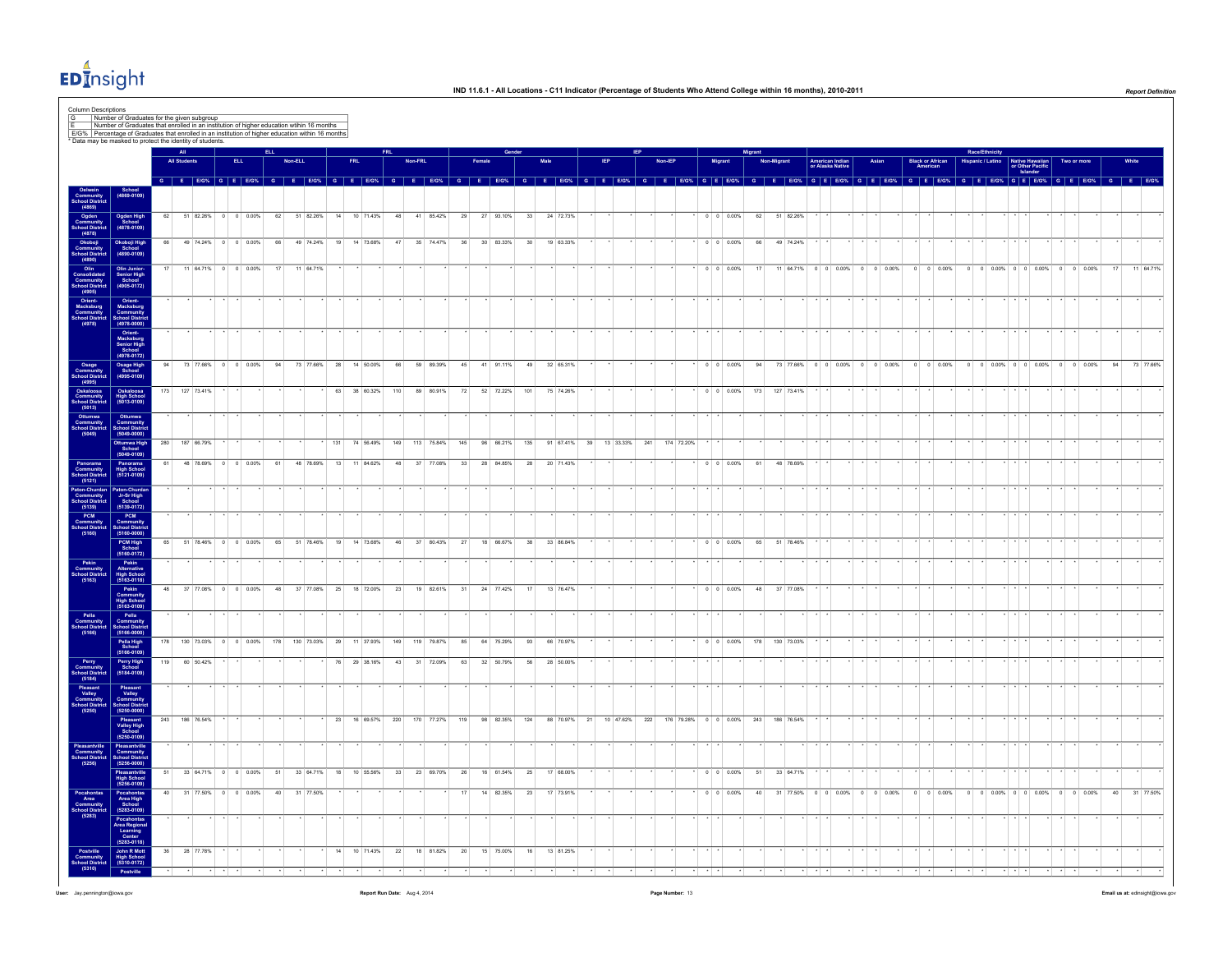

| Column Descriptions                                                                                                                     | G Number of Graduates for the given subgroup<br>E Number of Graduates that enrolled in an institution of higher education within 16 months<br>EIG% Percentage of Graduates that enrolled in an institution of higher education withi<br>* Data may be masked to protect the identity of students. |     |                     |                                                                                                             |     |    |           |     |                        |    |              |    |           |              |           |  |  |         |                          |     |             |                               |                                     |      |                                      |  |                                    |                                                 |                                                                                  |    |           |
|-----------------------------------------------------------------------------------------------------------------------------------------|---------------------------------------------------------------------------------------------------------------------------------------------------------------------------------------------------------------------------------------------------------------------------------------------------|-----|---------------------|-------------------------------------------------------------------------------------------------------------|-----|----|-----------|-----|------------------------|----|--------------|----|-----------|--------------|-----------|--|--|---------|--------------------------|-----|-------------|-------------------------------|-------------------------------------|------|--------------------------------------|--|------------------------------------|-------------------------------------------------|----------------------------------------------------------------------------------|----|-----------|
|                                                                                                                                         |                                                                                                                                                                                                                                                                                                   |     | <b>All Students</b> |                                                                                                             | ELL |    | Non-ELL   | FRL |                        |    | Non-FRI      |    |           |              |           |  |  | Non-IEP | Migrant                  |     | Non-Migrant |                               | American Indian<br>or Alaska Native | Asia | <b>Black or African<br/>American</b> |  | Race/Ethnicit<br>Hispanic / Latino | Native Hawaiian<br>or Other Pacific<br>Islander | Two or more                                                                      |    |           |
|                                                                                                                                         | School Distr<br>$(5310 - 0000)$                                                                                                                                                                                                                                                                   |     |                     | G E EIGN G E EIGN G E EIGN G E EIGN G E EIGN G E EIGN G E EIGN G E EIGN G E EIGN G E EIGN G E EIGN G E EIGN |     |    |           |     |                        |    |              |    |           |              |           |  |  |         |                          |     |             |                               |                                     |      |                                      |  |                                    |                                                 | G E E/G% G E E/G% G E E/G% G E E/G% G E E/G% G E E/G% G E E/G% G E E/G% G E E/G% |    |           |
| Community<br>chool Distri                                                                                                               | Prairie Valley<br>Community<br>School Distric<br>(5325-0000)                                                                                                                                                                                                                                      |     |                     |                                                                                                             |     |    |           |     |                        |    |              |    |           |              |           |  |  |         |                          |     |             |                               |                                     |      |                                      |  |                                    |                                                 |                                                                                  |    |           |
|                                                                                                                                         | Prairie Valley<br>High School<br>(5325-0109)                                                                                                                                                                                                                                                      | 39  |                     | 33 84.62% 0 0 0.00%                                                                                         |     | 39 | 33 84.62% |     |                        |    |              | 17 | 14 82.35% | 22           | 19 86.36% |  |  |         | $0 \t 0 \t 0.00\%$       |     | 39          | 33 84.62% 0 0 0.00% 0 0 0.00% |                                     |      | $0 \t 0 \t 0.00\%$                   |  |                                    |                                                 | $0$ 0 0.00% 0 0 0.00% 0 0 0.00%                                                  | 39 | 33 84.62% |
|                                                                                                                                         | Prescott<br>Community<br>School Distric<br>(5328-0000)                                                                                                                                                                                                                                            | 27  |                     | 21 77.78% 0 0 0.00%                                                                                         |     | 27 | 21 77.78% |     |                        |    |              | 12 | 11 91.67% | 15           | 10 66.67% |  |  |         | $0 \t 0 \t 0.00\%$       |     | 27          | 21 77.78% 0 0 0.00% 0 0 0.00% |                                     |      | $0 \t 0 \t 0.00\%$                   |  |                                    | $0$ 0 0.00% 0 0 0.00%                           | $0 \t 0 \t 0.00\%$                                                               | 27 | 21 77.78% |
| Prescott<br>Community<br>School Distric<br>(5328)<br>Preston<br>Community<br>(5337)<br>Red Oak<br>Community<br>(5463)<br>Chond District | Preston High<br>School<br>$(5337 - 0109)$                                                                                                                                                                                                                                                         | 71  |                     | 49 69.01% 0 0 0.00%                                                                                         |     | 71 | 49 69.01% | 30  | 18 60.00%              | 41 | 31 75.61%    | 36 | 28 77.78% | 35           | 21 60.00% |  |  |         | $0 \t 0 \t 0.00\%$       |     | 71          | 49 69.01%                     |                                     |      |                                      |  |                                    |                                                 |                                                                                  |    |           |
|                                                                                                                                         | Red Oak High<br>School<br>$(5463 - 0109)$                                                                                                                                                                                                                                                         | 27  |                     | 23 85.19% 0 0 0.00%                                                                                         |     | 27 | 23 85.19% |     |                        |    |              | 11 | 10 90.91% | 16           | 13 81.25% |  |  |         | $0 \t 0 \t 0.00\%$       |     | 27          | 23 85.19% 0 0 0.00% 0 0 0.00% |                                     |      | $0 \t 0 \t 0.00\%$                   |  |                                    |                                                 | $0$ 0 0.00% 0 0 0.00% 0 0 0.00%                                                  | 27 | 23 85.19% |
| Remsen-Unio<br>Community<br>School Distric<br>(5486)                                                                                    | Remsen-Unic<br>High Schoo<br>(5486-0109)                                                                                                                                                                                                                                                          |     |                     |                                                                                                             |     |    |           |     |                        |    |              |    |           |              |           |  |  |         |                          |     |             |                               |                                     |      |                                      |  |                                    |                                                 |                                                                                  |    |           |
| Riceville<br>Community<br>School Distric<br>(5508)                                                                                      | Riceville<br>Community<br>School Distrie<br>(5508-0000)                                                                                                                                                                                                                                           | 26  |                     | 16 61.54% 0 0 0.00%                                                                                         |     | 26 | 16 61.54% |     |                        |    |              |    |           |              |           |  |  |         | $0 \t 0 \t 0.00\%$       |     | 26          | 16 61.54% 0 0 0.00% 0 0 0.00% |                                     |      | $0 \t 0 \t 0.00\%$                   |  |                                    | $0$ 0 0.00% 0 0 0.00%                           | $0 \t 0 \t 0.00\%$                                                               | 26 | 16 61.54% |
| River Valley<br>Community<br>School District<br>(1975)                                                                                  | Riceville High<br>School<br>(5508-0109)<br>River Valley<br>Alternative<br>High School<br>(1975-0118)                                                                                                                                                                                              |     |                     |                                                                                                             |     |    |           |     |                        |    |              |    |           |              |           |  |  |         |                          |     |             |                               |                                     |      |                                      |  |                                    |                                                 |                                                                                  |    |           |
|                                                                                                                                         | River Valley<br>Junior-Senior<br>High School<br>(1975-0109)                                                                                                                                                                                                                                       | 36  |                     | 25 69.44% 0 0 0.00%                                                                                         |     | 36 | 25 69.44% |     |                        |    |              | 19 | 15 78.95% | 17           | 10 58.82% |  |  |         | $0 \t 0 \t 0.00\%$       |     | 36          | 25 69.44%                     |                                     |      |                                      |  |                                    |                                                 |                                                                                  |    |           |
|                                                                                                                                         | Riverside<br>Community<br>High School<br>(5510-0209)                                                                                                                                                                                                                                              | 38  |                     | 25 65.79% 0 0 0.00%                                                                                         |     | 38 | 25 65.79% |     |                        |    |              | 20 | 15 75.00% | 18           | 10 55.56% |  |  |         | $0 \t 0 \t 0.00\%$       |     | 38          | 25 65.79%                     |                                     |      |                                      |  |                                    |                                                 |                                                                                  |    |           |
|                                                                                                                                         |                                                                                                                                                                                                                                                                                                   | 42  | 29 69.05%           |                                                                                                             |     |    |           |     |                        |    |              | 17 | 13 76.47% | 25           | 16 64.00% |  |  |         | $0 \t 0 \t 0.00\%$       |     | 42          | 29 69.05%                     |                                     |      |                                      |  |                                    |                                                 |                                                                                  |    |           |
|                                                                                                                                         |                                                                                                                                                                                                                                                                                                   | 35  |                     | 28 80.00% 0 0 0.00%                                                                                         |     | 35 | 28 80.00% |     |                        |    |              |    |           |              |           |  |  |         | $0 \t 0 \t 0.00\%$       |     | 35          | 28 80.00%                     |                                     |      |                                      |  |                                    |                                                 |                                                                                  |    |           |
|                                                                                                                                         |                                                                                                                                                                                                                                                                                                   | 80  |                     | 67 83.75% 0 0 0.00%                                                                                         |     | 80 | 67 83.75% |     |                        |    |              | 33 | 29 87.88% | 47           | 38 80.85% |  |  |         | $0 \t 0 \t 0.00\%$       |     | 80          | 67 83.75%                     |                                     |      |                                      |  |                                    |                                                 |                                                                                  |    |           |
|                                                                                                                                         |                                                                                                                                                                                                                                                                                                   | 48  |                     | 40 83.33% 0 0 0.00%                                                                                         |     | 48 | 40 83.33% |     |                        |    |              | 21 | 17 80.95% | 27           | 23 85.19% |  |  |         | $0 \quad 0 \quad 0.00\%$ |     |             | 48 40 83.33%                  |                                     |      |                                      |  |                                    |                                                 |                                                                                  |    |           |
|                                                                                                                                         |                                                                                                                                                                                                                                                                                                   |     |                     |                                                                                                             |     |    |           |     |                        |    |              |    |           |              |           |  |  |         |                          |     |             |                               |                                     |      |                                      |  |                                    |                                                 |                                                                                  |    |           |
|                                                                                                                                         |                                                                                                                                                                                                                                                                                                   | 21  |                     | 16 76.19% 0 0 0.00%                                                                                         |     | 21 | 16 76.19% |     |                        |    |              |    |           |              |           |  |  |         | $0 \t 0 \t 0.00\%$       |     | 21          | 16 76.19%                     |                                     |      |                                      |  |                                    |                                                 |                                                                                  |    |           |
|                                                                                                                                         |                                                                                                                                                                                                                                                                                                   | 95  | 45 47.37%           |                                                                                                             |     |    |           | 39  | 15 38.46%              | 56 | 30 53.57%    | 41 | 22 53.66% | 54           | 23 42.59% |  |  |         | $0 \t 0 \t 0.00\%$       |     | 95          | 45 47.37%                     |                                     |      |                                      |  |                                    |                                                 |                                                                                  |    |           |
|                                                                                                                                         |                                                                                                                                                                                                                                                                                                   |     |                     |                                                                                                             |     |    |           |     |                        |    |              |    |           |              |           |  |  |         |                          |     |             |                               |                                     |      |                                      |  |                                    |                                                 |                                                                                  |    |           |
|                                                                                                                                         |                                                                                                                                                                                                                                                                                                   | 101 |                     | 78 77.23% 0 0 0.00% 101                                                                                     |     |    |           |     | 78 77.23% 22 13 59.09% |    | 79 65 82.28% | 47 | 38 80.85% | 54           | 40 74.07% |  |  |         | $0 \t 0 \t 0.00\%$       | 101 |             | 78 77.23%                     |                                     |      |                                      |  |                                    |                                                 |                                                                                  |    |           |
|                                                                                                                                         |                                                                                                                                                                                                                                                                                                   |     |                     |                                                                                                             |     |    |           |     |                        |    |              |    |           |              |           |  |  |         |                          |     |             |                               |                                     |      |                                      |  |                                    |                                                 |                                                                                  |    |           |
|                                                                                                                                         |                                                                                                                                                                                                                                                                                                   | 70  |                     | 51 72.86% 0 0 0.00%                                                                                         |     | 70 | 51 72.86% | 22  | 13 59.09%              | 48 | 38 79.17%    | 34 | 31 91.18% | 36           | 20 55.56% |  |  |         | $0 \t 0 \t 0.00\%$       |     | 70          | 51 72.86%                     |                                     |      |                                      |  |                                    |                                                 |                                                                                  |    |           |
|                                                                                                                                         | Reversion (Section 1991)<br>Reversion (Section 1991)<br>Schmatter (Section 1991)<br>Schmatter (Section 1991)<br>Community Community Community (Section 1991)<br>Received to the strain (Section 1991)<br>Community (Section 1991)<br>Commun                                                       |     |                     |                                                                                                             |     |    |           |     |                        |    |              |    |           |              |           |  |  |         |                          |     |             |                               |                                     |      |                                      |  |                                    |                                                 |                                                                                  |    |           |
|                                                                                                                                         |                                                                                                                                                                                                                                                                                                   |     |                     | 80 60 75,00% 0 0 0.00%                                                                                      |     | 80 | 60 75.00% |     |                        |    |              | 44 | 33 75.00% | 36 27 75.00% |           |  |  |         | $0 \quad 0 \quad 0.00\%$ |     | 80          | 60 75.00%                     |                                     |      |                                      |  |                                    |                                                 |                                                                                  |    |           |
| Shenandor<br>Communi<br>School Dis<br>(5976)                                                                                            | Shenandoah<br>High School<br>(5976-0109)                                                                                                                                                                                                                                                          | 73  |                     | 48 65.75% 0 0 0.00%                                                                                         |     | 73 |           |     | 48 65.75% 31 15 48.39% |    | 42 33 78.57% | 33 | 21 63.64% | 40 27 67.50% |           |  |  |         | $0 \t 0 \t 0.00\%$       |     | 73          | 48 65.75%                     |                                     |      |                                      |  |                                    |                                                 |                                                                                  |    |           |
| Sibley                                                                                                                                  | Sibley-                                                                                                                                                                                                                                                                                           | 69  | 59 85.51%           |                                                                                                             |     |    |           |     |                        |    |              | 36 | 32 88.89% | 33           | 27 81.82% |  |  |         | $0 \t 0 \t 0.00\%$       |     | 69          | 59 85.51%                     |                                     |      |                                      |  |                                    |                                                 |                                                                                  |    |           |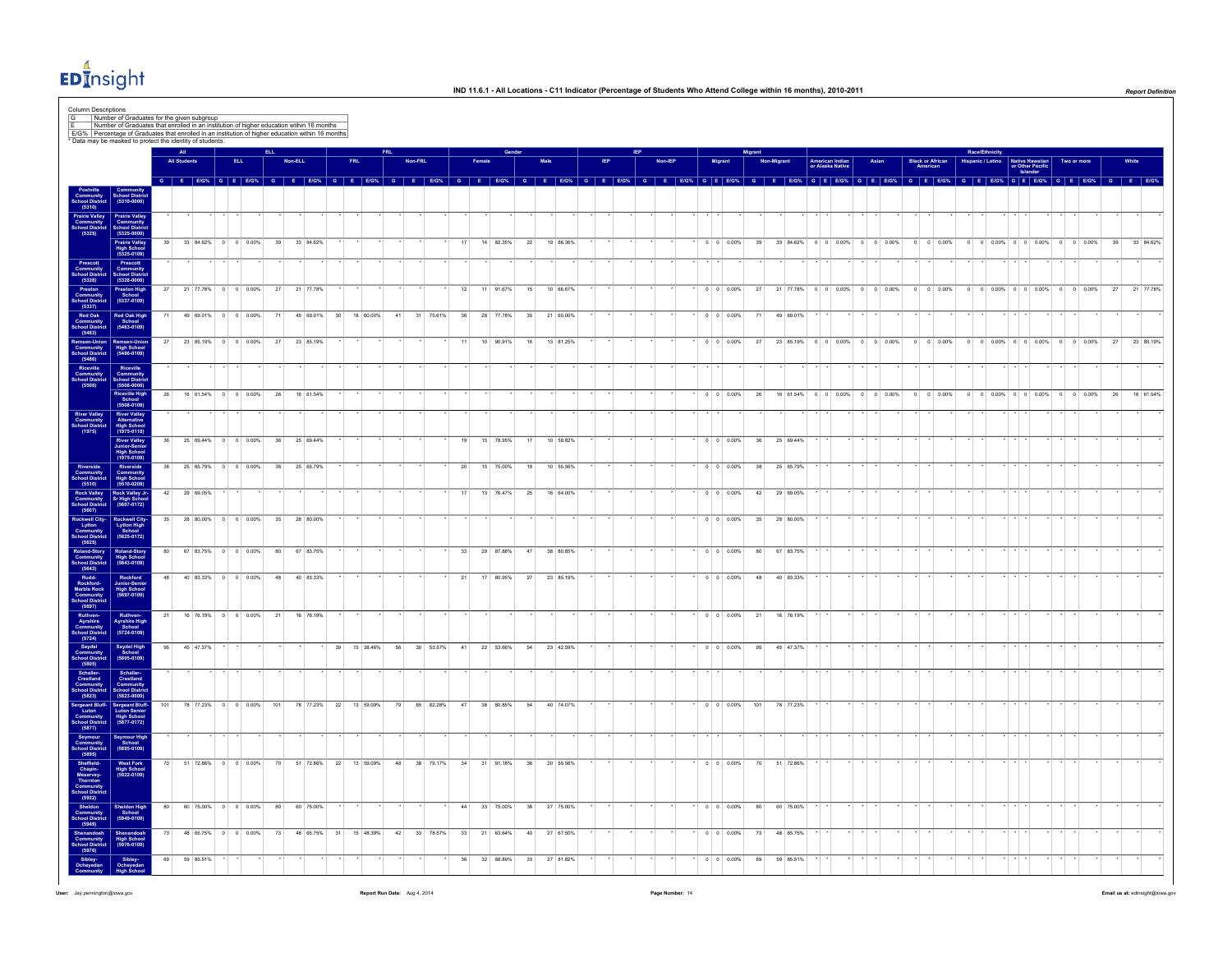

| <b>Column Descriptions</b>                                                                         |                                                                                                                                        |         |                         |                     |            |                                                      |    |                          |     |         |                |          |                |     |                   |    |           |                          |         |            |                                       |                          |     |                |            |                                     |                               |                |                               |                                     |                    |                |                                 |                                                     |                          |              |    |                   |
|----------------------------------------------------------------------------------------------------|----------------------------------------------------------------------------------------------------------------------------------------|---------|-------------------------|---------------------|------------|------------------------------------------------------|----|--------------------------|-----|---------|----------------|----------|----------------|-----|-------------------|----|-----------|--------------------------|---------|------------|---------------------------------------|--------------------------|-----|----------------|------------|-------------------------------------|-------------------------------|----------------|-------------------------------|-------------------------------------|--------------------|----------------|---------------------------------|-----------------------------------------------------|--------------------------|--------------|----|-------------------|
| ۱G                                                                                                 | Number of Graduates for the given subgroup<br>Number of Graduates that enrolled in an institution of higher education within 16 months |         |                         |                     |            |                                                      |    |                          |     |         |                |          |                |     |                   |    |           |                          |         |            |                                       |                          |     |                |            |                                     |                               |                |                               |                                     |                    |                |                                 |                                                     |                          |              |    |                   |
| E/G% Percentage of Graduates that enrolled in an institution of higher education within 16 months  |                                                                                                                                        |         |                         |                     |            |                                                      |    |                          |     |         |                |          |                |     |                   |    |           |                          |         |            |                                       |                          |     |                |            |                                     |                               |                |                               |                                     |                    |                |                                 |                                                     |                          |              |    |                   |
| * Data may be masked to protect the identity of students                                           |                                                                                                                                        |         |                         |                     |            |                                                      |    |                          |     |         |                |          |                |     |                   |    |           |                          |         |            |                                       |                          |     |                |            |                                     |                               |                |                               |                                     |                    |                | Race/Ethnicity                  |                                                     |                          |              |    |                   |
|                                                                                                    |                                                                                                                                        |         | <b>All Students</b>     | <b>ELL</b>          |            | Non-ELL                                              |    | <b>FRL</b>               |     | Non-FRL |                |          |                |     | Male              |    |           |                          | Non-IEP |            |                                       | Migrant                  |     |                |            |                                     |                               |                |                               | <b>Black or African</b>             |                    |                |                                 |                                                     |                          |              |    |                   |
|                                                                                                    |                                                                                                                                        |         |                         |                     |            |                                                      |    |                          |     |         |                |          |                |     |                   |    |           |                          |         |            |                                       |                          |     |                |            | American Indian<br>or Alaska Native |                               |                |                               |                                     |                    |                |                                 | Native Hawaiian<br>  or Other Pacific<br>  Islander |                          |              |    |                   |
|                                                                                                    |                                                                                                                                        |         |                         |                     |            | G E E/G% G E E/G% G E E/G% G E E/G% G E E/G%         |    |                          |     |         |                | $\alpha$ | E E/G%         |     | G E E/G% G E E/G% |    |           |                          |         |            | G E E/G% G E E/G%                     |                          |     |                |            |                                     |                               |                |                               | G E E/G% G E E/G% G E E/G% G E E/G% |                    |                | G E E/G% G E E/G% G E E/G%      |                                                     |                          |              |    | $E \parallel E$ / |
|                                                                                                    | 994-0109                                                                                                                               |         |                         |                     |            |                                                      |    |                          |     |         |                |          |                |     |                   |    |           |                          |         |            |                                       |                          |     |                |            |                                     |                               |                |                               |                                     |                    |                |                                 |                                                     |                          |              |    |                   |
|                                                                                                    |                                                                                                                                        | 21      | 12 57.14%               | $0 \t 0 \t 0.00\%$  | 21         | 12 57.14%                                            |    |                          |     |         |                |          |                |     |                   |    |           |                          |         |            |                                       | $0 \t 0 \t 0.00\%$       | 21  |                |            |                                     | 12 57.14% 0 0 0.00%           |                | $0 \t 0 \t 0.00\%$            |                                     | $0 \t 0 \t 0.00\%$ | $\circ$        | $0$ 0.00% 0 0 0.00%             |                                                     | $0 \t 0 \t 0.00\%$       |              | 21 | 12 57.14%         |
|                                                                                                    | Sidney High<br>School<br>(6003-0109)                                                                                                   |         |                         |                     |            |                                                      |    |                          |     |         |                |          |                |     |                   |    |           |                          |         |            |                                       |                          |     |                |            |                                     |                               |                |                               |                                     |                    |                |                                 |                                                     |                          |              |    |                   |
|                                                                                                    |                                                                                                                                        | 29      | 15 51.72%               | $0 \ 0 \ 0.00\%$    | 29         | 15 51.72%                                            |    |                          |     |         |                |          |                |     |                   |    |           |                          |         |            |                                       | $0 \t 0 \t 0.00\%$       | 29  |                |            |                                     |                               |                | 15 51.72% 0 0 0.00% 0 0 0.00% |                                     | $0$ 0 0.00%        |                | $0$ 0 0.00% 0 0 0.00%           |                                                     | $0 \t 0 \t 0.00\%$       |              | 29 | 15 51.72%         |
|                                                                                                    | Sigourney Jr-<br>Sr High Schoo<br>(6012-0109)                                                                                          |         |                         |                     |            |                                                      |    |                          |     |         |                |          |                |     |                   |    |           |                          |         |            |                                       |                          |     |                |            |                                     |                               |                |                               |                                     |                    |                |                                 |                                                     |                          |              |    |                   |
|                                                                                                    |                                                                                                                                        |         | 49 77.78%               |                     |            |                                                      |    | 20 13 65.00%             |     |         | 36 83.72%      |          |                |     | 20 74.07%         |    |           |                          |         |            |                                       | $0 \quad 0 \quad 0.00\%$ |     |                | 49 77.78%  |                                     |                               |                |                               |                                     |                    |                |                                 |                                                     |                          |              |    |                   |
|                                                                                                    | Sioux Cente<br>High Schoo                                                                                                              | 63      |                         |                     |            |                                                      |    |                          | 43  |         |                | 36       | 29 80.56%      | 27  |                   |    |           |                          |         |            |                                       |                          | 63  |                |            |                                     |                               |                |                               |                                     |                    |                |                                 |                                                     |                          |              |    |                   |
|                                                                                                    |                                                                                                                                        |         |                         |                     |            |                                                      |    |                          |     |         |                |          |                |     |                   |    |           |                          |         |            |                                       |                          |     |                |            |                                     |                               |                |                               |                                     |                    |                |                                 |                                                     |                          |              |    |                   |
|                                                                                                    | Sioux Central<br>High School<br>(6035-0109)                                                                                            | 53      | 35 66.04%               |                     |            |                                                      |    |                          |     |         |                | 26       | 21 80.77%      | 27  | 14 51.85%         |    |           |                          |         |            |                                       | $0 \t 0 \t 0.00\%$       | 53  |                | 35 66.04%  |                                     |                               |                |                               |                                     |                    |                |                                 |                                                     |                          |              |    |                   |
|                                                                                                    |                                                                                                                                        |         |                         |                     |            |                                                      |    |                          |     |         |                |          |                |     |                   |    |           |                          |         |            |                                       |                          |     |                |            |                                     |                               |                |                               |                                     |                    |                |                                 |                                                     |                          |              |    |                   |
| Sioux City<br>Community<br>chool Distric                                                           | East High<br>School<br>(6039-0118)                                                                                                     | 283     | 186 65.72%              |                     |            |                                                      | 99 | 49 49.49%                | 184 |         | 137 74.46%     | 141      | 101 71.63%     | 142 | 85 59.86%         | 28 | 14 50.00% |                          | 255     |            | 172 67.45% 0 0 0.00%                  |                          | 283 |                | 186 65.72% |                                     |                               |                |                               |                                     |                    |                |                                 |                                                     |                          |              |    |                   |
|                                                                                                    |                                                                                                                                        |         |                         |                     |            |                                                      |    |                          |     |         |                |          |                |     |                   |    |           |                          |         |            |                                       |                          |     |                |            |                                     |                               |                |                               |                                     |                    |                |                                 |                                                     |                          |              |    |                   |
|                                                                                                    | North High<br>School<br>(6039-0136)                                                                                                    | 294     | 189 64.29% 51 24 47.06% |                     | 243        |                                                      |    | 165 67.90% 146 84 57.53% | 148 |         | 105 70.95%     | 164      | 108 65.85%     | 130 | 81 62.31%         | 36 | 14 38.89% |                          | 258     | 175 67.83% |                                       |                          |     |                |            |                                     |                               |                |                               |                                     |                    |                |                                 |                                                     |                          |              |    |                   |
|                                                                                                    |                                                                                                                                        |         |                         |                     |            |                                                      |    |                          |     |         |                |          |                |     |                   |    |           |                          |         |            |                                       |                          |     |                |            |                                     |                               |                |                               |                                     |                    |                |                                 |                                                     |                          |              |    |                   |
|                                                                                                    | Sioux City<br>Community<br>School Distrie<br>(6039-0000)                                                                               |         |                         |                     |            |                                                      |    |                          |     |         |                |          |                |     |                   |    |           |                          |         |            |                                       |                          |     |                |            |                                     |                               |                |                               |                                     |                    |                |                                 |                                                     |                          |              |    |                   |
|                                                                                                    |                                                                                                                                        | 250     |                         |                     |            | 150 60.00% 30 12 40.00% 220 138 62.73% 153 84 54.90% |    |                          | 97  |         | 66 68.04%      | 129      | 80 62.02%      | 121 | 70 57.85%         | 35 |           | 11 31.43% 215 139 64.65% |         |            |                                       |                          |     |                |            |                                     |                               |                |                               |                                     |                    |                |                                 |                                                     |                          |              |    |                   |
|                                                                                                    | West High<br>School<br>(6039-0145)                                                                                                     |         |                         |                     |            |                                                      |    |                          |     |         |                |          |                |     |                   |    |           |                          |         |            |                                       |                          |     |                |            |                                     |                               |                |                               |                                     |                    |                |                                 |                                                     |                          |              |    |                   |
|                                                                                                    | Solon High<br>School<br>(6093-0172)                                                                                                    | 95      | 74 77.89% 0 0 0.00%     |                     | 95         | 74 77.89%                                            |    |                          |     |         |                | 39       | 29 74.36%      | 56  | 45 80.36%         |    |           |                          |         |            |                                       | $0 \t 0 \t 0.00\%$       | 95  |                | 74 77.89%  |                                     |                               |                |                               |                                     |                    |                |                                 |                                                     |                          |              |    |                   |
| Solon<br>Communit<br>chool Dist<br>(6093)                                                          |                                                                                                                                        |         |                         |                     |            |                                                      |    |                          |     |         |                |          |                |     |                   |    |           |                          |         |            |                                       |                          |     |                |            |                                     |                               |                |                               |                                     |                    |                |                                 |                                                     |                          |              |    |                   |
|                                                                                                    |                                                                                                                                        | 60      | 53 88.33% 0 0 0.00%     |                     | 60         | 53 88.33%                                            |    |                          |     |         |                | 32       | 28 87.50%      | 28  | 25 89.29%         |    |           |                          |         |            |                                       |                          |     |                |            |                                     |                               |                |                               |                                     |                    |                |                                 |                                                     |                          |              |    |                   |
| South<br>Hamilton<br>Communit                                                                      | South<br>Hamilton<br>Middle And                                                                                                        |         |                         |                     |            |                                                      |    |                          |     |         |                |          |                |     |                   |    |           |                          |         |            |                                       |                          |     |                |            |                                     |                               |                |                               |                                     |                    |                |                                 |                                                     |                          |              |    |                   |
|                                                                                                    | High School<br>(6095-0109                                                                                                              |         |                         |                     |            |                                                      |    |                          |     |         |                |          |                |     |                   |    |           |                          |         |            |                                       |                          |     |                |            |                                     |                               |                |                               |                                     |                    |                |                                 |                                                     |                          |              |    |                   |
| outh O'Brit                                                                                        | South O'Bri                                                                                                                            | 42      | 35 83.33% 0 0 0.00%     |                     | 42         | 35 83.33%                                            |    | 15 10 66.67%             | 27  |         | 25 92.59%      | 18       | 15 83.33%      | 24  | 20 83.33%         |    |           |                          |         |            |                                       | $0 \quad 0 \quad 0.00\%$ | 42  |                |            |                                     | 35 83.33% 0 0 0.00% 0 0 0.00% |                |                               |                                     | $0 \t 0 \t 0.00\%$ |                | $0$ 0 0.00% 0 0 0.00% 0 0 0.00% |                                                     |                          |              | 42 | 35 83.33%         |
|                                                                                                    | Secondary<br>School<br>(6099-0109)                                                                                                     |         |                         |                     |            |                                                      |    |                          |     |         |                |          |                |     |                   |    |           |                          |         |            |                                       |                          |     |                |            |                                     |                               |                |                               |                                     |                    |                |                                 |                                                     |                          |              |    |                   |
|                                                                                                    |                                                                                                                                        |         |                         |                     |            |                                                      |    |                          |     |         |                |          |                |     |                   |    |           |                          |         |            |                                       |                          |     |                |            |                                     |                               |                |                               |                                     |                    |                |                                 |                                                     |                          |              |    |                   |
|                                                                                                    | South Page<br>Senior High<br>School<br>(6097-0172)                                                                                     |         |                         |                     |            |                                                      |    |                          |     |         |                |          |                |     |                   |    |           |                          |         |            |                                       |                          |     |                |            |                                     |                               |                |                               |                                     |                    |                |                                 |                                                     |                          |              |    |                   |
|                                                                                                    |                                                                                                                                        | 96      | 51 53.13%               |                     |            |                                                      | 36 | 10 27.78%                | 60  |         | 41 68.33%      | 36       | 18 50.00%      | 60  | 33 55.00%         |    |           |                          |         |            |                                       | $0 \t 0 \t 0.00\%$       | 96  |                | 51 53.13%  |                                     |                               |                |                               |                                     |                    |                |                                 |                                                     |                          |              |    |                   |
|                                                                                                    | South Tama<br>County High<br>School<br>(6098-0109)                                                                                     |         |                         |                     |            |                                                      |    |                          |     |         |                |          |                |     |                   |    |           |                          |         |            |                                       |                          |     |                |            |                                     |                               |                |                               |                                     |                    |                |                                 |                                                     |                          |              |    |                   |
|                                                                                                    |                                                                                                                                        |         |                         |                     |            |                                                      |    |                          |     |         |                |          |                |     |                   |    |           |                          |         |            |                                       |                          |     |                |            |                                     |                               |                |                               |                                     |                    |                |                                 |                                                     |                          |              |    |                   |
|                                                                                                    | South<br>Winneshie<br>High Schot<br>(6100-0109                                                                                         | 59      | 45 76.27%               | $0 \t 0 \t 0.00\%$  | 59         | 45 76.27%                                            | 17 | 12 70.59%                | 42  |         | 33 78.57%      | 27       | 22 81.48%      | 32  | 23 71.88%         |    |           |                          |         |            |                                       | $0 \t 0 \t 0.00\%$       | 59  |                | 45 76.27%  |                                     | $0 \t 0 \t 0.00%$             | $\circ$        | $0 - 0.00%$                   |                                     | $0 \t 0 \t 0.00\%$ | $\circ$        | $0 \t0.00\%$ 0 0 0.00%          |                                                     | $0 \t 0 \t 0.00\%$       |              | 59 | 45 76.27%         |
|                                                                                                    |                                                                                                                                        |         |                         |                     |            |                                                      |    |                          |     |         |                |          |                |     |                   |    |           |                          |         |            |                                       |                          |     |                |            |                                     |                               |                |                               |                                     |                    |                |                                 |                                                     |                          |              |    |                   |
|                                                                                                    | utheast Po                                                                                                                             |         |                         |                     |            |                                                      |    |                          |     |         |                |          |                |     |                   |    |           |                          |         |            |                                       |                          |     |                |            |                                     |                               |                |                               |                                     |                    |                |                                 |                                                     |                          |              |    |                   |
|                                                                                                    | Community<br>Community<br>(6101-0000)                                                                                                  |         |                         |                     |            |                                                      |    |                          |     |         |                |          |                |     |                   |    |           |                          |         |            |                                       |                          |     |                |            |                                     |                               |                |                               |                                     |                    |                |                                 |                                                     |                          |              |    |                   |
|                                                                                                    |                                                                                                                                        |         | 440 302 68.64%          |                     |            |                                                      |    | 76 37 48 68%             |     |         | 364 265 72.80% | 229      | 169 73.80% 211 |     | 133 63.03%        |    |           |                          |         |            | 68 28 41.18% 372 274 73.66% 0 0 0.00% |                          |     | 440 302 68.64% |            |                                     |                               |                |                               |                                     |                    |                |                                 |                                                     |                          |              |    |                   |
|                                                                                                    | Southeast Polk<br>High School<br>(6101-0109)                                                                                           |         |                         |                     |            |                                                      |    |                          |     |         |                |          |                |     |                   |    |           |                          |         |            |                                       |                          |     |                |            |                                     |                               |                |                               |                                     |                    |                |                                 |                                                     |                          |              |    |                   |
|                                                                                                    | Southeast<br>Warren Jr-Sr<br>High School<br>(6094-0109)                                                                                | 37      | 26 70.27% 0 0 0.00%     |                     | 37         | 26 70.27%                                            |    |                          |     |         |                | 19       | 13 68.42%      | 18  | 13 72.22%         |    |           |                          |         |            |                                       | $0 \t 0 \t 0.00%$        | 37  |                |            |                                     | 26 70.27% 0 0 0.00% 0 0 0.00% |                |                               |                                     | $0 \t 0 \t 0.00\%$ |                | $0$ 0 0.00% 0 0 0.00% 0 0 0.00% |                                                     |                          |              | 37 | 26 70.27%         |
|                                                                                                    |                                                                                                                                        |         |                         |                     |            |                                                      |    |                          |     |         |                |          |                |     |                   |    |           |                          |         |            |                                       |                          |     |                |            |                                     |                               |                |                               |                                     |                    |                |                                 |                                                     |                          |              |    |                   |
|                                                                                                    |                                                                                                                                        | 36      | 25 69.44% 0 0 0.00%     |                     | 36         | 25 69.44%                                            |    |                          |     |         |                | 20       | 15 75.00%      | 16  | 10 62.50%         |    |           |                          |         |            |                                       | $0 \t 0 \t 0.00\%$       | 36  |                |            |                                     | 25 69.44% 0 0 0.00%           | $\circ$        | $0 - 0.00%$                   |                                     | $0$ 0 0.00%        | $\circ$        | $0$ 0.00% 0 0 0.00%             |                                                     | $0 \t 0 \t 0.00\%$       |              | 36 | 25 69.44%         |
|                                                                                                    | Southeast<br>Webster High                                                                                                              |         |                         |                     |            |                                                      |    |                          |     |         |                |          |                |     |                   |    |           |                          |         |            |                                       |                          |     |                |            |                                     |                               |                |                               |                                     |                    |                |                                 |                                                     |                          |              |    |                   |
|                                                                                                    | School<br>(6096-0172)                                                                                                                  |         |                         |                     |            |                                                      |    |                          |     |         |                |          |                |     |                   |    |           |                          |         |            |                                       |                          |     |                |            |                                     |                               |                |                               |                                     |                    |                |                                 |                                                     |                          |              |    |                   |
| m Cal                                                                                              | Southern Cal<br>Community                                                                                                              |         |                         |                     |            |                                                      |    |                          |     |         |                |          |                |     |                   |    |           |                          |         |            |                                       |                          |     |                |            |                                     |                               |                |                               |                                     |                    |                |                                 |                                                     |                          |              |    |                   |
|                                                                                                    | chool Distri                                                                                                                           |         |                         |                     |            |                                                      |    |                          |     |         |                |          |                |     |                   |    |           |                          |         |            |                                       |                          |     |                |            |                                     |                               |                |                               |                                     |                    |                |                                 |                                                     |                          |              |    |                   |
|                                                                                                    |                                                                                                                                        | 43      | 32 74.42% 0 0 0.00%     |                     | 43         | 32 74.42%                                            | 16 | 10 62.50%                | 27  |         | 22 81.48%      | 22       | 19 86.36%      | 21  | 13 61.90%         |    |           |                          |         |            |                                       | $0 \quad 0 \quad 0.00\%$ | 43  |                | 32 74.42%  |                                     |                               |                |                               |                                     |                    |                |                                 |                                                     |                          |              |    |                   |
|                                                                                                    | Southern Cal<br>Jr-Sr High<br>School<br>(6091-0109)                                                                                    |         |                         |                     |            |                                                      |    |                          |     |         |                |          |                |     |                   |    |           |                          |         |            |                                       |                          |     |                |            |                                     |                               |                |                               |                                     |                    |                |                                 |                                                     |                          |              |    |                   |
|                                                                                                    |                                                                                                                                        | $120\,$ | 92 76.67% 0 0 0.00%     |                     | $120\,$    | 92 76.67%                                            | 31 | 18 58.06%                | 89  |         | 74 83.15%      | 64       | 51 79.69%      | 56  | 41 73.21%         | 13 | 10 76.92% |                          | 107     | 82 76.64%  |                                       | $0 \t 0 \t 0.00\%$       | 120 |                | 92 76.67%  |                                     |                               |                |                               |                                     |                    |                |                                 |                                                     |                          |              |    |                   |
| Spencer<br>Community<br>Chool Distrii<br>(6102)<br>Spirit Lake<br>Community<br>(6120)<br>(6120)    | Spencer High<br>School<br>(6102-0109)                                                                                                  |         |                         |                     |            |                                                      |    |                          |     |         |                |          |                |     |                   |    |           |                          |         |            |                                       |                          |     |                |            |                                     |                               |                |                               |                                     |                    |                |                                 |                                                     |                          |              |    |                   |
|                                                                                                    |                                                                                                                                        | 78      | 60 76.92% 0 0 0.00%     |                     | 78         | 60 76.92%                                            |    |                          |     |         |                | A7       | 38 80.85%      | 31  | 22 70.97%         |    |           |                          |         |            |                                       | $0 \t 0 \t 0.00\%$       | 78  |                | 60 76.92%  |                                     |                               |                |                               |                                     |                    |                |                                 |                                                     |                          |              |    |                   |
|                                                                                                    | Spirit Lake<br>High School<br>(6120-0109)                                                                                              |         |                         |                     |            |                                                      |    |                          |     |         |                |          |                |     |                   |    |           |                          |         |            |                                       |                          |     |                |            |                                     |                               |                |                               |                                     |                    |                |                                 |                                                     |                          |              |    |                   |
|                                                                                                    |                                                                                                                                        | 24      | 17 70.83%               | $0$ 0 0.00%         |            | 17 70.83%                                            |    |                          |     |         |                |          |                |     |                   |    |           | $0 - 0.00%$              | 24      | 17 70.83%  |                                       | $0 \t 0 \t 0.00%$        | 24  |                | 17 70.83%  |                                     | $0 \t 0 \t 0.00\%$            | $\overline{0}$ | $0 - 0.00%$                   |                                     | $0 \t 0 \t 0.00\%$ | $\overline{0}$ | $0$ 0.00% 0 0 0.00%             |                                                     | $\overline{\phantom{a}}$ | $0 \ 0.00\%$ | 24 | 17 70.83%         |
|                                                                                                    | Springville<br>Secondary<br>School<br>(6138-0172)                                                                                      |         |                         |                     | ${\bf 24}$ |                                                      |    |                          |     |         |                |          |                |     |                   |    |           |                          |         |            |                                       |                          |     |                |            |                                     |                               |                |                               |                                     |                    |                |                                 |                                                     |                          |              |    |                   |
|                                                                                                    |                                                                                                                                        |         |                         |                     |            |                                                      |    |                          |     |         |                |          |                |     |                   |    |           |                          |         |            |                                       |                          |     |                |            |                                     |                               |                |                               |                                     |                    |                |                                 |                                                     |                          |              |    |                   |
|                                                                                                    | St Ansgar High<br>School<br>(5751-0109)                                                                                                | 46      | 32 69.57% 0 0 0.00%     |                     | 46         | 32 69.57%                                            |    |                          |     |         |                | 23       | 16 69.57%      | 23  | 16 69.57%         |    |           |                          |         |            |                                       | $0 \t 0 \t 0.00\%$       | 46  |                |            |                                     | 32 69.57% 0 0 0.00% 0 0 0.00% |                |                               |                                     | $0 \t 0 \t 0.00\%$ |                | $0$ 0 0.00% 0 0 0.00% 0 0 0.00% |                                                     |                          |              | 46 | 32 69.57%         |
| Springville<br>Community<br>Community<br>(6138)<br>St Ansgar<br>Community<br>Chool Distr<br>(5751) |                                                                                                                                        |         |                         |                     |            |                                                      |    |                          |     |         |                |          |                |     |                   |    |           |                          |         |            |                                       |                          |     |                |            |                                     |                               |                |                               |                                     |                    |                |                                 |                                                     |                          |              |    |                   |
|                                                                                                    | Stanton High<br>School<br>(6165-0109)                                                                                                  | 19      |                         | 15 78.95% 0 0 0.00% | 19         | 15 78.95%                                            |    |                          |     |         |                |          |                |     |                   |    |           |                          |         |            |                                       | $0 \t 0 \t 0.00\%$       | 19  |                |            |                                     | 15 78.95% 0 0 0.00% 0 0 0.00% |                |                               |                                     | $0 \t 0 \t 0.00\%$ |                | $0 \t 0 \t 0.00\%$ 0 0 0 0.00%  |                                                     | $0 \t 0 \t 0.00\%$       |              | 19 | 15 78.95%         |
|                                                                                                    |                                                                                                                                        |         |                         |                     |            |                                                      |    |                          |     |         |                |          |                |     |                   |    |           |                          |         |            |                                       |                          |     |                |            |                                     |                               |                |                               |                                     |                    |                |                                 |                                                     |                          |              |    |                   |
|                                                                                                    |                                                                                                                                        |         |                         |                     |            |                                                      |    |                          |     |         |                |          |                |     |                   |    |           |                          |         |            |                                       |                          |     |                |            |                                     |                               |                |                               |                                     |                    |                |                                 |                                                     |                          |              |    |                   |
|                                                                                                    |                                                                                                                                        |         |                         |                     |            |                                                      |    |                          |     |         |                |          |                |     |                   |    |           |                          |         |            |                                       |                          |     |                |            |                                     |                               |                |                               |                                     |                    |                |                                 |                                                     |                          |              |    |                   |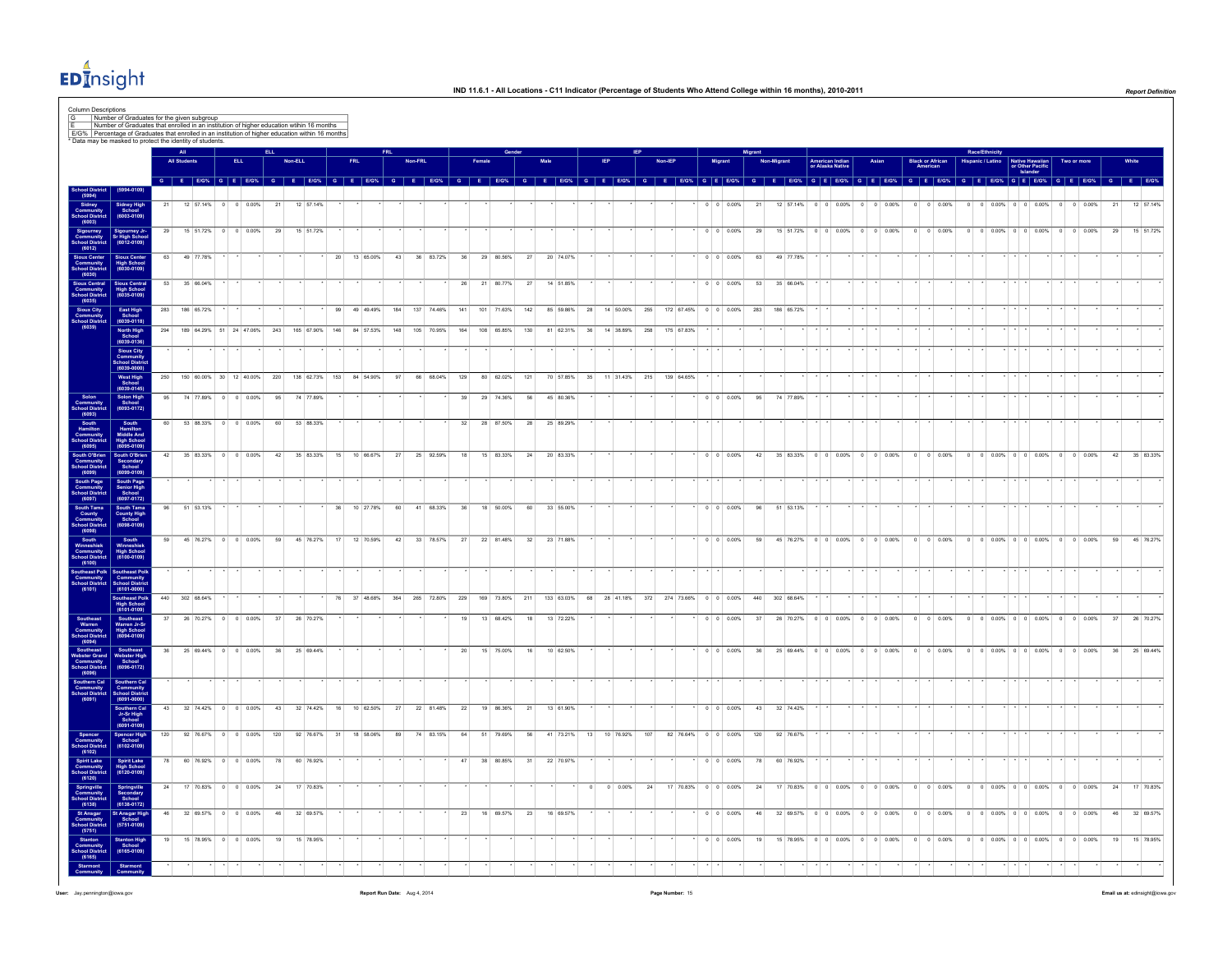

Column Descriptions<br>
G\_\_\_ Number of ( Number of Graduates for the given subgroup E Number of Graduates that enrolled in an institution of higher education wtihin 16 months E/G% Percentage of Graduates that enrolled in an institution of higher education within 16 months \* Data may be masked to protect the identity of students. **All ELL FRL Gender IEP Migrant Race/Ethnicity All Students ELL Non-ELL FRL Non-FRL Female Male IEP Non-IEP Migrant Non-Migrant American Indian American Indian<br>
or Alaska Native Asian Black or African American Hispanic / Latino Native Hawaiian**<br> **or Other Pacific**<br> **Islander Two or more White** <u>a e jedwo je jedwo je jedwo je jedwo je jedwo je jedwoje jedwoje jedwoje jedwoje jedwoje jedwoje jedwoje jedwoje jedwoje jedwoje jedwoje jedwoje jedwoje jedwoje jedwoje jedwoje jedwoje jedwoje jedwoje jedwoje jedwoje jedw</u> **School District (6175) School District (6175-0000) Starmont High School (6175-0109)** 49 35 71.43% 0 0 0.00% 49 35 71.43% \* \* \* \* \* \* 19 14 73.68% 30 21 70.00% \* \* \* \* \* \* 0 0 0.00% 49 35 71.43% \* \* \* \* \* \* \* \* \* \* \* \* \* \* \* \* \* \* \* \* \* **Storm Lake Community School District (6219) Storm Lake Community School District (6219-0000)** \* \* \* \* \* \* \* \* \* \* \* \* \* \* \* \* \* \* \* \* \* \* \* \* \* \* \* \* \* \* \* \* \* \* \* \* \* \* \* \* \* \* \* \* \* \* \* \* \* \* \* \* \* \* **Storm Lake High School (6219-0109)** 99 58 58.59% 46 23 50.00% 53 35 66.04% 55 29 52.73% 44 29 65.91% 53 29 54.72% 46 29 63.04% \* \* \* \* \* \* \* \* \* \* \* \* \* \* \* \* \* \* \* \* \* \* \* \* \* \* \* \* \* \* \* \* \* **Sumner Community School District (6273) Sumner-Fredericksburg High School (6273-0109)** 71 52 73.24% \* \* \* \* \* \* 21 12 57.14% 50 40 80.00% 32 27 84.38% 39 25 64.10% \* \* \* \* \* \* 0 0 0.00% 71 52 73.24% \* \* \* \* \* \* \* \* \* \* \* \* \* \* \* \* \* \* \* \* \* **Tipton Community School District (6408) Tipton Community School District (6408-0000)** \* \* \* \* \* \* \* \* \* \* \* \* \* \* \* \* \* \* \* \* \* \* \* \* \* \* \* \* \* \* \* \* \* \* \* \* \* \* \* \* \* \* \* \* \* \* \* \* \* \* \* \* \* \* **Tipton High School (6408-0109)** 59 44 74.58% 0 0 0.00% 59 44 74.58% \* \* \* \* \* \* 35 30 85.71% 24 14 58.33% \* \* \* \* \* \* 0 0 0.00% 59 44 74.58% \* \* \* \* \* \* \* \* \* \* \* \* \* \* \* \* \* \* \* \* \* **Treynor Community School District (6453) Treynor Community School District (6453-0000)** \* \* \* \* \* \* \* \* \* \* \* \* \* \* \* \* \* \* \* \* \* \* \* \* \* \* \* \* \* \* \* \* \* \* \* \* \* \* \* \* \* \* \* \* \* \* \* \* \* \* \* \* \* \* **Treynor Junior-Senior High School (6453-0172)** 47 39 82.98% 0 0 0 0.00% 47 39 82.98% \* \* \* \* \* \* \* 1 \* 1 \* 1 25 19 76.00% 22 20 90.91% 0 0 0.00% 47 39 82.98% 0 0 0.00% 47 39 82.98% 0 0 0.00% 0 0 0.00% 0 0 0.00% 0 0 0.00% 0 0 0.00% 0 0 0.00% 0 0 0.00% 0 0 0.00% 0 0 0.00 **Tri-Center Community School District (6460) Tri-Center High School (6460-0109)** 42 37 88.10% 0 0 0.00% 42 37 88.10% \* \* \* \* \* \* 18 18 88.89% 24 21 87.50% \* \* \* \* \* 1 \* 1 0 0 0.00% 42 37 88.10% 0 0 0.00% 0 0 0.00% 0 0 0.00% 0 0 0.00% 0 0 0.00% 0 0 0.00% 0 0 0.00% 0 0 0.00% 0 0 0.00% 42 37 88.10% **Tri-County Community School District (6462) Tri-County High School (6462-0109)** 28 16 57.14% 0 0 0.00% 28 16 57.14% \* \* \* \* \* \* \* \* \* \* \* \* \* \* \* \* \* \* 0 0 0.00% 28 16 57.14% \* \* \* \* \* \* \* \* \* \* \* \* \* \* \* \* \* \* \* \* \* **Tripoli Community School District (6471) Tripoli Community School District (6471-0000)** \* \* \* \* \* \* \* \* \* \* \* \* \* \* \* \* \* \* \* \* \* \* \* \* \* \* \* \* \* \* \* \* \* \* \* \* \* \* \* \* \* \* \* \* \* \* \* \* \* \* \* \* \* \* **Tripoli Middle/Sr High School (6471-0172)** 44 37 84.09% 0 0 0.00% 44 37 84.09% \* \* \* \* \* \* 21 17 80.95% 23 20 86.96% \* \* \* \* \* \* 0 0 0.00% 44 37 84.09% \* \* \* \* \* \* \* \* \* \* \* \* \* \* \* \* \* \* \* \* \* **Turkey Valley Community School District (6509) Turkey Valley Community School District (6509-0000)** \* \* \* \* \* \* \* \* \* \* \* \* \* \* \* \* \* \* \* \* \* \* \* \* \* \* \* \* \* \* \* \* \* \* \* \* \* \* \* \* \* \* \* \* \* \* \* \* \* \* \* \* \* \* **Turkey Valley Jr-Sr High School (6509-0172)** 49 40 81.63% 0 0 0.00% 49 40 81.63% \* \* \* \* \* \* 26 23 88.46% 23 17 73.91% \* \* \* \* \* \* 0 0 0.00% 49 40 81.63% \* \* \* \* \* \* \* \* \* \* \* \* \* \* \* \* \* \* \* \* \* **Twin Cedars Community School District (6512) Twin Cedars Jr-Sr High School (6512-0109)** 32 21 65.63% 0 0 0.00% 32 21 65.63% \* \* \* \* \* \* \* \* \* \* \* \* \* \* \* \* \* \* 0 0 0.00% 32 21 65.63% \* \* \* \* \* \* \* \* \* \* \* \* \* \* \* \* \* \* \* \* \* **Twin Rivers Community School District (6516) Twin River Valley High School (6516-0172)** 13 10 76.92% 0 0 0.00% 13 10 76.92% \* \* \* \* \* \* \* \* \* \* \* \* 0 0 0.00% 13 10 76.92% 0 0 0.00% 13 10 76.92% \* \* \* \* \* \* \* \* \* \* \* \* \* \* \* \* \* \* \* \* \* **Underwood Community School District (6534) Underwood High School (6534-0109)** 50 37 74.00% \* \* \* \* \* \* \* \* \* \* \* \* 27 22 81.48% 23 15 65.22% \* \* \* \* \* \* 0 0 0.00% 50 37 74.00% \* \* \* \* \* \* \* \* \* \* \* \* \* \* \* \* \* \* \* \* \* **Union Community School District (6536) Union High School (6536-0109)** 88 55 62.50% 0 0 0.00% 88 55 62.50% 25 13 52.00% 63 42 66.67% 46 32 69.57% 42 23 54.76% \* \* \* \* \* \* 0 0 0.00% 88 55 62.50% \* \* \* \* \* \* \* \* \* \* \* \* \* \* \* \* \* \* \* \* \* **Urbandale Community School District (6579) Urbandale High School (6579-0109)** 280 198 70.71% 21 10 47.62% 259 188 72.59% 57 30 52.63% 223 168 75.34% 141 101 71.63% 139 97 69.78% 35 17 48.57% 245 181 73.88% 0 0 0.00% 280 198 70.71% \* \* \* \* \* \* \* \* \* \* \* \* \* \* \* \* \* \* \* \* \* **Valley Community School District (6591) Valley High School (6591-0109)** 40 30 75.00% 0 0 0.00% 40 30 75.00% 23 14 60.87% 17 16 94.12% 18 12 66.67% 22 18 81.82% \* \* \* \* \* \* 0 0 0.00% 40 30 75.00% \* \* \* \* \* \* \* \* \* \* \* \* \* \* \* \* \* \* \* \* \* **Van Buren Community School District (6592) Van Buren**<br>Community **High School**<br>(6592-0109) 51 33 64.71% 0 0 0.00% 51 33 64.71% 21 10 47.62% 30 23 76.67% 21 14 66.67% 30 19 63.33% \* \* \* \* \* \* 0 0 0.00% 51 33 64.71% \* \* \* \* \* \* \* \* \* \* \* \* \* \* \* \* \* \* \* \* \* **Van Meter Community School District (6615) Van Meter Community School District (6615-0000)** \* \* \* \* \* \* \* \* \* \* \* \* \* \* \* \* \* \* \* \* \* \* \* \* \* \* \* \* \* \* \* \* \* \* \* \* \* \* \* \* \* \* \* \* \* \* \* \* \* \* \* \* \* \* **Van Meter Jr- Sr High School (6615-0172)** 55 41 74.55% 0 0 0.00% 55 41 74.55% \* \* \* \* \* \* 27 22 81.48% 28 19 67.86% \* \* \* \* \* \* 0 0 0.00% 55 41 74.55% \* \* \* \* \* \* \* \* \* \* \* \* \* \* \* \* \* \* \* \* \* **Ventura Community School District (6633) Ventura Jr-Sr High School (6633-0172)** 36 28 77.78% 0 0 0.00% 36 28 77.78% \* \* \* \* \* \* \* \* \* \* \* \* \* \* \* \* \* \* 0 0 0.00% 36 28 77.78% \* \* \* \* \* \* \* \* \* \* \* \* \* \* \* \* \* \* \* \* \* **Villisca Community School District (6651) Villisca Community High School (6651-0109)** 30 18 60.00% 0 0 0.00% 30 18 60.00% \* \* \* \* \* \* \* \* \* \* \* \* \* \* \* \* \* \* 0 0 0.00% 30 18 60.00% \* \* \* \* \* \* \* \* \* \* \* \* \* \* \* \* \* \* \* \* \* **Villisca<br>Community**<br>School District **(6651-0000)** \* \* \* \* \* \* \* \* \* \* \* \* \* \* \* \* \* \* \* \* \* \* \* \* \* \* \* \* \* \* \* \* \* \* \* \* \* \* \* \* \* \* \* \* \* \* \* \* \* \* \* \* \* \* **Vinton- Shellsburg Vinton- Shellsburg**  \* \* \* \* \* \* \* \* \* \* \* \* \* \* \* \* \* \* \* \* \* \* \* \* \* \* \* \* \* \* \* \* \* \* \* \* \* \* \* \* \* \* \* \* \* \* \* \* \* \* \* \* \* \*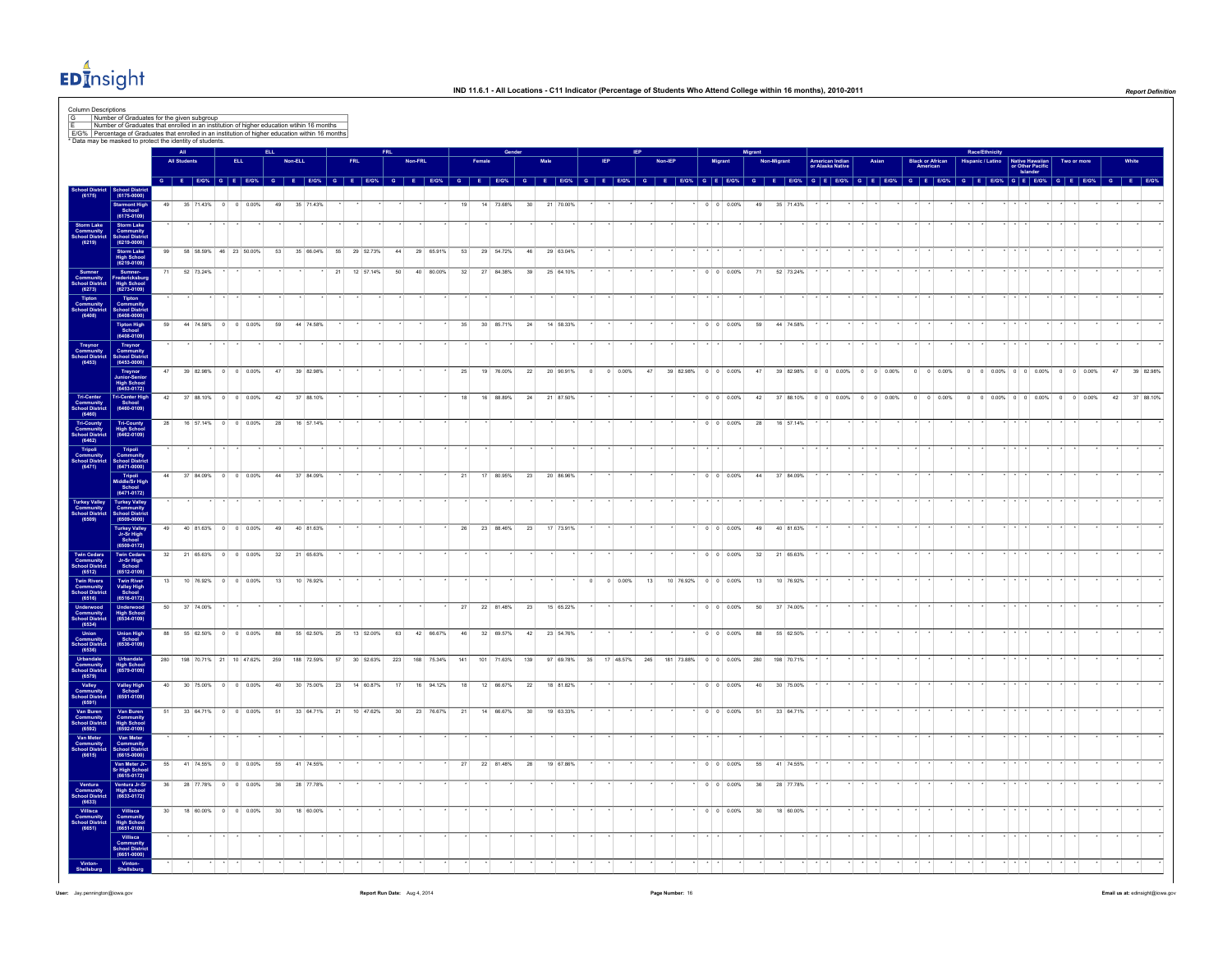

| Column Descriptions<br>$rac{G}{F}$<br>E/G% Percentage of Graduates that enrolled in an institution of higher education within 16 months<br>* Data may be masked to protect the identity of students                                                                                       | Number of Graduates for the given subgroup<br>Number of Graduates that enrolled in an institution of higher education wtihin 16 months |         |                                                                                                                                                                                                                                |            |            |           |           |                 |                                                                                                                |    |         |           |     |           |     |           |           |    |           |         |                     |                          |            |             |           |                                     |  |                               |                                         |                                      |                                            |                                     |                                                                                       |             |    |           |
|-------------------------------------------------------------------------------------------------------------------------------------------------------------------------------------------------------------------------------------------------------------------------------------------|----------------------------------------------------------------------------------------------------------------------------------------|---------|--------------------------------------------------------------------------------------------------------------------------------------------------------------------------------------------------------------------------------|------------|------------|-----------|-----------|-----------------|----------------------------------------------------------------------------------------------------------------|----|---------|-----------|-----|-----------|-----|-----------|-----------|----|-----------|---------|---------------------|--------------------------|------------|-------------|-----------|-------------------------------------|--|-------------------------------|-----------------------------------------|--------------------------------------|--------------------------------------------|-------------------------------------|---------------------------------------------------------------------------------------|-------------|----|-----------|
|                                                                                                                                                                                                                                                                                           |                                                                                                                                        |         | <b>All Students</b>                                                                                                                                                                                                            | <b>ELL</b> |            | Non-ELL   |           |                 | <b>FRL</b>                                                                                                     |    | Non-FRL |           |     |           |     | Male      |           |    |           | Non-IEP |                     | Migrant                  |            | Non-Migrant |           | American Indian<br>or Alaska Native |  | Asian                         |                                         | <b>Black or African<br/>American</b> | Race/Ethnicity<br><b>Hispanic / Latino</b> | Native Hawaiian<br>or Other Pacific |                                                                                       | Two or more |    |           |
|                                                                                                                                                                                                                                                                                           |                                                                                                                                        |         | GEEOS, GEEOS, GEEOS, GEEOS, GEEOS, GEEOS, GEEOS, GEEOS, GEEOS, GEEOS, GEEOS, GEEOS, GEEOS, GEEOS, GEEOS, GEEOS, GEEOS, GEEOS, GEEOS, GEEOS, GEEOS, GEEOS, GEEOS, GEEOS, GEEOS, GEEOS, GEEOS, GEEOS, GEEOS, GEEOS, GEEOS, GEEOS |            |            |           |           |                 |                                                                                                                |    |         |           |     |           |     |           |           |    |           |         |                     |                          |            |             |           |                                     |  |                               |                                         |                                      |                                            |                                     |                                                                                       |             |    |           |
|                                                                                                                                                                                                                                                                                           | Community<br>School Distri<br>(6660-0000)                                                                                              | 109     | 69 63.30% 0 0 0.00%                                                                                                                                                                                                            |            | 109        |           | 69 63.30% | 31              | 16 51.61%                                                                                                      | 78 |         | 53 67.95% | 56  | 43 76.79% | 53  |           | 26 49.06% |    |           |         |                     | $0 \t 0 \t 0.00\%$       | 109        |             | 69 63.30% |                                     |  |                               |                                         |                                      |                                            |                                     |                                                                                       |             |    |           |
|                                                                                                                                                                                                                                                                                           | Vinton-<br>Shellsburg<br>High School<br>(6660-0109)                                                                                    |         |                                                                                                                                                                                                                                |            |            |           |           |                 |                                                                                                                |    |         |           |     |           |     |           |           |    |           |         |                     |                          |            |             |           |                                     |  |                               |                                         |                                      |                                            |                                     |                                                                                       |             |    |           |
|                                                                                                                                                                                                                                                                                           | WACO High<br>School<br>(6700-0109)                                                                                                     | 29      | 23 79.31% 0 0 0.00%                                                                                                                                                                                                            |            | 29         |           | 23 79.31% |                 |                                                                                                                |    |         |           |     |           |     |           |           |    |           |         |                     | $0 \t 0 \t 0.00\%$       | 29         |             | 23 79.31% |                                     |  |                               |                                         |                                      |                                            |                                     |                                                                                       |             |    |           |
|                                                                                                                                                                                                                                                                                           |                                                                                                                                        | 69      | 55 79.71% 0 0 0.00%                                                                                                                                                                                                            |            | 69         |           | 55 79.71% | 30 <sub>1</sub> | 20 66.67%                                                                                                      | 39 |         | 35 89.74% | 33  | 29 87.88% | 36  |           | 26 72.22% |    |           |         |                     | $0\qquad 0\qquad 0.00\%$ | 69         |             | 55 79.71% |                                     |  |                               |                                         |                                      |                                            |                                     |                                                                                       |             |    |           |
|                                                                                                                                                                                                                                                                                           | East Sac<br>County High<br>School<br>(6741-0109)                                                                                       |         |                                                                                                                                                                                                                                |            |            |           |           |                 |                                                                                                                |    |         |           |     |           |     |           |           |    |           |         |                     |                          |            |             |           |                                     |  |                               |                                         |                                      |                                            |                                     |                                                                                       |             |    |           |
|                                                                                                                                                                                                                                                                                           | <b>Walnut High<br/>School</b><br>(6750-0109)                                                                                           | 12      | 10 83.33% 0 0 0.00%                                                                                                                                                                                                            |            | 12         | 10 83.33% |           |                 |                                                                                                                |    |         |           |     |           |     |           |           |    |           |         |                     | $0 \t 0 \t 0.00\%$       | 12         |             | 10 83.33% |                                     |  |                               |                                         |                                      |                                            |                                     |                                                                                       |             |    |           |
|                                                                                                                                                                                                                                                                                           | Wapello Senio<br>High School<br>(6759-0109)                                                                                            | 40      | 30 75.00% 0 0 0.00%                                                                                                                                                                                                            |            | 40         | 30 75.00% |           |                 |                                                                                                                |    |         |           | 17  | 15 88.24% | 23  |           | 15 65.22% |    |           |         |                     | $0 \t 0 \t 0.00\%$       | 40         |             | 30 75.00% |                                     |  |                               |                                         |                                      |                                            |                                     |                                                                                       |             |    |           |
| Wascommunity<br>Community<br>School District<br>Community<br>Wall Lake View<br>Wall Lake View<br>Community<br>Community<br>(6750)<br>Wapello<br>Community<br>Wapello<br>Community<br>Community<br>Community<br>Community<br>Community<br>Community<br>Community<br>Community<br>Community |                                                                                                                                        | 45      | 32 71.11% 0 0 0.00%                                                                                                                                                                                                            |            | 45         | 32 71.11% |           |                 |                                                                                                                |    |         |           | 25  | 16 64.00% | 20  |           | 16 80.00% |    |           |         |                     | $0 \quad 0 \quad 0.00\%$ | 45         |             |           |                                     |  | 32 71.11% 0 0 0.00% 0 0 0.00% |                                         | $0$ 0 0.00%                          |                                            |                                     |                                                                                       |             | 45 | 32 71.11% |
|                                                                                                                                                                                                                                                                                           | Wapsie Valley<br>High School<br>(6762-0109)                                                                                            |         |                                                                                                                                                                                                                                |            |            |           |           |                 |                                                                                                                |    |         |           |     |           |     |           |           |    |           |         |                     |                          |            |             |           |                                     |  |                               |                                         |                                      |                                            |                                     |                                                                                       |             |    |           |
| Ward of the<br>State (9098)                                                                                                                                                                                                                                                               | Ward of the<br>State<br>(9098-0000)                                                                                                    |         |                                                                                                                                                                                                                                |            |            |           |           |                 |                                                                                                                |    |         |           |     |           |     |           |           |    |           |         |                     |                          |            |             |           |                                     |  |                               |                                         |                                      |                                            |                                     |                                                                                       |             |    |           |
| Washington<br>Community<br>School Distric<br>(6768)                                                                                                                                                                                                                                       | Assure Center<br>Alternative<br>School<br>(6768-0218)                                                                                  |         |                                                                                                                                                                                                                                |            |            |           |           |                 |                                                                                                                |    |         |           |     |           |     |           |           |    |           |         |                     |                          |            |             |           |                                     |  |                               |                                         |                                      |                                            |                                     |                                                                                       |             |    |           |
|                                                                                                                                                                                                                                                                                           | Washington<br>High School<br>(6768-0109)                                                                                               | 98      | 64 65.31%                                                                                                                                                                                                                      |            |            |           |           |                 | 39 21 53.85%                                                                                                   | 59 |         | 43 72.88% | 47  | 28 59.57% | 51  |           | 36 70.59% | 17 | 10 58.82% | 81      | 54 66.67% 0 0 0.00% |                          | 98         |             | 64 65.31% |                                     |  |                               |                                         |                                      |                                            |                                     |                                                                                       |             |    |           |
|                                                                                                                                                                                                                                                                                           | East High<br>School<br>(6795-0109)                                                                                                     | $218\,$ | 100 45.87%                                                                                                                                                                                                                     |            |            |           |           | 139             | 58 41.73%                                                                                                      | 79 |         | 42 53.16% | 115 | 54 46.96% | 103 |           | 46 44.66% |    |           |         |                     |                          |            |             |           |                                     |  |                               |                                         |                                      |                                            |                                     |                                                                                       |             |    |           |
|                                                                                                                                                                                                                                                                                           | Expo<br>Alternative<br>Learning<br>Center<br>(6795-0127)                                                                               |         |                                                                                                                                                                                                                                |            |            |           |           |                 |                                                                                                                |    |         |           |     |           |     |           |           |    |           |         |                     |                          |            |             |           |                                     |  |                               |                                         |                                      |                                            |                                     |                                                                                       |             |    |           |
|                                                                                                                                                                                                                                                                                           |                                                                                                                                        |         |                                                                                                                                                                                                                                |            |            |           |           |                 |                                                                                                                |    |         |           |     |           |     |           |           |    |           |         |                     |                          |            |             |           |                                     |  |                               |                                         |                                      |                                            |                                     |                                                                                       |             |    |           |
|                                                                                                                                                                                                                                                                                           | Expo High<br>School<br>(6795-0111)                                                                                                     |         |                                                                                                                                                                                                                                |            |            |           |           |                 |                                                                                                                |    |         |           |     |           |     |           |           |    |           |         |                     |                          |            |             |           |                                     |  |                               |                                         |                                      |                                            |                                     |                                                                                       |             |    |           |
|                                                                                                                                                                                                                                                                                           | Waterloo<br>Community<br>School Distri<br>(6795-0000)                                                                                  |         | 321 187 58.26%                                                                                                                                                                                                                 |            |            |           |           |                 | 141 66 46.81% 180 121 67.22% 177 106 59.89% 144 81 56.25%                                                      |    |         |           |     |           |     |           |           |    |           |         |                     | 0 0 0.00% 321 187 58.26% |            |             |           |                                     |  |                               |                                         |                                      |                                            |                                     |                                                                                       |             |    |           |
|                                                                                                                                                                                                                                                                                           | West High<br>School<br>(6795-0118)                                                                                                     |         |                                                                                                                                                                                                                                |            |            |           |           |                 |                                                                                                                |    |         |           |     |           |     |           |           |    |           |         |                     |                          |            |             |           |                                     |  |                               |                                         |                                      |                                            |                                     |                                                                                       |             |    |           |
|                                                                                                                                                                                                                                                                                           | Waukee<br>Community<br>School Distrie<br>(6822-0000)                                                                                   |         |                                                                                                                                                                                                                                |            |            |           |           |                 |                                                                                                                |    |         |           |     |           |     |           |           |    |           |         |                     |                          |            |             |           |                                     |  |                               |                                         |                                      |                                            |                                     |                                                                                       |             |    |           |
|                                                                                                                                                                                                                                                                                           | Waukee Senic<br>High School<br>(6822-0109)                                                                                             |         | 287 219 76.31%                                                                                                                                                                                                                 |            |            |           |           |                 | 33 15 45.45% 254 204 80.31% 140 113 80.71% 147 106 72.11% 24 11 45.83% 263 208 79.09% 0 0 0.00% 287 219 76.31% |    |         |           |     |           |     |           |           |    |           |         |                     |                          |            |             |           |                                     |  |                               |                                         |                                      |                                            |                                     |                                                                                       |             |    |           |
| Vaverly-Shel<br>Rock<br>Community<br>chool Distrie<br>(6840)                                                                                                                                                                                                                              | Greenview<br>Alternative<br>School<br>(6840-0118)                                                                                      |         |                                                                                                                                                                                                                                |            |            |           |           |                 |                                                                                                                |    |         |           |     |           |     |           |           |    |           |         |                     |                          |            |             |           |                                     |  |                               |                                         |                                      |                                            |                                     |                                                                                       |             |    |           |
|                                                                                                                                                                                                                                                                                           | Waverly-Shell<br>Rock Senior<br>High School<br>(6840-0109)                                                                             | 148     | 108 72.97% 0 0 0.00%                                                                                                                                                                                                           |            |            |           |           |                 | 148 108 72.97% 29 11 37.93% 119                                                                                |    |         | 97 81.51% | 69  | 46 66.67% | 79  |           | 62 78.48% |    |           |         |                     | $0 \t 0 \t 0.00\%$       | 148        | 108 72.97%  |           |                                     |  |                               |                                         |                                      |                                            |                                     |                                                                                       |             |    |           |
|                                                                                                                                                                                                                                                                                           |                                                                                                                                        | 55      | 39 70.91%                                                                                                                                                                                                                      |            |            |           |           |                 | 28 17 60.71%                                                                                                   | 27 |         | 22 81.48% | 26  | 20 76.92% | 29  |           | 19 65.52% |    |           |         |                     | $0 \t 0 \t 0.00\%$       | 55         |             | 39 70.91% |                                     |  |                               |                                         |                                      |                                            |                                     |                                                                                       |             |    |           |
| Wayne<br>Community<br>Chool Distric<br>(6854)<br>Webster City<br>Community<br>School Distric                                                                                                                                                                                              | Wayne<br>Community Jr.<br>Sr High Schoo<br>(6854-0109)                                                                                 | 96      | 78 81.25%                                                                                                                                                                                                                      |            |            |           |           | 29              | 17 58.62%                                                                                                      | 67 |         | 61 91.04% | 51  | 45 88.24% | 45  |           | 33 73.33% |    |           |         |                     | $0 \t 0 \t 0.00\%$       | 96         |             | 78 81.25% |                                     |  |                               |                                         |                                      |                                            |                                     |                                                                                       |             |    |           |
|                                                                                                                                                                                                                                                                                           | Webster City<br>High School<br>(6867-0109)                                                                                             |         |                                                                                                                                                                                                                                |            |            |           |           |                 |                                                                                                                |    |         |           |     |           |     |           |           |    |           |         |                     |                          |            |             |           |                                     |  |                               |                                         |                                      |                                            |                                     |                                                                                       |             |    |           |
| cnool Distri<br>(6867)<br>West Bend<br>Mallard<br>Community<br>Chool Distri<br>(6921)                                                                                                                                                                                                     | West Bend-<br>Mallard High<br>School<br>6921-0109                                                                                      | 26      | 17 65.38% 0 0 0.00%                                                                                                                                                                                                            |            | ${\bf 26}$ |           | 17 65.38% |                 |                                                                                                                |    |         |           |     |           |     |           |           |    |           |         |                     | $0\qquad 0\qquad 0.00\%$ | ${\bf 26}$ |             | 17 65.38% |                                     |  |                               |                                         |                                      |                                            |                                     |                                                                                       |             |    |           |
| West Branch<br>Community<br>School District<br>(6930)                                                                                                                                                                                                                                     |                                                                                                                                        |         |                                                                                                                                                                                                                                |            |            |           |           |                 |                                                                                                                |    |         |           |     |           |     |           |           |    |           |         |                     |                          |            |             |           |                                     |  |                               |                                         |                                      |                                            |                                     |                                                                                       |             |    |           |
|                                                                                                                                                                                                                                                                                           | West Branch<br>Community<br>School Distric<br>(6930-0000)                                                                              | 51      | 43 84.31% 0 0 0.00%                                                                                                                                                                                                            |            | 51         | 43 84.31% |           |                 |                                                                                                                |    |         |           | 26  | 23 88.46% | 25  | 20 80.00% |           |    |           |         |                     | $0 \t 0 \t 0.00\%$       | 51         |             |           |                                     |  |                               | 43 84.31% 0 0 0.00% 0 0 0.00% 0 0 0.00% |                                      |                                            |                                     | $0 \t 0 \t 0.00\%$ 0 0 0.00% 0 0 0.00%                                                |             | 51 | 43 84.31% |
|                                                                                                                                                                                                                                                                                           | West Branch<br>High School<br>(6930-0109)                                                                                              | 49      | 34 69.39%                                                                                                                                                                                                                      |            |            |           |           |                 |                                                                                                                |    |         |           | 25  | 17 68.00% | 24  |           | 17 70.83% |    |           |         |                     | $0 \quad 0 \quad 0.00\%$ | 49         | 34 69.39%   |           |                                     |  |                               |                                         |                                      |                                            |                                     |                                                                                       |             |    |           |
|                                                                                                                                                                                                                                                                                           | West<br>Burlington<br>High Schoo<br>(6937-0109)                                                                                        |         |                                                                                                                                                                                                                                |            |            |           |           |                 |                                                                                                                |    |         |           |     |           |     |           |           |    |           |         |                     |                          |            |             |           |                                     |  |                               |                                         |                                      |                                            |                                     |                                                                                       |             |    |           |
| West Central<br>Community<br>School Distric                                                                                                                                                                                                                                               | West Central<br>Community<br>School Distric<br>(6943-0000)                                                                             |         |                                                                                                                                                                                                                                |            |            |           |           |                 |                                                                                                                |    |         |           |     |           |     |           |           |    |           |         |                     |                          |            |             |           |                                     |  |                               |                                         |                                      |                                            |                                     |                                                                                       |             |    |           |
|                                                                                                                                                                                                                                                                                           |                                                                                                                                        | 23      | 14 60.87% 0 0 0.00% 23 14 60.87%                                                                                                                                                                                               |            |            |           |           |                 |                                                                                                                |    |         |           |     |           |     |           |           |    |           |         |                     |                          |            |             |           |                                     |  |                               |                                         |                                      |                                            |                                     | 0 0 0.00% 23 14 60.87% 0 0 0.00% 0 0 0.00% 0 0 0.00% 0 0 0.00% 0 0 0.00% 0 0 0.00% 23 |             |    | 14 60.87% |
|                                                                                                                                                                                                                                                                                           | West Central<br>Jr-Sr High<br>School<br>(6943-0172)                                                                                    |         |                                                                                                                                                                                                                                |            |            |           |           |                 |                                                                                                                |    |         |           |     |           |     |           |           |    |           |         |                     |                          |            |             |           |                                     |  |                               |                                         |                                      |                                            |                                     |                                                                                       |             |    |           |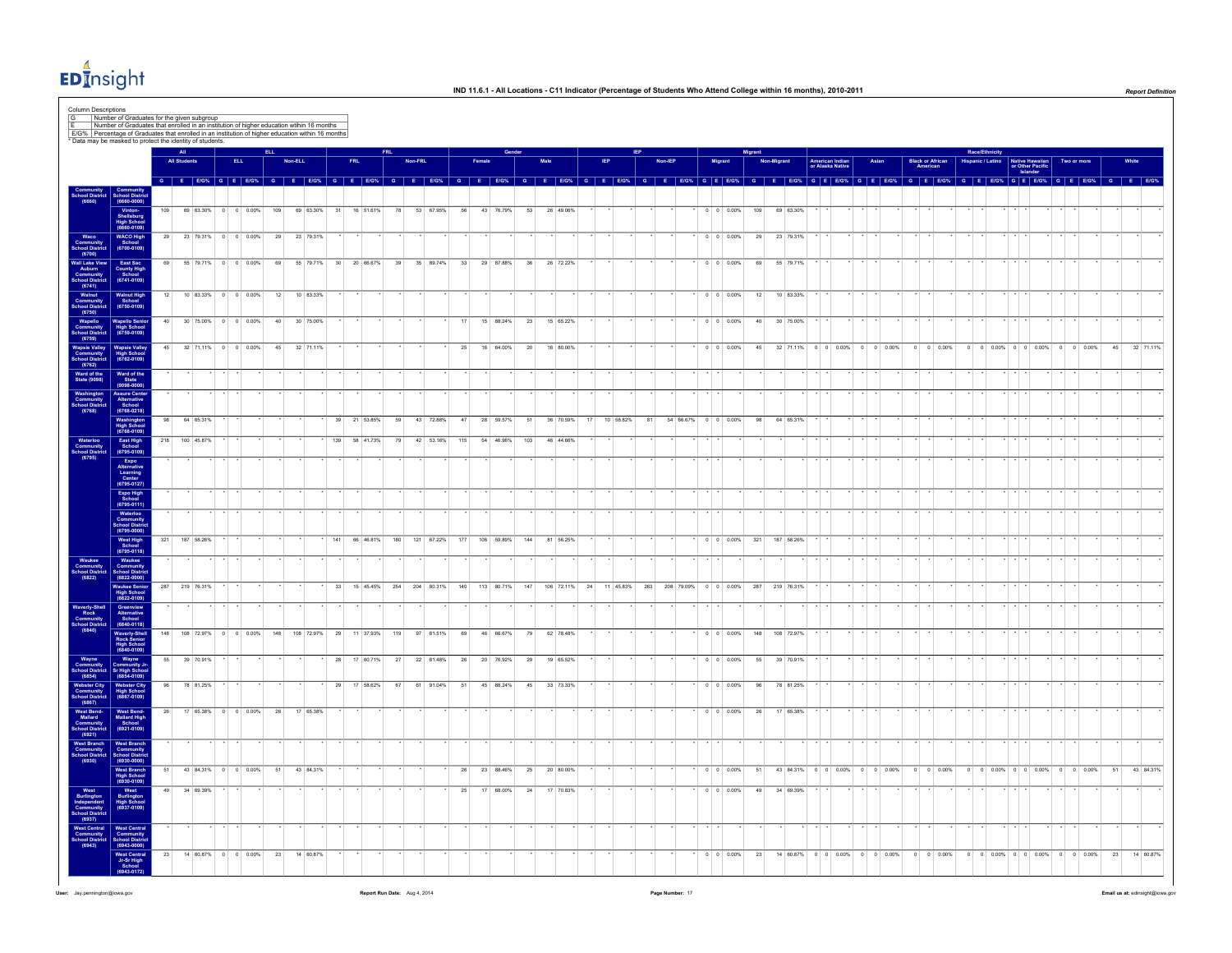

| <b>Column Descriptions</b>                                                                                                                                                                                                                                                              |                                                                                                                                                                |     |                        |            |                    |          |         |            |                 |            |           |     |                           |                 |              |                 |        |                |  |              |     |         |                      |                          |            |             |            |                                     |                    |  |                                     |                          |                     |                                  |            |    |                                                                                                                                                                   |
|-----------------------------------------------------------------------------------------------------------------------------------------------------------------------------------------------------------------------------------------------------------------------------------------|----------------------------------------------------------------------------------------------------------------------------------------------------------------|-----|------------------------|------------|--------------------|----------|---------|------------|-----------------|------------|-----------|-----|---------------------------|-----------------|--------------|-----------------|--------|----------------|--|--------------|-----|---------|----------------------|--------------------------|------------|-------------|------------|-------------------------------------|--------------------|--|-------------------------------------|--------------------------|---------------------|----------------------------------|------------|----|-------------------------------------------------------------------------------------------------------------------------------------------------------------------|
|                                                                                                                                                                                                                                                                                         | G Number of Graduates for the given subgroup<br>Number of Graduates that enrolled in an institution of higher education within 16 months                       |     |                        |            |                    |          |         |            |                 |            |           |     |                           |                 |              |                 |        |                |  |              |     |         |                      |                          |            |             |            |                                     |                    |  |                                     |                          |                     |                                  |            |    |                                                                                                                                                                   |
|                                                                                                                                                                                                                                                                                         | E/G% Percentage of Graduates that enrolled in an institution of higher education within 16 months<br>* Data may be masked to protect the identity of students. |     |                        |            |                    |          |         |            |                 |            |           |     |                           |                 |              |                 |        |                |  |              |     |         |                      |                          |            |             |            |                                     |                    |  |                                     |                          |                     |                                  |            |    |                                                                                                                                                                   |
|                                                                                                                                                                                                                                                                                         |                                                                                                                                                                |     | All                    |            |                    |          |         |            |                 |            |           |     |                           |                 |              |                 |        |                |  |              |     |         |                      |                          |            |             |            |                                     |                    |  |                                     | <b>Race/Fthnicit</b>     |                     |                                  |            |    |                                                                                                                                                                   |
|                                                                                                                                                                                                                                                                                         |                                                                                                                                                                |     | <b>All Students</b>    |            | ELL                |          | Non-ELL |            |                 | <b>FRL</b> |           |     | Non-FRL                   |                 |              |                 |        |                |  |              |     | Non-IEP |                      | Migrant                  |            | Non-Migrant |            | American Indian<br>or Alaska Native | Asian              |  | <b>Black or African</b><br>American | <b>Hispanic / Latino</b> | Native Hawaiian     | Two or more                      |            |    |                                                                                                                                                                   |
|                                                                                                                                                                                                                                                                                         |                                                                                                                                                                |     |                        |            |                    |          |         |            |                 |            |           |     |                           |                 |              |                 |        |                |  |              |     |         |                      |                          |            |             |            |                                     |                    |  |                                     |                          | or Other Pacific    |                                  |            |    |                                                                                                                                                                   |
|                                                                                                                                                                                                                                                                                         |                                                                                                                                                                |     | 26 45.61%              |            | $0 - 0.00%$        | 57       |         | 26 45 61%  |                 |            |           |     |                           |                 | 14<br>51 85% | 30              |        | 12 40.009      |  |              |     |         | $\Omega$             | 0.00%                    | 57         |             | 26 45 61%  |                                     |                    |  |                                     |                          |                     |                                  |            |    | G E EOSK G E EOSK G E EOSK G E EOSK G E EOSK G E EOSK G E EOSK G E EOSK G E EOSK G E EOSK G E EOSK G E EOSK G E EOSK G E EOSK G E EOSK G E EOSK G E EOSK G E EOSK |
|                                                                                                                                                                                                                                                                                         | Vest Centra<br>Valley High<br>School<br>(6264-0109)                                                                                                            |     |                        |            |                    |          |         |            |                 |            |           |     |                           |                 |              |                 |        |                |  |              |     |         |                      |                          |            |             |            |                                     |                    |  |                                     |                          |                     |                                  |            |    |                                                                                                                                                                   |
| West Centra<br>Valley<br>Valley<br>Community<br>School Distri<br>(6264)<br>Vest Delawa<br>Community<br>(6950)<br>West Des<br>Moines<br>Community<br>chool Distri<br>(6950)<br>Community<br>chool Distri<br>Community<br>chool Distri<br>chool Distri                                    | West Delawar<br>High School<br>(6950-0109)                                                                                                                     | 139 | 90 64,75%              |            | $0 \t 0 \t 0.00\%$ | 139      |         | 90 64.75%  | 31              |            | 16 51.61% | 108 | 74 68.52%                 | 65              | 47 72.31%    | 74              |        | 43 58.11%      |  |              |     |         |                      | $0 \t 0 \t 0.00\%$       | 139        |             | 90 64.75%  |                                     |                    |  |                                     |                          |                     |                                  |            |    |                                                                                                                                                                   |
|                                                                                                                                                                                                                                                                                         | Valley High<br>School<br>(6957-0109)                                                                                                                           |     | 574 461 80.31%         |            |                    |          |         |            | 62              |            | 33 53.23% | 512 | 428 83.59%                | 284             | 223 78.52%   |                 |        | 290 238 82.07% |  | 42 25 59.52% | 532 |         | 436 81.95% 0 0 0.00% |                          | 574        |             | 461 80.31% |                                     |                    |  |                                     |                          |                     |                                  |            |    |                                                                                                                                                                   |
|                                                                                                                                                                                                                                                                                         | -<br>Walnut Creek<br>Campus<br>(6957-0118)                                                                                                                     | 47  | 24 51.06%              |            |                    |          |         |            | 18              |            | 12 66 67% | 29  | 12 41.38%                 | 25              | 13 52.00%    | 22              |        | 11 50.00%      |  |              |     |         |                      | $0 \quad 0 \quad 0.00\%$ | 47         |             | 24 51.06%  |                                     |                    |  |                                     |                          |                     |                                  |            |    |                                                                                                                                                                   |
|                                                                                                                                                                                                                                                                                         | West Des<br>Moines<br>Communit<br>School Dist<br>(6957-0000)                                                                                                   |     |                        |            |                    |          |         |            |                 |            |           |     |                           |                 |              |                 |        |                |  |              |     |         |                      |                          |            |             |            |                                     |                    |  |                                     |                          |                     |                                  |            |    |                                                                                                                                                                   |
|                                                                                                                                                                                                                                                                                         | West Hancoc<br>Community<br>School Distric                                                                                                                     |     |                        |            |                    |          |         |            |                 |            |           |     |                           |                 |              |                 |        |                |  |              |     |         |                      |                          |            |             |            |                                     |                    |  |                                     |                          |                     |                                  |            |    |                                                                                                                                                                   |
| West Hancock<br>Community<br>School District<br>(0819)                                                                                                                                                                                                                                  | $(0819 - 0000)$                                                                                                                                                |     |                        |            |                    |          |         |            |                 |            |           |     |                           |                 |              |                 |        |                |  |              |     |         |                      |                          |            |             |            |                                     |                    |  |                                     |                          |                     |                                  |            |    |                                                                                                                                                                   |
|                                                                                                                                                                                                                                                                                         | West Hancoc<br>High School<br>(0819-0109)                                                                                                                      | 40  | 27 67.50% 0 0 0.00%    |            |                    | 40       |         | 27 67.50%  | 16              |            | 10 62.50% | 24  | 17 70.83%                 | 23              | 15 65.22%    | 17              |        | 12 70.59%      |  |              |     |         |                      | $0 \t 0 \t 0.00\%$       | 40         |             | 27 67.50%  |                                     |                    |  |                                     |                          |                     |                                  |            |    |                                                                                                                                                                   |
| <b>West Harrison<br/>Community<br/>School District</b><br>(6969)                                                                                                                                                                                                                        | West Harrison<br>High School<br>(6969-0109)                                                                                                                    | 33  | 24 72.73% 0 0 0.00%    |            |                    | 33       |         | 24 72.73%  |                 |            |           |     |                           |                 |              |                 |        |                |  |              |     |         |                      | $0 \quad 0 \quad 0.00\%$ | 33         |             | 24 72.73%  |                                     |                    |  |                                     |                          |                     |                                  |            |    |                                                                                                                                                                   |
|                                                                                                                                                                                                                                                                                         | West Liberty<br>High School<br>(6975-0109)                                                                                                                     | 62  | 45 72.58% 17 12 70.59% |            |                    | 45       |         | 33 73.33%  | 28              |            | 18 64.29% | 34  | 27 79.41%                 | 25              | 17 68 00%    | 37              |        | 28 75.68%      |  |              |     |         |                      | $0 \quad 0 \quad 0.00\%$ | 62         |             | 45 72.58%  |                                     |                    |  |                                     |                          |                     |                                  |            |    |                                                                                                                                                                   |
| West Liberty<br>Community<br>Community<br>Centrus<br>School District<br>(6975)<br>West Lyon<br>(6976)<br>West Marshall<br>(6985)<br>(6985)<br>(6985)<br>(6987)<br>Community<br>(6987)<br>Centrus<br>Community<br>Centrus<br>Community<br>Centrus<br>Community<br>Centrus                | West Lyon<br>High School<br>(6983-0109)                                                                                                                        | 51  | 39 76 47%              |            | $0 \t 0 \t 0.00%$  | 51       |         | 39 76.47%  |                 |            |           |     |                           | 20 <sub>0</sub> | 18 90 00%    | 31              |        | 21 67.74%      |  |              |     |         |                      | $0 \quad 0 \quad 0.00\%$ | 51         |             | 39 76.47%  |                                     |                    |  |                                     |                          |                     |                                  |            |    |                                                                                                                                                                   |
|                                                                                                                                                                                                                                                                                         | West Marshal<br>High School<br>(6985-0109)                                                                                                                     | 65  | 51 78.46%              | $\circ$    | $0 - 0.00%$        | 65       |         | 51 78.46%  | 16              |            | 13 81.25% | 49  | 38 77.55%                 | 37              | 32 86.49%    | 28              |        | 19 67.86%      |  |              |     |         |                      | $0 \t 0 \t 0.00%$        | 65         |             | 51 78.46%  |                                     |                    |  |                                     |                          |                     |                                  |            |    |                                                                                                                                                                   |
|                                                                                                                                                                                                                                                                                         |                                                                                                                                                                | 48  | 30 62.50%              | $^{\circ}$ | 0 0.00%            | 48       |         | 30 62.50%  | 21              |            | 11 52.38% | 27  | $\overline{19}$<br>70.37% | 27              | 20<br>74.07% | $\overline{21}$ |        | 10 47.62%      |  |              |     |         |                      | 0 0 0.00%                | 48         |             | 30 62.50%  |                                     |                    |  |                                     |                          |                     |                                  |            |    |                                                                                                                                                                   |
|                                                                                                                                                                                                                                                                                         | West Monona<br>High School<br>(6987-0109)                                                                                                                      |     |                        |            |                    |          |         |            |                 |            |           |     |                           |                 |              |                 |        |                |  |              |     |         |                      |                          |            |             |            |                                     |                    |  |                                     |                          |                     |                                  |            |    |                                                                                                                                                                   |
|                                                                                                                                                                                                                                                                                         | West Sioux<br>High School<br>(6990-0109)                                                                                                                       | 40  | 28 70.00%              |            |                    |          |         |            | 22              |            | 14 63.64% | 18  | 14 77.78%                 | 20              | 14 70.00%    | 20              |        | 14 70.00%      |  |              |     |         |                      |                          |            |             |            |                                     |                    |  |                                     |                          |                     |                                  |            |    |                                                                                                                                                                   |
|                                                                                                                                                                                                                                                                                         | Cascade<br>Junior-Senio<br>High School<br>(6961-0172)                                                                                                          | 73  | 53 72 60%              |            |                    |          |         |            |                 |            |           |     |                           | 39              | 31 79 49%    |                 | 34     | 22 64 71%      |  |              |     |         |                      | $0 \quad 0 \quad 0.00\%$ | 73         |             | 53 72 60%  |                                     |                    |  |                                     |                          |                     |                                  |            |    |                                                                                                                                                                   |
|                                                                                                                                                                                                                                                                                         | Western<br>Dubuque High<br>School<br>(6961-0109)                                                                                                               | 183 | 137 74.86% 0 0 0.00%   |            |                    | 183      |         | 137 74.86% | 49              |            | 37 75.51% | 134 | 100 74.63%                | 94              | 78 82.98%    |                 | 89     | 59 66.29%      |  |              |     |         |                      | $0 \t 0 \t 0.00\%$       | 183        |             | 137 74.86% |                                     |                    |  |                                     |                          |                     |                                  |            |    |                                                                                                                                                                   |
|                                                                                                                                                                                                                                                                                         | Westwood<br>High School<br>(6992-0109)                                                                                                                         | 49  | 32 65.31% 0 0 0.00%    |            |                    | 49       |         | 32 65.31%  |                 |            |           |     |                           | 26              | 17 65.38%    |                 | $23\,$ | 15 65.22%      |  |              |     |         |                      | $0 \t 0 \t 0.00\%$       | 49         |             | 32 65.31%  |                                     |                    |  |                                     |                          |                     |                                  |            |    |                                                                                                                                                                   |
|                                                                                                                                                                                                                                                                                         | Whiting Senic<br>High School<br>(7002-0109)                                                                                                                    | 13  | 12 92.31% 0 0 0.00%    |            |                    | 13       |         | 12 92.31%  |                 |            |           |     |                           |                 |              |                 |        |                |  | 0 0.00%      | 13  |         | 12 92.31% 0 0 0.00%  |                          | 13         |             | 12 92.31%  | $0 \t 0 \t 0.00\%$                  | $0 \t 0 \t 0.00\%$ |  | $0 \t 0 \t 0.00\%$                  | $\Omega$                 |                     | $0 \t0.00\%$ 0 0 0.00% 0 0 0.00% |            | 13 | 12 92.31%                                                                                                                                                         |
| Westwood<br>Community<br>School District<br>School District<br>(9992)<br>Whitiamsburg<br>Community<br>Community<br>Community<br>Community<br>Community<br>Witted-Mt Union<br>Witted-Mt Union<br>Community<br>Winfield-Mt<br>Community<br>Community<br>Community<br>School District<br>C |                                                                                                                                                                | 100 | 76 76.00% 0 0 0.00%    |            |                    | 100      |         | 76 76.00%  | 16              |            | 11 68 75% | 84  | 65 77.38%                 | 48              | 37 77 08%    |                 | 52     | 39 75 00%      |  |              |     |         |                      | $0 \t 0 \t 0.00\%$       | 100        |             | 76 76.00%  |                                     |                    |  |                                     |                          |                     |                                  |            |    |                                                                                                                                                                   |
|                                                                                                                                                                                                                                                                                         | Williamsburg<br>Jr-Sr High<br>School<br>(7029-0109)                                                                                                            |     |                        |            |                    |          |         |            |                 |            |           |     |                           |                 |              |                 |        |                |  |              |     |         |                      |                          |            |             |            |                                     |                    |  |                                     |                          |                     |                                  |            |    |                                                                                                                                                                   |
|                                                                                                                                                                                                                                                                                         | Wilton Jr-Sr<br>High School<br>(7038-0109)                                                                                                                     | 59  | 43 72.88% 0 0 0.00%    |            |                    | 59       |         | 43 72.88%  |                 |            |           |     |                           | 29              | 22 75.86%    | 30              |        | 21 70.00%      |  |              |     |         |                      | $0 \t 0 \t 0.00%$        | 59         |             | 43 72.88%  |                                     |                    |  |                                     |                          |                     |                                  |            |    |                                                                                                                                                                   |
|                                                                                                                                                                                                                                                                                         | Winfield-Mt<br>Union<br>Community<br>School Distric<br>(7047-0000)                                                                                             |     |                        |            |                    |          |         |            |                 |            |           |     |                           |                 |              |                 |        |                |  |              |     |         |                      |                          |            |             |            |                                     |                    |  |                                     |                          |                     |                                  |            |    |                                                                                                                                                                   |
|                                                                                                                                                                                                                                                                                         |                                                                                                                                                                | 25  | 17 68.00% 0 0 0.00%    |            |                    | 25       |         | 17 68.00%  |                 |            |           |     |                           |                 |              |                 |        |                |  |              |     |         |                      | $0 \quad 0 \quad 0.00\%$ | 25         |             | 17 68.00%  | $0 \t0 \t0.00\%$ 0 0 0.00%          |                    |  | $0 \t 0 \t 0.00\%$                  | $\Omega$                 | $0$ 0.00% 0 0 0.00% | $\sqrt{2}$                       | $0 0.00\%$ | 25 | 17 68 00%                                                                                                                                                         |
|                                                                                                                                                                                                                                                                                         | Winfield-Mt<br>Union Jr-Sr<br>High School<br>(7047-0172)                                                                                                       |     |                        |            |                    |          |         |            |                 |            |           |     |                           |                 |              |                 |        |                |  |              |     |         |                      |                          |            |             |            |                                     |                    |  |                                     |                          |                     |                                  |            |    |                                                                                                                                                                   |
| Winterset<br>Community<br>School Distric<br>(7056)                                                                                                                                                                                                                                      | Winterset<br>Bridges<br>School<br>(7056-0118)                                                                                                                  |     |                        |            |                    |          |         |            |                 |            |           |     |                           |                 |              |                 |        |                |  |              |     |         |                      |                          |            |             |            |                                     |                    |  |                                     |                          |                     |                                  |            |    |                                                                                                                                                                   |
|                                                                                                                                                                                                                                                                                         | Winterset<br>Senior High<br>School<br>(7056-0109)                                                                                                              | 115 | 74 64.35% 0 0 0.00%    |            |                    | 115      |         | 74 64.35%  | 30 <sup>°</sup> |            | 12 40.00% | 85  | 62 72.94%                 | 58              | 44 75.86%    | 57              |        | 30 52.63%      |  |              |     |         |                      | $0 \t 0 \t 0.00\%$       | 115        |             | 74 64.35%  |                                     |                    |  |                                     |                          |                     |                                  |            |    |                                                                                                                                                                   |
|                                                                                                                                                                                                                                                                                         | Woden-Crysta<br>Lake-Titonka<br>High School<br>(7083-0172)                                                                                                     | 27  | 21 77.78% 0 0 0.00%    |            |                    | 27       |         | 21 77.78%  | 15              |            | 11 73.33% | 12  | 10 83.33%                 |                 |              |                 |        |                |  |              |     |         |                      | $0 \t 0 \t 0.00\%$       | 27         |             | 21 77.78%  |                                     |                    |  |                                     |                          |                     |                                  |            |    |                                                                                                                                                                   |
| Moden-Crystal<br>Lake<br>Community<br>School Distric<br>(7083)<br>Woodbine<br>Community<br>School Distrie<br>(7092)                                                                                                                                                                     |                                                                                                                                                                |     |                        |            |                    |          |         |            |                 |            |           |     |                           |                 |              |                 |        |                |  |              |     |         |                      |                          |            |             |            |                                     |                    |  |                                     |                          |                     |                                  |            |    |                                                                                                                                                                   |
|                                                                                                                                                                                                                                                                                         | Woodbine<br>Community<br>School Distric<br>(7092-0000)                                                                                                         |     |                        |            |                    |          |         | 17 68.00%  |                 |            |           |     |                           |                 |              |                 |        |                |  |              |     |         |                      | $0 \quad 0 \quad 0.00\%$ |            |             | 17 68.00%  |                                     |                    |  |                                     |                          |                     |                                  |            |    |                                                                                                                                                                   |
|                                                                                                                                                                                                                                                                                         | Woodbine<br>High School<br>(7092-0109)                                                                                                                         | 25  | 17 68.00% 0 0 0.00%    |            |                    | $\bf 25$ |         |            |                 |            |           |     |                           |                 |              |                 |        |                |  |              |     |         |                      |                          | ${\bf 25}$ |             |            |                                     |                    |  |                                     |                          |                     |                                  |            |    |                                                                                                                                                                   |